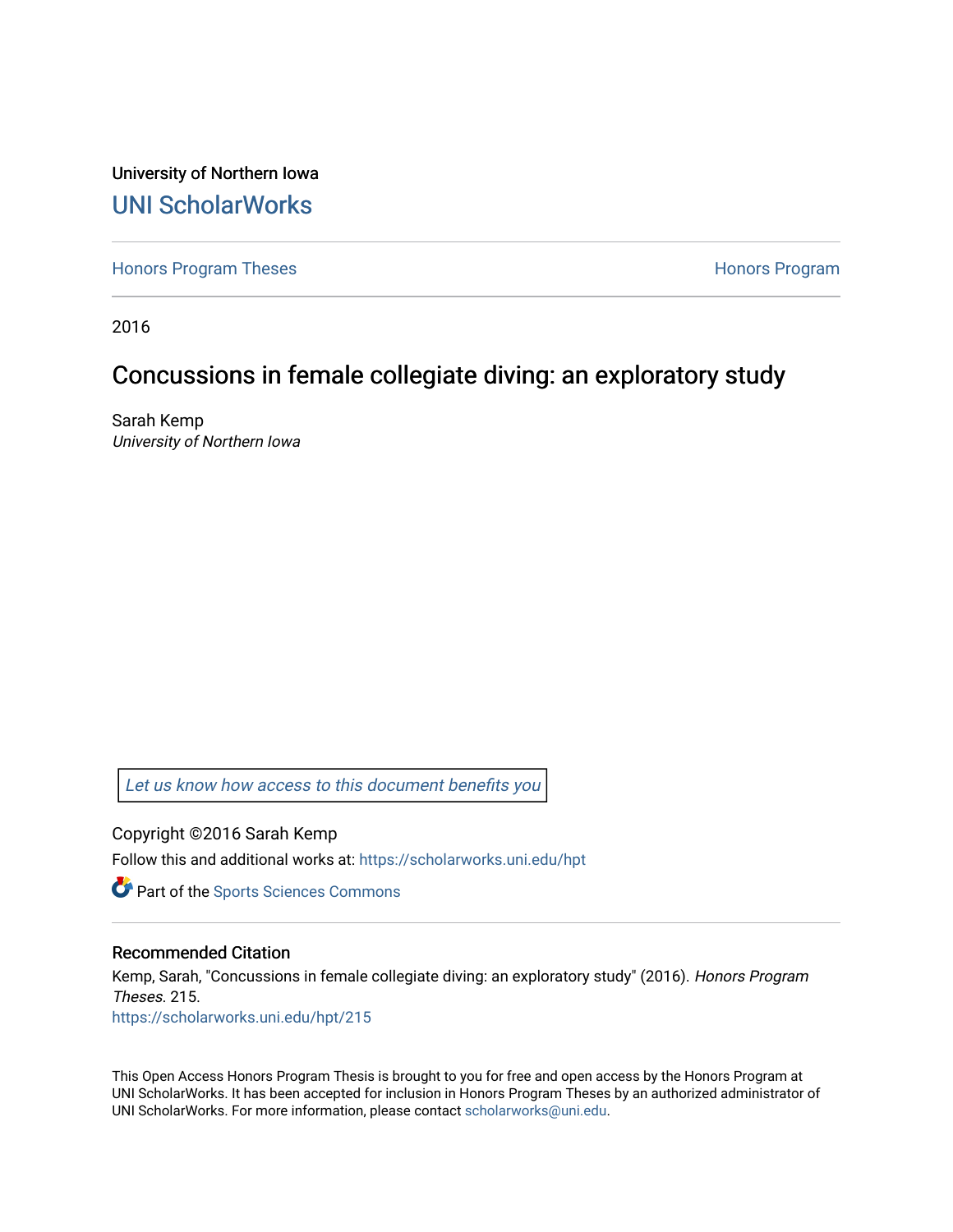# CONCUSSIONS IN FEMALE COLLEGIATE DIVING: AN EXPLORATORY STUDY

A Thesis Submitted

in Partial Fulfillment

of the Requirements for the Designation

University Honors

Sarah Kemp

University of Northern Iowa

May 2016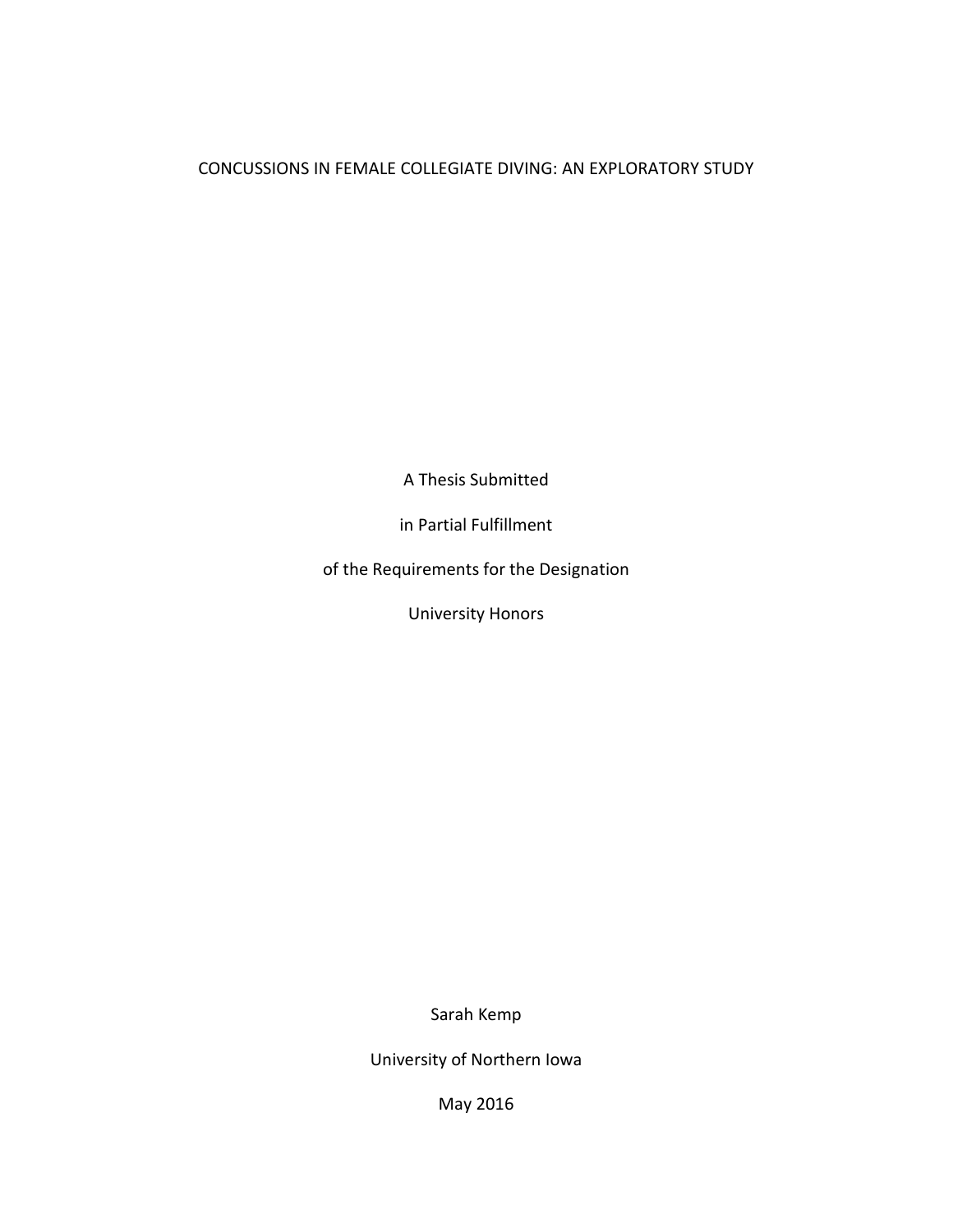This Study by: Sarah Kemp

Entitled: Concussions in female collegiate diving: An exploratory study

has been approved as meeting the thesis requirement for the Designation University Honors.

\_\_\_\_\_\_\_\_\_\_\_\_\_\_\_ \_\_\_\_\_\_\_\_\_\_\_\_\_\_\_\_\_\_\_\_\_\_\_\_\_\_\_\_\_\_\_\_\_\_\_\_\_\_\_\_\_\_\_\_\_\_\_\_\_\_\_\_\_\_\_\_\_\_\_\_\_\_\_\_\_\_\_\_\_\_\_\_\_\_\_\_\_\_ Date Dr. Jennifer Waldron, Honors Thesis Advisor, HPELS

\_\_\_\_\_\_\_\_\_\_\_\_\_\_\_ \_\_\_\_\_\_\_\_\_\_\_\_\_\_\_\_\_\_\_\_\_\_\_\_\_\_\_\_\_\_\_\_\_\_\_\_\_\_\_\_\_\_\_\_\_\_\_\_\_\_\_\_\_\_\_\_\_\_\_\_\_\_\_\_\_\_\_\_\_\_\_\_\_\_\_\_\_\_ Date Dr. Jessica Moon, Director, University Honors Program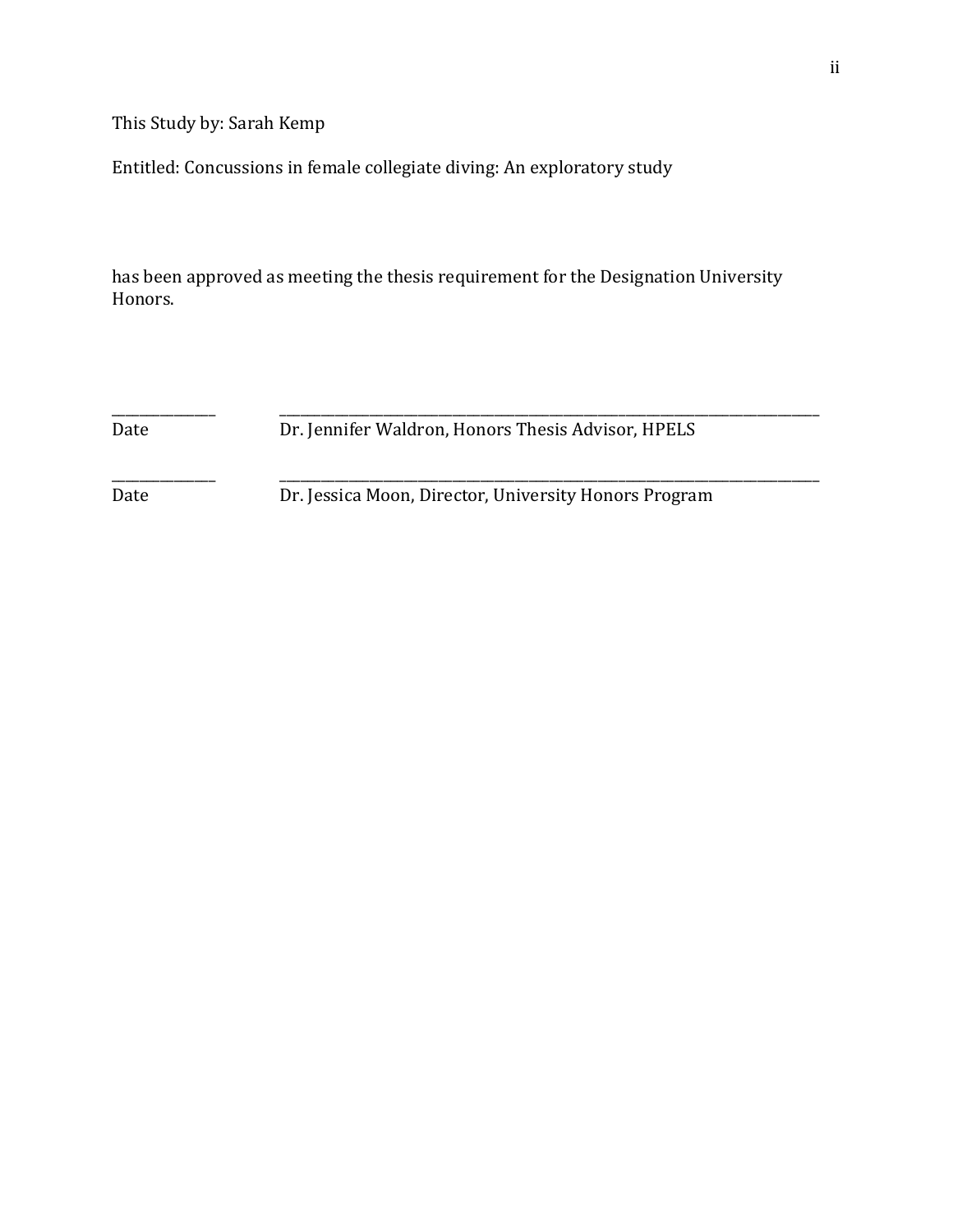#### **Abstract**

An abundant amount of research is being put into sports-related concussions. A vast majority of the research is being done on high-contact sports such as football, ice hockey, rugby, basketball, and soccer. The purpose of this study was to examine the prevalence of concussions in women's collegiate diving and examine the diver's readiness to return to competitive sport. Twenty-four Division I divers from different Midwestern universities completed a survey that included prevalence questions, a checklist of symptoms that they experienced, and several questions regarding confidence to return to play. The data showed that 54.2% of the participants have had a diving-related concussion. The three most common symptoms reported were headache, dizziness, and difficulty concentrating, all occurring in 91.7% of the concussions. On average it took 23.09 day for the divers to return to practice. Most divers reported being unconfident about performing the dive that resulted in their concussion again. This study revealed that collegiate female springboard and platform divers are in danger of sustaining concussions. It is important for divers, coaches, and athletic trainers for diving teams to be aware of this risk.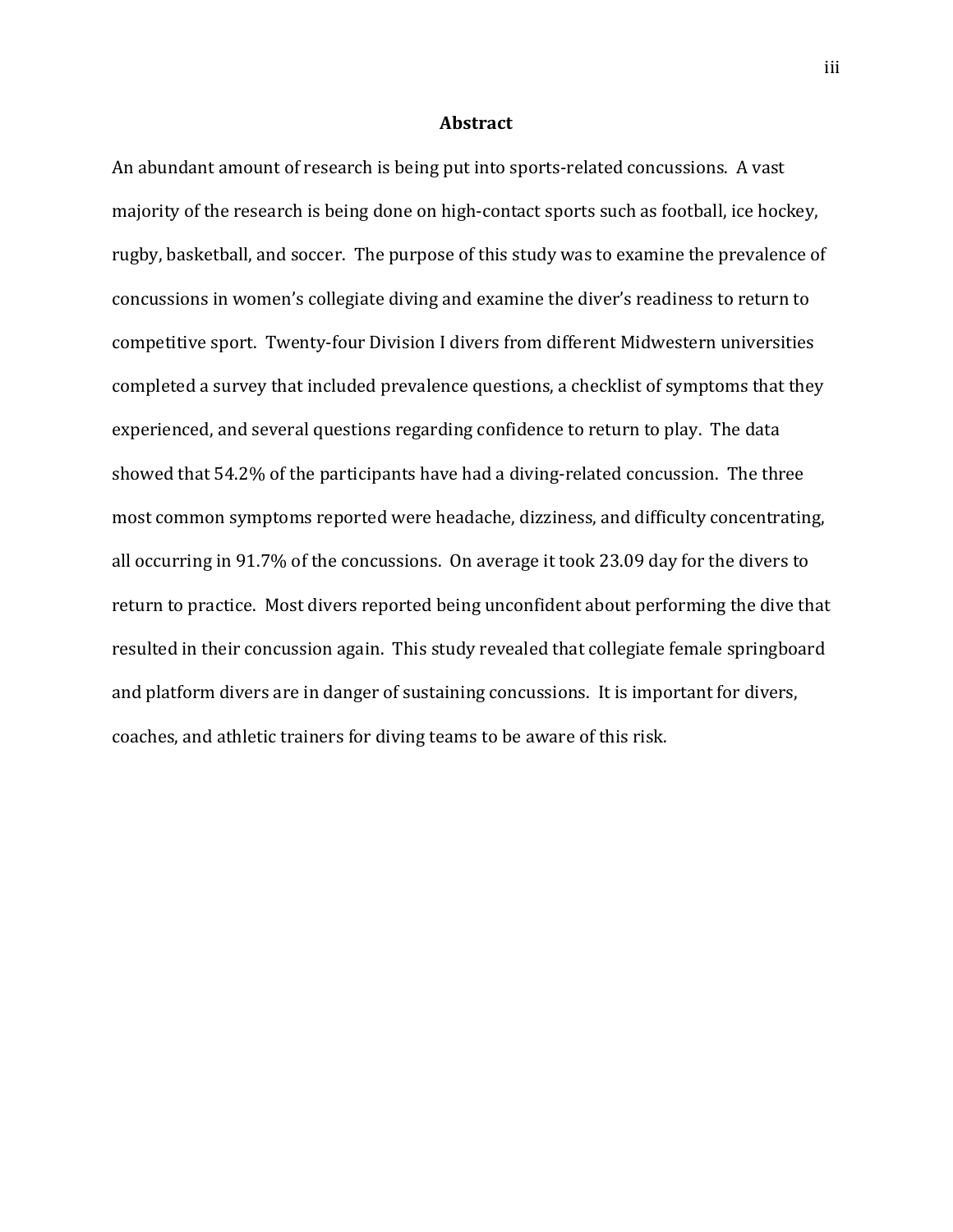# **Table of Contents**

# PAGE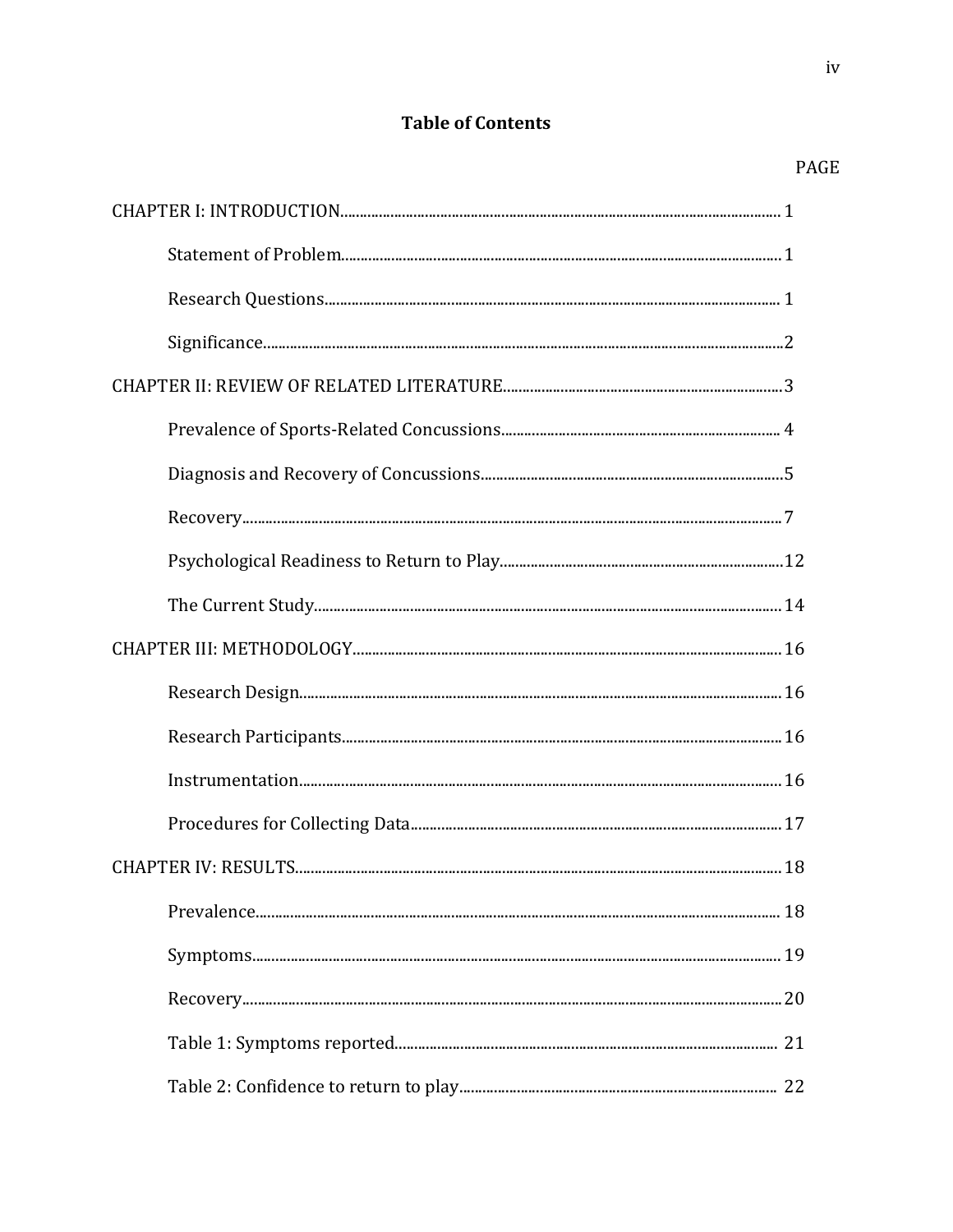| APPENDIX A: UNIVERSITY OF NORTHERN IOWA HUMAN PARTICIPANTS REVIEW |  |
|-------------------------------------------------------------------|--|
|                                                                   |  |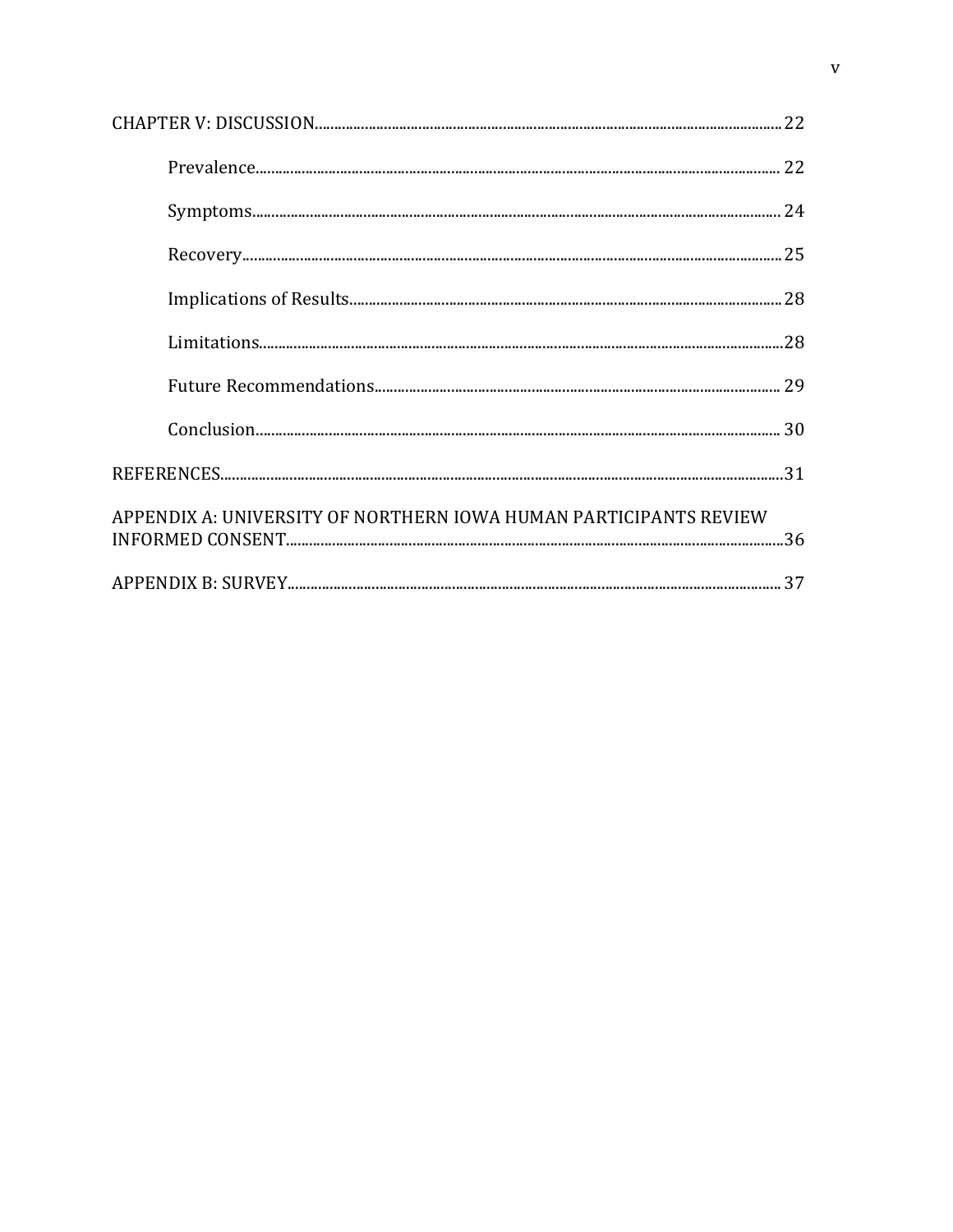### CHAPTER 1

#### **Introduction**

### **Statement of Problem**

Sports-related concussions are receiving increasing public and media attention. There has been extensive research on concussions in the last two decades, increasing knowledge of the topic rapidly. However, there is a gap in the research on concussions in sports that are not thought of as traditional contact sports. A vast majority of researchers focus on the prevalence of concussions in high-contact sports such as football, ice hockey, rugby, basketball, and soccer (Giza et al., 2013; Majerske et al., 2008; Meier et al., 2014; Moser, 2007). Competitive springboard and platform diving is not typically thought of as a contact sport. The average diver performs 50-60 dives during a two to three hour practice and each dive places a certain amount of force on the diver's body. When done incorrectly, that force could potentially result in a concussion. Because of the number of impacts at high velocities that a diver sustains each day, the chance of concussion may be quite large. The purpose of this study was to examine the prevalence of concussions in women's collegiate diving and examine the diver's readiness to return to competitive sport.

## **Research Questions**

- 1. What is the prevalence of diving-related concussions, diagnosed and undiagnosed, in collegiate women's diving?
- 2. What is the length of time from most recent concussion to returning to play for the divers?
- 3. In regards to readiness to return to the sport, how confident are divers to participate in diving following a concussion?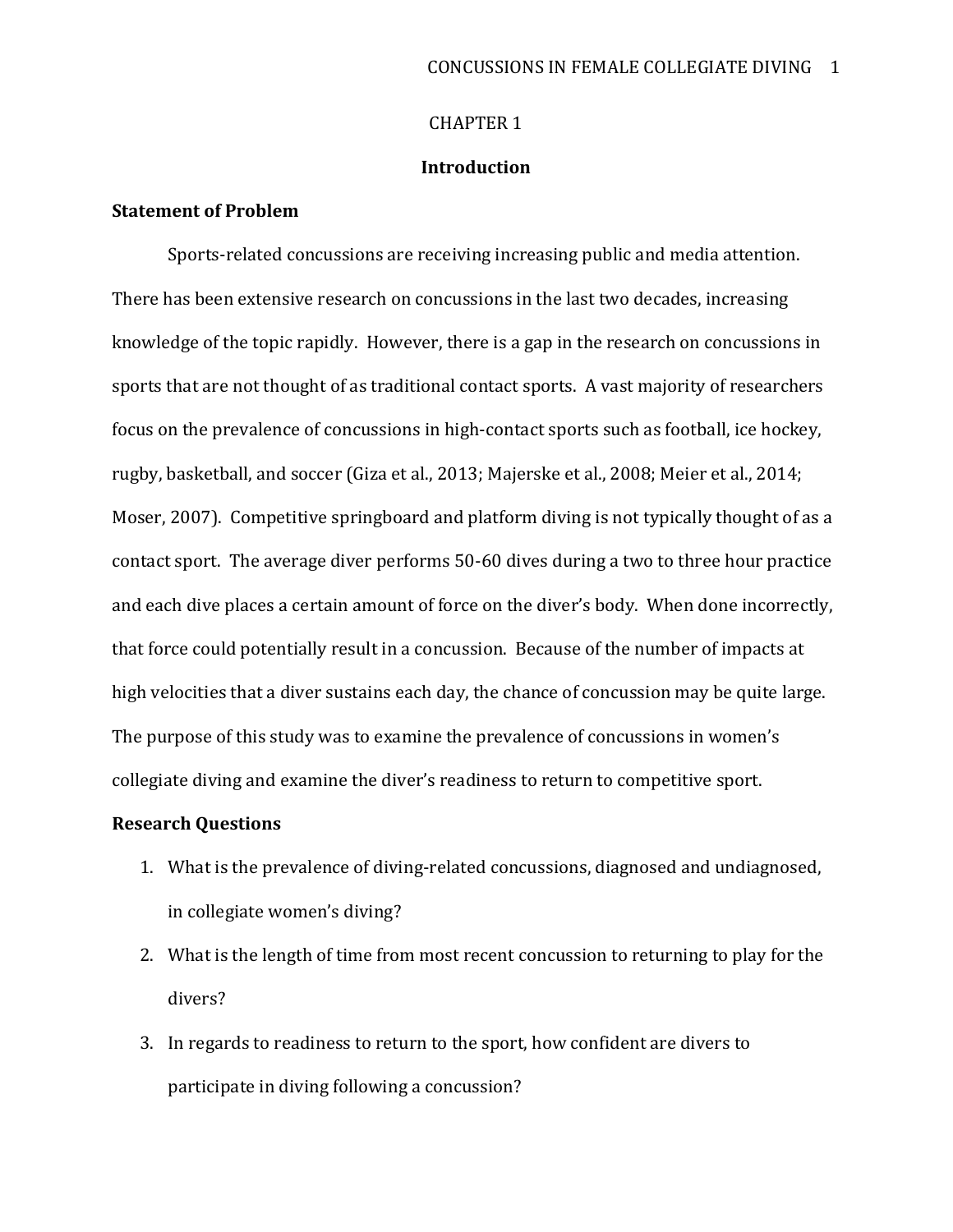## **Significance**

Millions of sports-related concussions occur each year. A majority of the research on sports-related concussions is focused on contact sports. Although diving is not traditionally thought of as a contact sport, the impact with the water upon entry is enough to cause a concussion. Due to the large number of impacts performed during a practice it is possible that there is a high prevalence of concussions in diving. Additionally the symptoms may be different due to the significant amount of rotation and twisting involved in the sport. Divers who sustain concussions deserve the most accurate diagnoses and treatments available. Athletes, coaches, and athletic trainers should understand the risk for divers, and be prepared to help them. Because of the nature of the sport, a diver may experience increased fear related to returning to the sport after a concussion. A diver may be especially wary when re-attempting the dive that resulted in the concussion. This would be important information for coaches to be aware of when a concussed athlete is recovering so that they can gradually increase the diver's confidence to execute the dive.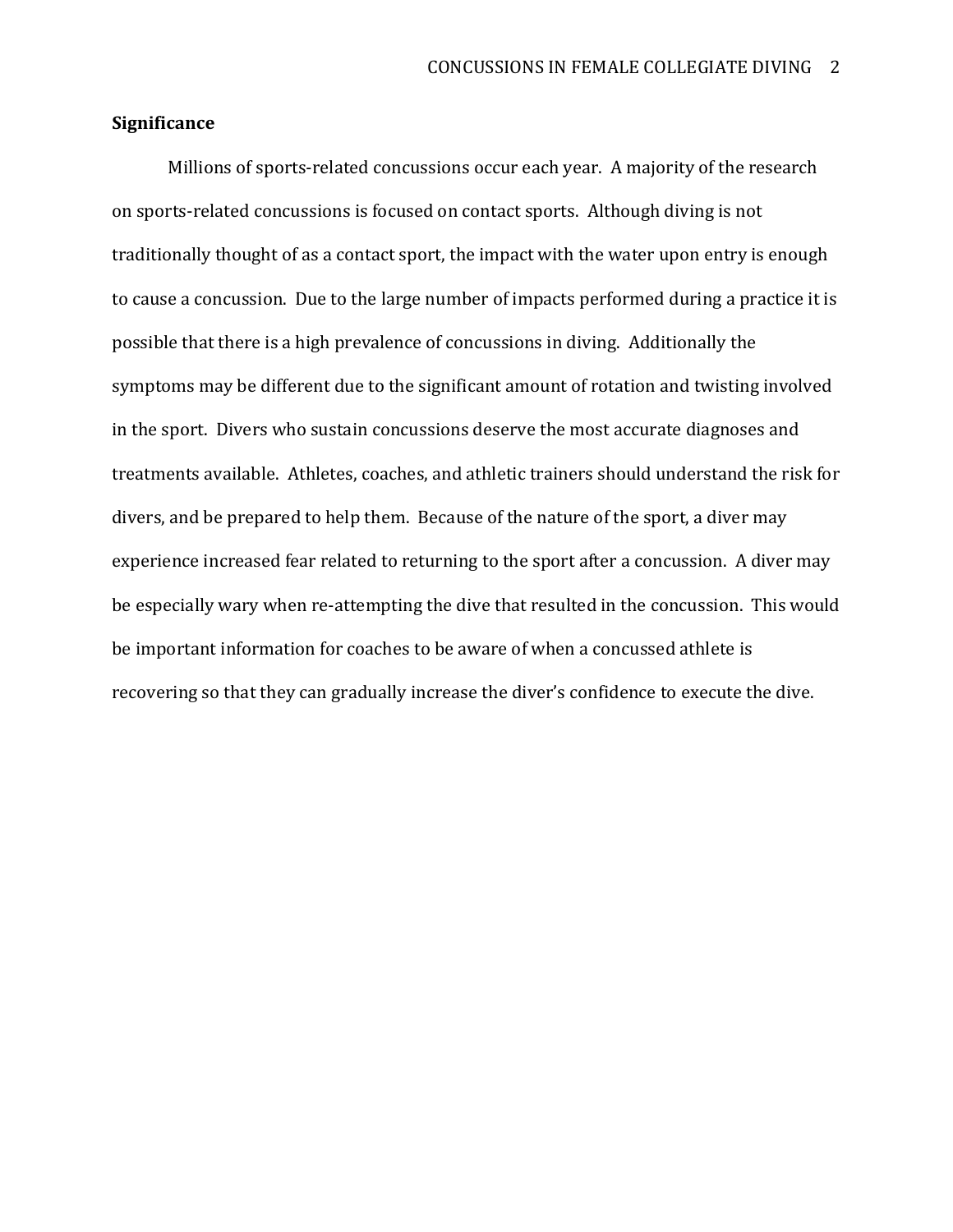### CHAPTER II

### **Review of Related Literature**

A concussion is defined as a complex pathophysiological process affecting the brain, induced by biomechanical forces (Mccrory et al., 2013). It can be caused by a direct blow to the head, neck, face, or anywhere else on the body that transmits an impulsive force to the head. A concussion usually results in symptoms of neurological impairment that quickly appear and last several days. In some cases symptoms gradually develop over several minutes to hours. Most of the time the symptoms resolve spontaneously. It is agreed that concussions are a functional disturbance of the processes that occur in the brain rather than a structural issue (Brown, Elsass, Miller, Reed, & Reneker, 2015; Giza et al., 2013; Makdissi, Davis, & McCrory, 2014). The injury may result in neuropathological changes, however no abnormalities are seen on structural neuroimaging tests.

Concussion and mild traumatic brain injury (mTBI) are terms that are often used interchangeably. However, concussion is a subset of mTBI, which includes other forms of brain injury as well (Mccrory et al., 2013). There are a wide variety of accepted clinical symptoms that characterize a concussion. Included are somatic, cognitive, and emotional symptoms, physical signs, behavioral changes, cognitive impairment, and sleep disturbances (Williams, Puetz, Giza, & Broglio, 2015). If any of these domains are present, a concussion should be suspected and the individual should be evaluated further. Wasserman et al. (2015) stated that headache is the most common reported symptom and occurs in 93% of concussions, followed by dizziness (68.9%) and difficulty concentrating (58.3%). Even when typical concussion symptoms are not present, any report of an athlete who do not seem right or is not themselves after a traumatic event should be suspected of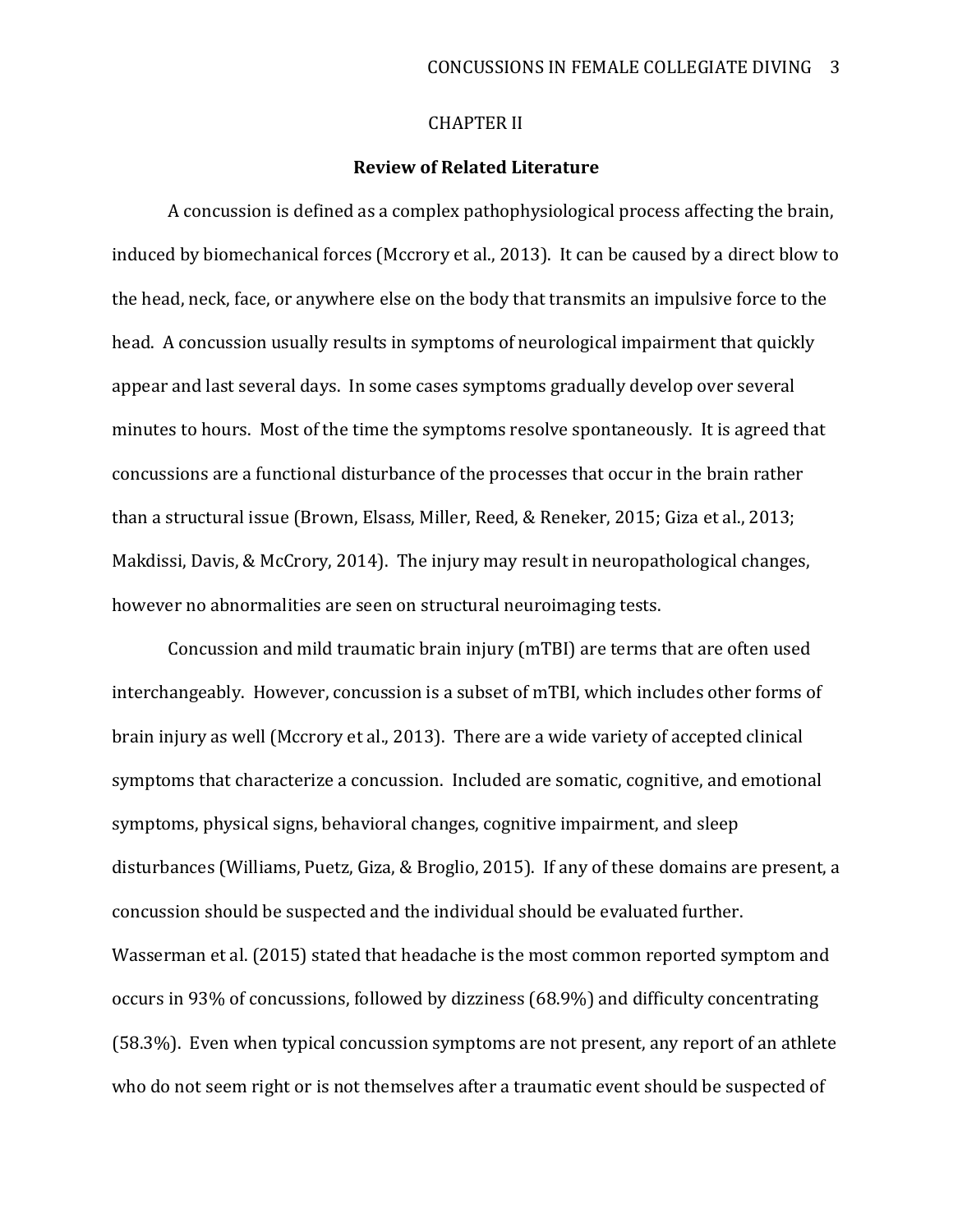having a concussion (Makdissi et al., 2014). It is crucial that athletes, coaches, and health care professionals understand the diverse presentations of a concussion and what signs and symptoms to look for after an impact in order to properly diagnose and treat concussions.

#### **Prevalence of Sports-Related Concussions**

On average, a college-level contact athlete sustains 470 impacts of various severities per season (Porcher & Solecki, 2013). Not every impact will result in a concussion but the higher number and greater intensity of impacts suggests a higher probability. According to Giza et al. (2013), it is estimated that there are between 1.6 million to 3.8 million sportsrelated concussions per year in the United States. This number varies because not all concussions are diagnosed. Giza et al. (2013) researched and reported the frequency of concussion incidences in collegiate competitions among commonly played sports. The authors found that males playing American football had the highest prevalence with 3.02 concussions per 1,000 games. Risk increased depending on the position played. Running backs and tight ends are the most likely to get a concussion (Nathanson et al., 2016).

The study also found that the rates for men's ice hockey, soccer, basketball, and baseball were calculated to be 1.96, 1.38, 0.45, and 0.23 concussions per 1,000 games, respectively (Giza et al., 2013). Body checking in ice hockey is very likely to increase the risk of concussion. In Giza's study, women's soccer was found to have the highest rate of concussions among female sports with 1.80 concussion per 1,000 games. Women's basketball and softball were also calculated and are 0.85 and 0.37 concussions per 1,000 games, respectively. The authors found that compared to men playing the same sports, the concussion risk is greater in women playing basketball and soccer. Brown et al. (2015)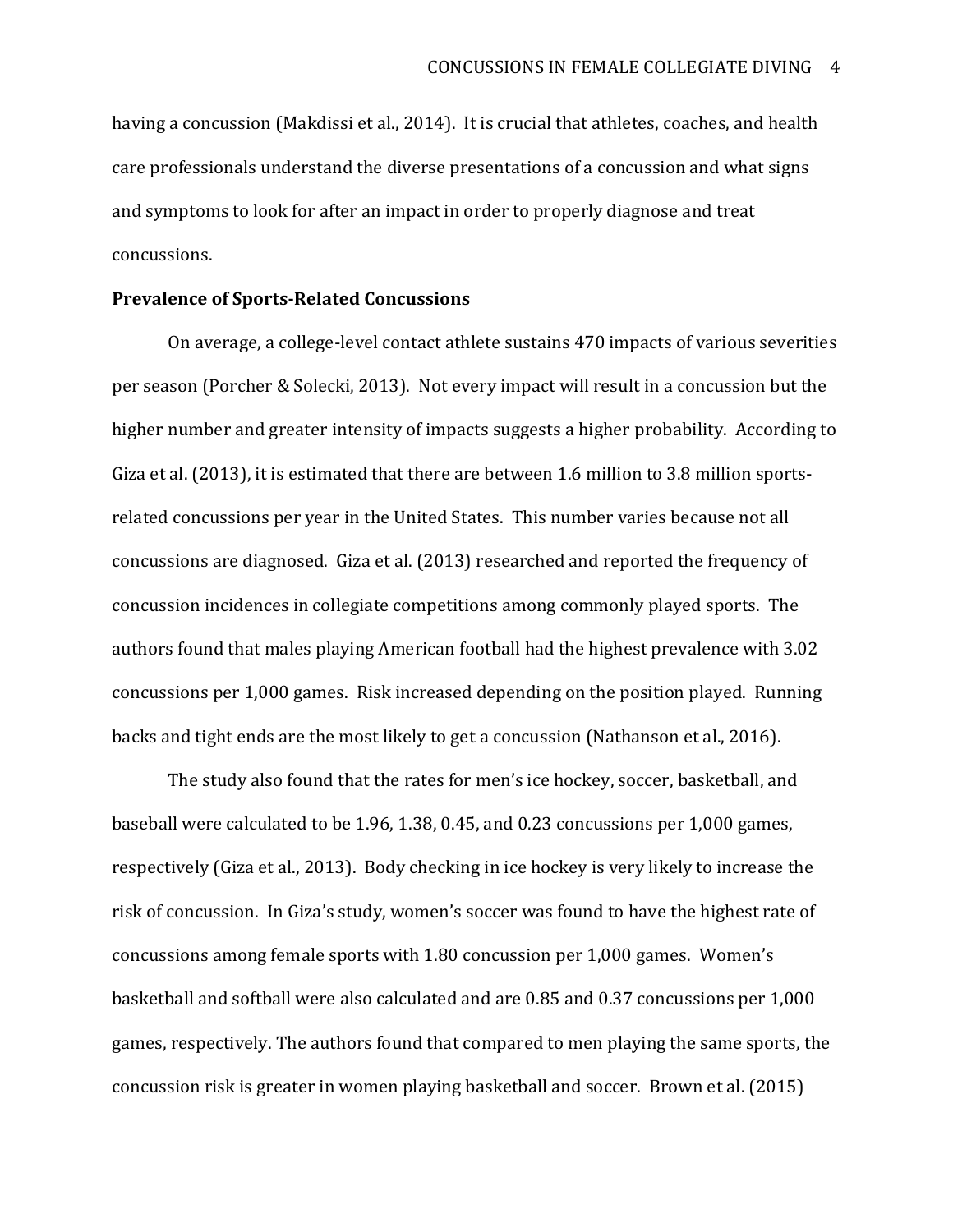found that females are 43% more likely to report symptoms of concussion than men. This suggests that there may be less unreported concussion cases in females compared to males, which could explain why the probability is higher for women in the same sports as men. However, the authors found that the relation between gender and concussion rates depends on the sport (Giza et al., 2013). Gender may be a risk factor for injury or severity of injury but it is probably a more complicated issue (Brown et al., 2015).

### **Diagnosis and Assessment of Concussions**

The sports-related concussion definition and protocol was discussed extensively at the 4th International Conference on Concussion in Sport held in Zurich in November 2012. Three other conferences were held prior, each one building on the other with new research that was published. The members of the conference put together a consensus statement on the current standard of prevention, assessment, diagnosis, and treatment of sports-related concussions. They provided this document and several diagnostic tools as a way to unify the management of concussions in athletics (Mccrory et al., 2013).

Diagnosing a concussion can be difficult. The consensus statement established three main challenges to diagnosing a concussion. First, there are a wide variety of signs and symptoms related to the injury (Mccrorry et al., 2013). No two concussions act the same and symptoms can change rapidly and evolve over time. Second, many of these symptoms are not specific to concussions (Mainwaring et al., 2004). Headaches, irritability, insomnia, and other symptoms can be attributed to a number of other conditions an athlete may have. Because of this it may be difficult to rule out other illnesses when dealing with a potential concussion. Third, there is no test or marker that is 100% reliable for a diagnosis ("Sport Concussion," 2013). Some athletes will score well on all diagnostic tests yet still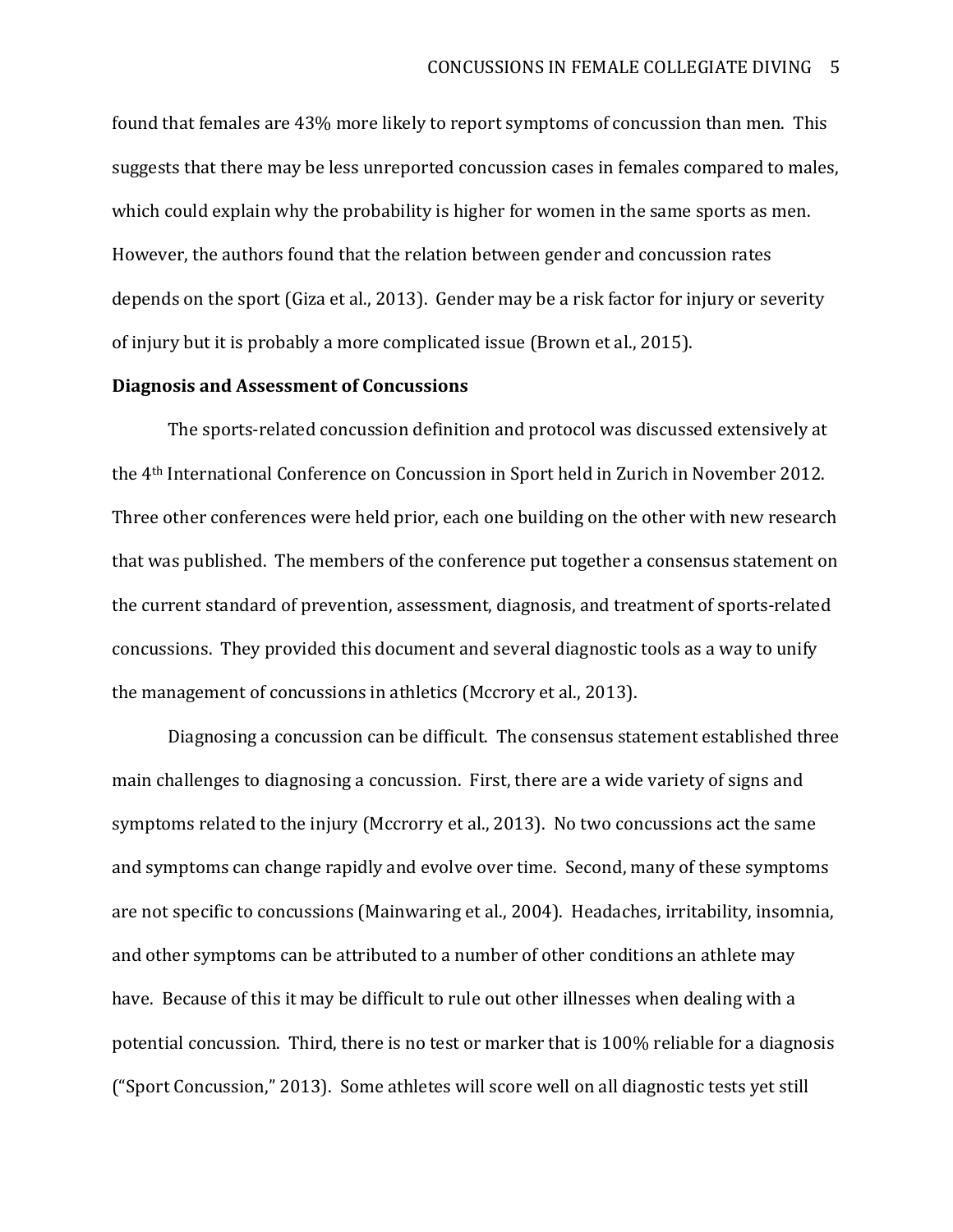have symptoms of a concussion. The complexity of the injury causes diagnosis to be perplexing (Makdissi et al., 2014). Because of these challenges, the diagnosis of a concussion is a clinical judgment. No tool can be used without consulting a trained clinician ("Sport Concussion," 2013). Because diagnosis is so challenging, many concussions go unreported or undiagnosed. The consensus statement was created as a standard for the diagnosis and treatment of concussions to aid health care providers.

Assessment tools commonly used when an athlete is suspected of having a concussion are the post concussion symptom scale (PCSS), a graded symptom checklist (GSC), the standardized assessment of concussion (SAC), neuropsychological testing, the balance error scoring system (BESS), the sensory organization test (SOT), and the sports concussion assessment tool 3 (SCAT 3). Giza et al. (2013) recommends that a combination of these tools be used when assessing a sports-related concussion. There in insufficient evidence, however, about what combination is ideal (Giza et al., 2013).

The SCAT 3 is a standardized instrument used in assessing a sports-related concussion used by the Fédération Internationale de Football Association (FIFA), the International Olympic Commission (IOC), the International Rugby Board (IRB), and the International Ice Hockey Federation (IIHF) as the primary assessment tool of concussions ("Sport Concussion," 2013). It can be used on anyone over the age of 13 (Mccrory et al., 2013). The committee that met during the 4th International Conference on Concussion edited previous versions of the document. Only medical professionals should administer the SCAT 3. Preseason baseline testing can be useful for comparison to post-concussion results. A baseline is also advantageous when determining one's progress towards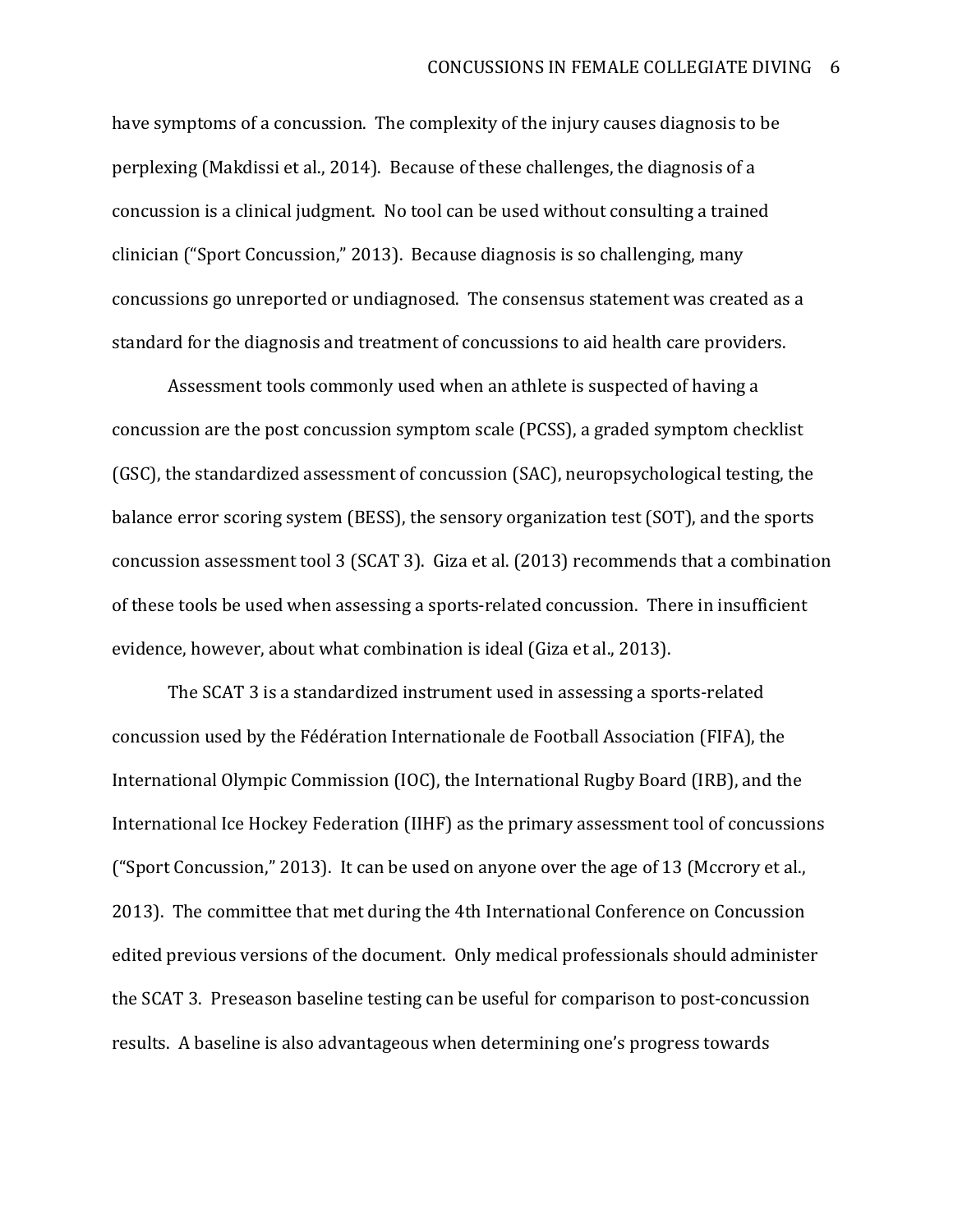recovery. It is important to note that even if the SCAT 3 test results are "normal," the athlete may still have a concussion ("Sport Concussion," 2013).

The National Collegiate Athletic Association (NCAA) adopted its concussion policy and legislature in 2010 (Baugh, Kroshus, & Daneshvar, et al., 2014). The policy requires every school to have a concussion management plan that includes four parts. Each school must educate student-athletes annually about the signs and symptoms of a concussion. It must also include a process for removing athletes from play to be examined by a medical professional if they show any of the signs and symptoms of a concussion. Third the school must ensure that an athlete diagnosed with a concussion cannot return to play on that calendar day. The last part of the policy states that an athlete must be cleared to play by a physician or certified athletic trainer. Although this plan has been in place for four years, the concussion policy is being inconsistently implemented at member institutions (Baugh, Kroshus, Bourlas, & Perry, 2014). A study by Kerr et al. (2015) established that only 43.7 percent of universities conformed completely to NCAA recommendations for preparticipation assessments.

#### **Recovery**

Approximately 70 percent of athletes will recover from a concussion in under 10 days (Resch, Macciocchi, Cullum, Blueitt, & Ferrara, 2015). A recent study reported that the proportion of sports related concussions that required greater than one week of recovery increased from 42.7% in 2009 to 70.2% in 2014 (Wasserman et al., 2015). This may suggest that the severity of concussions is increasing, but more likely it is the result of improved symptom monitoring and ensuring that safety regulations are closely followed. Still, in 6.2% of concussions the symptom resolution time is greater than four weeks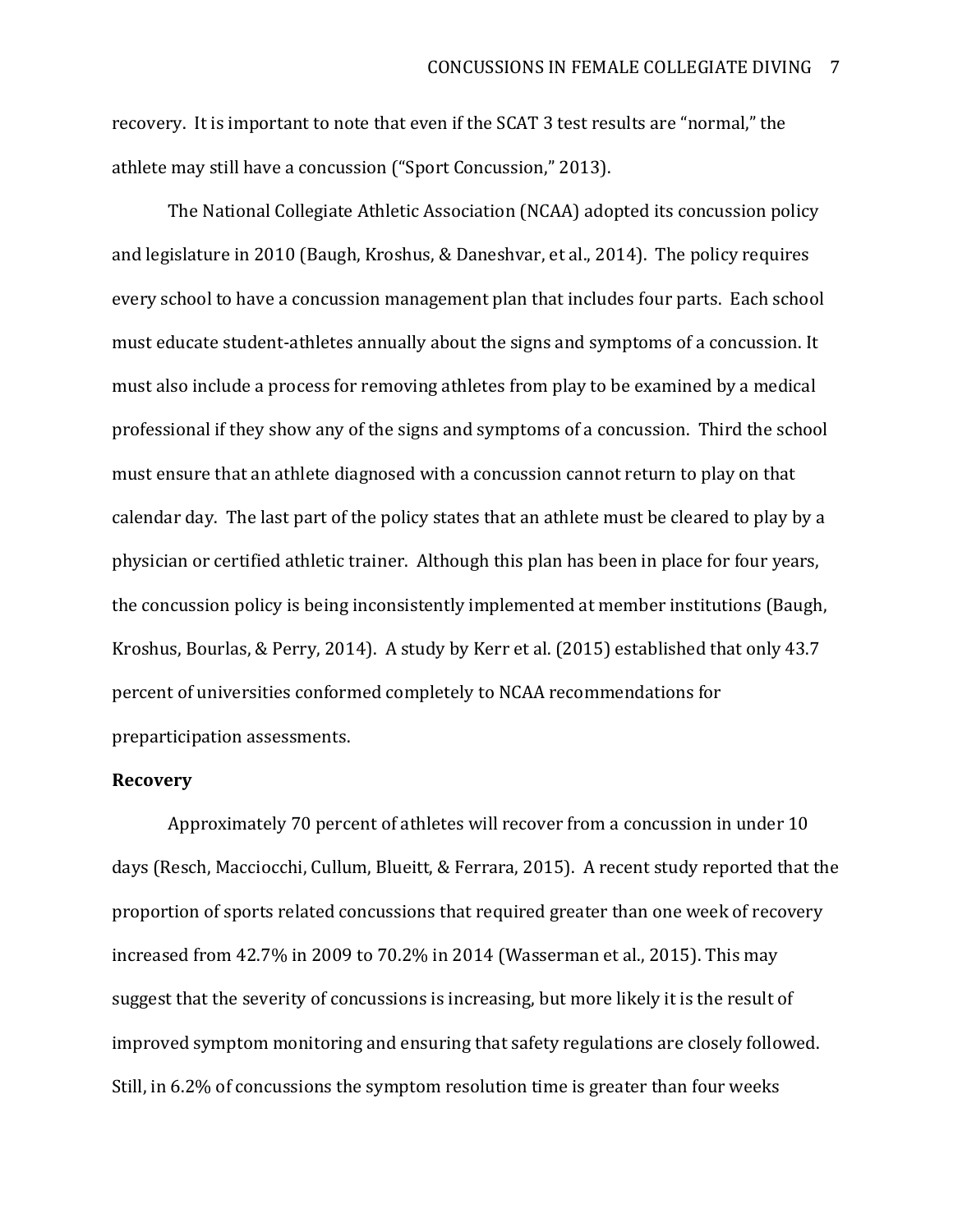(Wasserman et al., 2015). The current standard for treatment includes a period of physical and cognitive rest to facilitate recovery, a monitoring of post-concussion symptoms and signs to assess recovery, neuropsychological tests to estimate recovery of cognitive function, and a graduated return to activity with monitoring for recurrence of symptoms (Mccrory et al., 2013).

Resting post-concussion is important because physical activity, physiological stress, and cognitive loads can worsen symptoms and interrupt recovery (Makdissi et al., 2014; Moser, Glatts, Schatz, 2012). The SCAT3 can be used to evaluate symptoms following a concussion and provides a basic assessment of recovery ("Sport Concussion," 2013). According to Williams et al. (2015), the average college athlete will report being symptomfree six days after a concussion. The resolution of symptoms may not always correlate with the results of the neuropsychological testing. Using neuropsychological testing allows the detection of cognitive deficits, which tend to outlast reported symptoms (Doolan, Day, Maerlender, Goforth, & Brolinson, 2012). Once symptoms resolve and cognitive function returns to baseline, an athlete should gradually return to play (Makdissi et al., 2014). Each step of this gradual progression takes 24 hours. An athlete must remain asymptomatic in each step or else they revert back to step one. The return to play protocol decided by McCrory et al. (2013) is as follows.

Day 1. No activity, complete physical and cognitive rest until asymptomatic.

Day 2. Light aerobic exercise to increase heart rate.

Day 3. Sport-specific exercise, drills to add movement.

Day 4. Non-contact training drills, may add resistance training, adds coordination and cognitive load.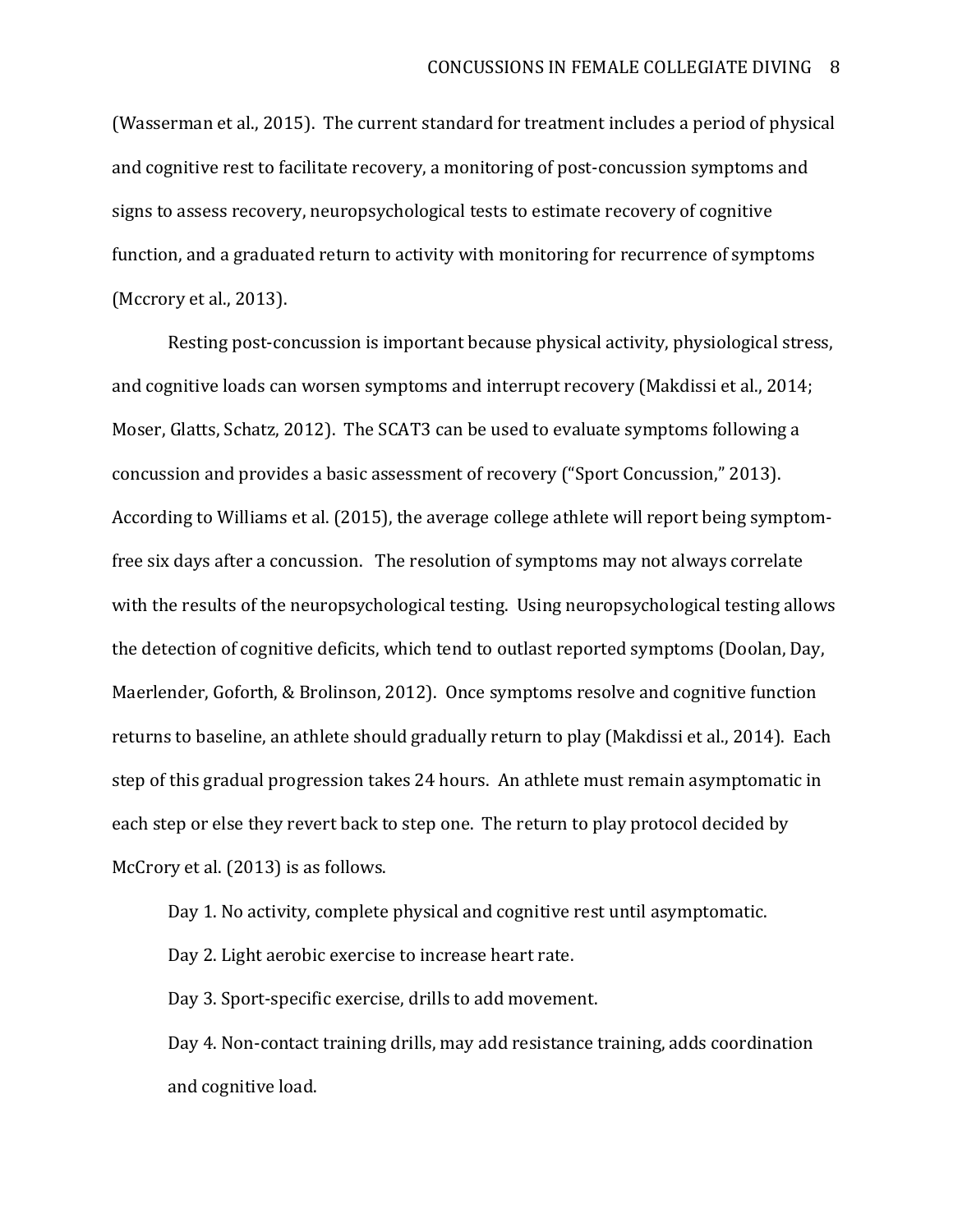Day 5. Full contact practice, restore confidence and assess functional skills. Day 6. Return to play.

According to Doolan et al. (2012), there have been more than 25 different approaches to grading concussions and making return to play decisions since 2001. Similar to diagnosis, there is no gold standard method of concussion management. Every concussion is unique, so the return to play decision must be individualized to each athlete and a variety of physiological factors and diagnostic modalities need to be taken into consideration (Elbin, Schatz, Laowder, & Kontos, 2014; Lear & Hoang, 2012). In a unanimous decision, the 4th International Conference on Concussion decided that no athlete with a suspected concussion is permitted to return to play on the same day of injury (Mccrory et al., 2013). Unfortunately, a small percent of athletes are resuming activity on the day of their concussion. Wasserman et al. (2016) reported that 5.5% of sports related concussions resulted in athletes returning to play in less than twenty-four hours after a concussion. Returning on the same day increases the chances of second impact syndrome (Cantu & Register-Mihalik, 2011). This occurs when an athlete sustains a second impact shortly after the initial impact (typically a concussion) when the brain is still vulnerable. Second impact syndrome is extremely dangerous with rates of 50% mortality and 100% morbidity (Doolan et al., 2012). Due to the brain's vital role in preserving a good quality of life, a more conservative approach to management is recommended (Gardner, 2013).

Because of the dangers of returning to play too soon after a concussion, there are a number of considerations that physicians and athletic trainers must pay attention to before clearing an athlete. Four factors will be considered here. It is important to be aware of an athlete's concussion history. Cantu and Register-Mihalik (2011) suggested that the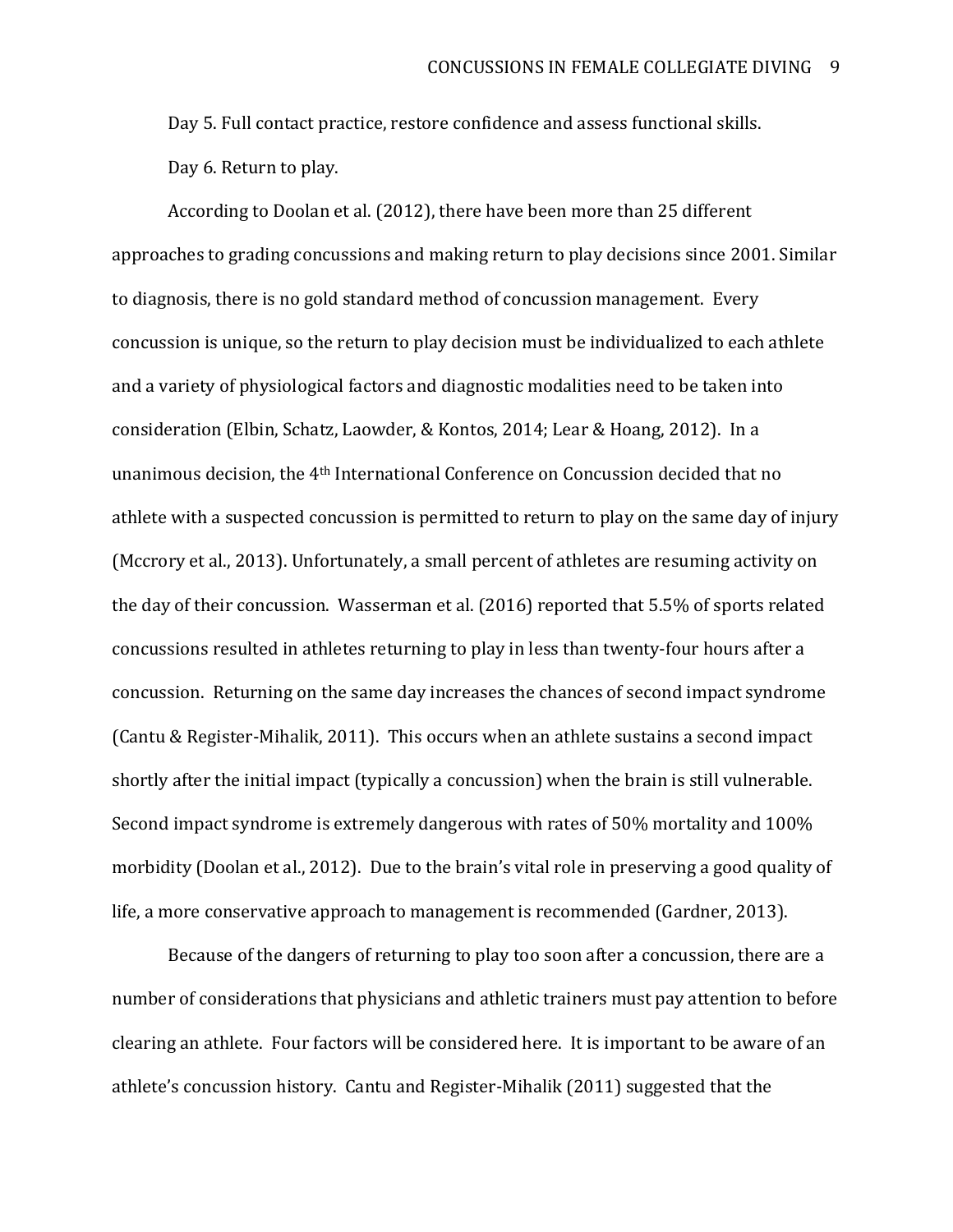severity and the recovery period of past concussions must be examined. A lengthened recovery may be due to the brain being more susceptible to the stresses put on it from sport, meaning it requires more time to recover. Experts understand that repetitive concussions have been associated with serious neurocognitive deficits, however no number has been established as need for retirement (Doolan et al., 2012). Second, a person's age is another factor to consider. It is recommended to use a more conservative approach with younger athletes because their brains are not fully developed and to prevent future injuries. (Doolan et al., 2012).

A third factor to consider before clearing an athlete is post-concussion syndrome. Post-concussion syndrome is defined as the presence of signs and symptoms directly related to a head injury that lasts longer than 3 months (Dean, O'Neill, & Sterr, 2011). Prolonged symptom presentation can complicate the return to play decision. Dean et al. (2011) recommended that further testing be done to rule out any other potential causes. Severe cases of post-concussion syndrome may be reason for retirement from sport (Gardner, 2013). Fourth, neuropsychiatric tests may also be necessary to identify coexisting conditions such as depression. Doolan et al. (2012) found that there is a positive correlation between concussion and depression, which may persist longer than physical symptoms. The athlete should not be cleared to play until all symptoms, including psychological, have resolved and all testing has reached their baseline. The four factors listed previously are signs that a prolonged recovery may be necessary. Although there are special cases where an extended recovery is needed, in most concussion cases the symptoms will resolve in several days. The primary consideration for health professionals in these individuals is that athletes should not return to play if they are still symptomatic.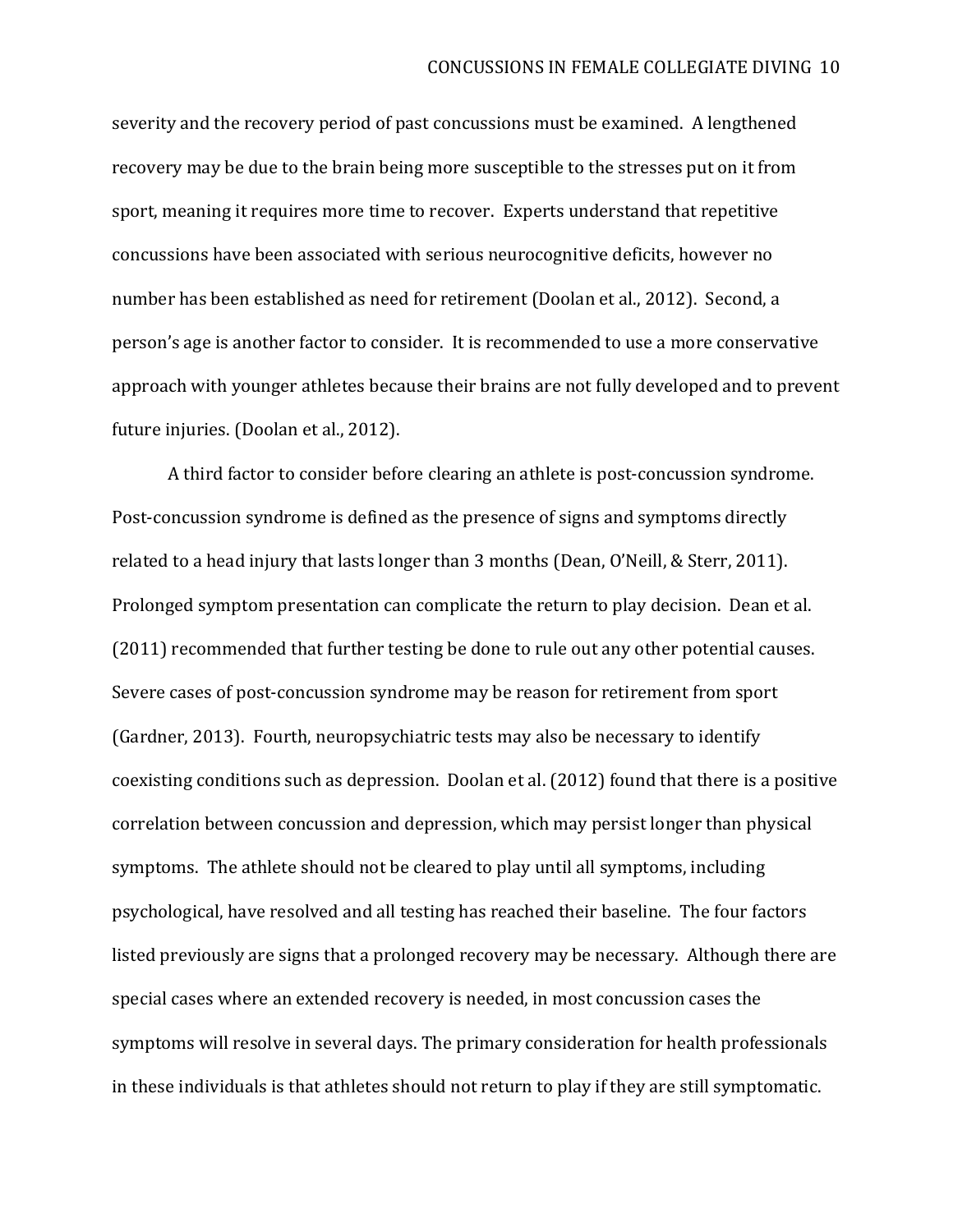Eighty percent of concussed college athletes will fail to report one or more concussion-related symptoms (Williams et al., 2015). If athletes report concussion symptoms, they may risk being removed from play. Some athletes would rather push through the symptoms than have to sit out of practice and potentially competitions (Bailey, Echemendia, Arnett, 2006; Mainwaring et al., 2004). This helps explain William's data. The stigma associated with certain symptoms, especially psychiatric symptoms, may also prevent athletes from reporting the severity of symptoms fully (Meier et al., 2014). Because of this false self-reporting, 40% of athletes have ongoing cognitive impairment after they report being asymptomatic (Williams et al., 2015). This results in premature return to play decisions by clinicians. Similarly Meier et al. (2014) found that up to 60% of cleared athletes had at least mild symptoms nine days post-concussion. Even though these athletes have been cleared to participate, they are still experiencing symptoms.

Kroshus et al., (2015) researched whether or not physicians and athletic trainers feel pressured by athletes and coaches to prematurely clear an athlete to play after sustaining a concussion. They found that more then half of the clinicians had experienced pressure from coaches or an athlete to return an individual to play sooner than the clinicians felt was appropriate (Kroshus et al., 2015). Although the frequency and intensity of this pressure is unknown, it is a concerning finding due to the dangers of returning to activity prematurely.

Retiring from sport due to any injury is a complicated decision. The long-term effects of repeated concussions are still being researched which makes the question of how many concussions is too many a very difficult one to make. The National Football League currently consults with an independent physician who specializes in sports related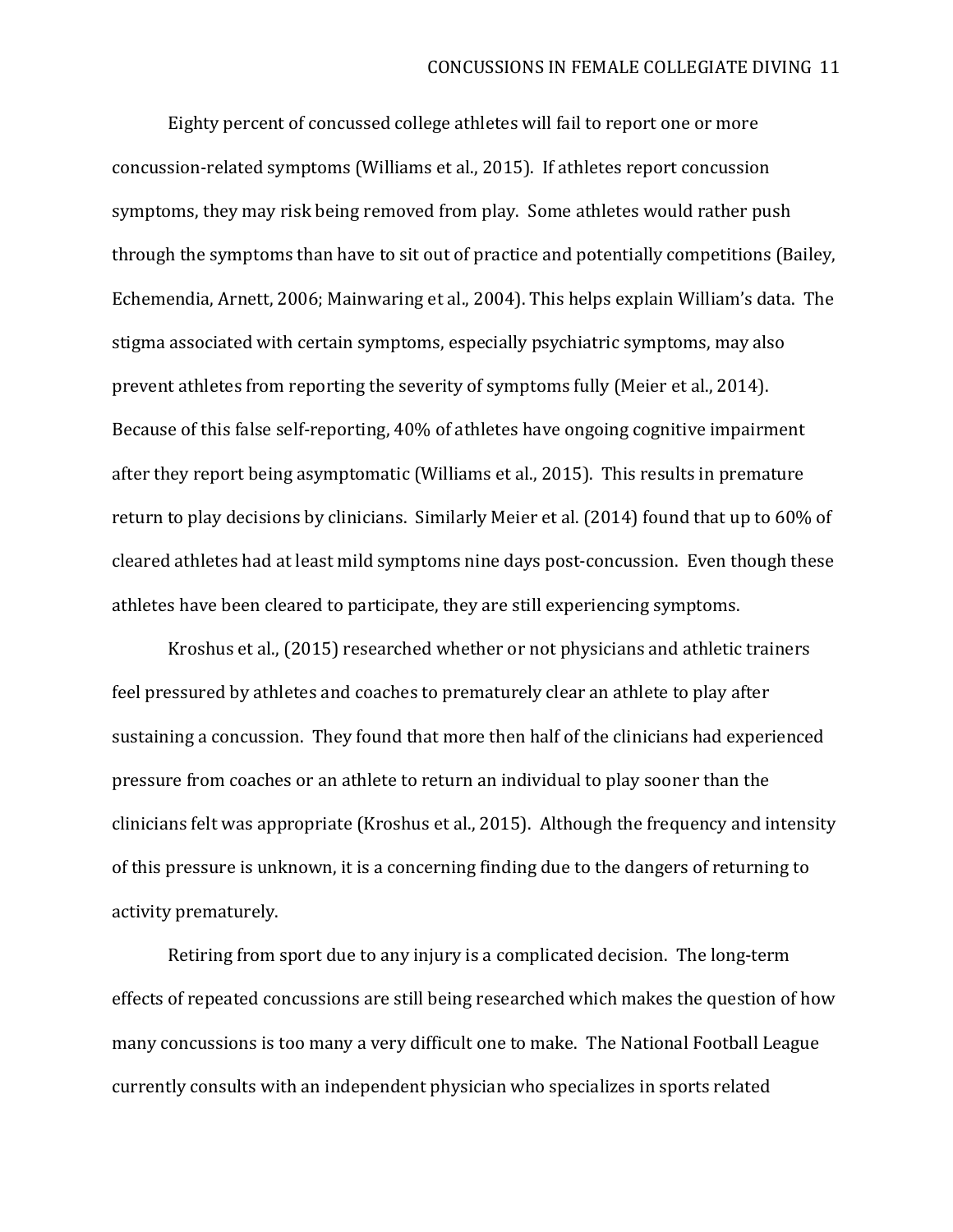concussions with athletes considering retiring (Doolan et al., 2012). The authors created suggestions to help sports physicians with this difficult decision. Doolan and colleagues advised that any prolonged post concussion symptoms, three or more concussions in a single season, decreased academic or athletic performance, or clinically relevant imaging abnormalities are signs that an athlete should take the rest of the season off of their sport. They recommend that an athlete retire if pathologic abnormalities, intracranial hemorrhage, clinically relevant imaging abnormalities, diminished cognitive abilities, persistent prolonged post-concussion syndrome, decreased threshold for concussion, or Chronic Traumatic Encephalopathy are present (Doolan et al., 2012).

## **Psychological Readiness to Return**

It is very important for coaches, athletic trainers, and sports physicians to understand the psychological recovery process in order to ensure that athletes are not only physically ready but also psychologically ready to deal with the mental and emotional aspects of sport. There is a lack of research on readiness to return from a concussive injury. Because of this, the rest of this section will address returning from an injury in general, not specifically concussion. Psychological readiness has a range of implications for athletes' return to play. Between 5% and 19% of injured athletes report psychological distress levels similar to individuals who are receiving treatment for mental health problems (Glazer, 2009). This number depends on the injury sustained and the length of recovery. Injured athletes regain their confidence to play again at different times during their recovery. It is perhaps more important to understand the process of psychological recovery in order to determine athletes who are not ready to return (Podlog, Banham, Wadey, & Hannon, 2015). Premature return to play can lead to increased fear, anxiety, re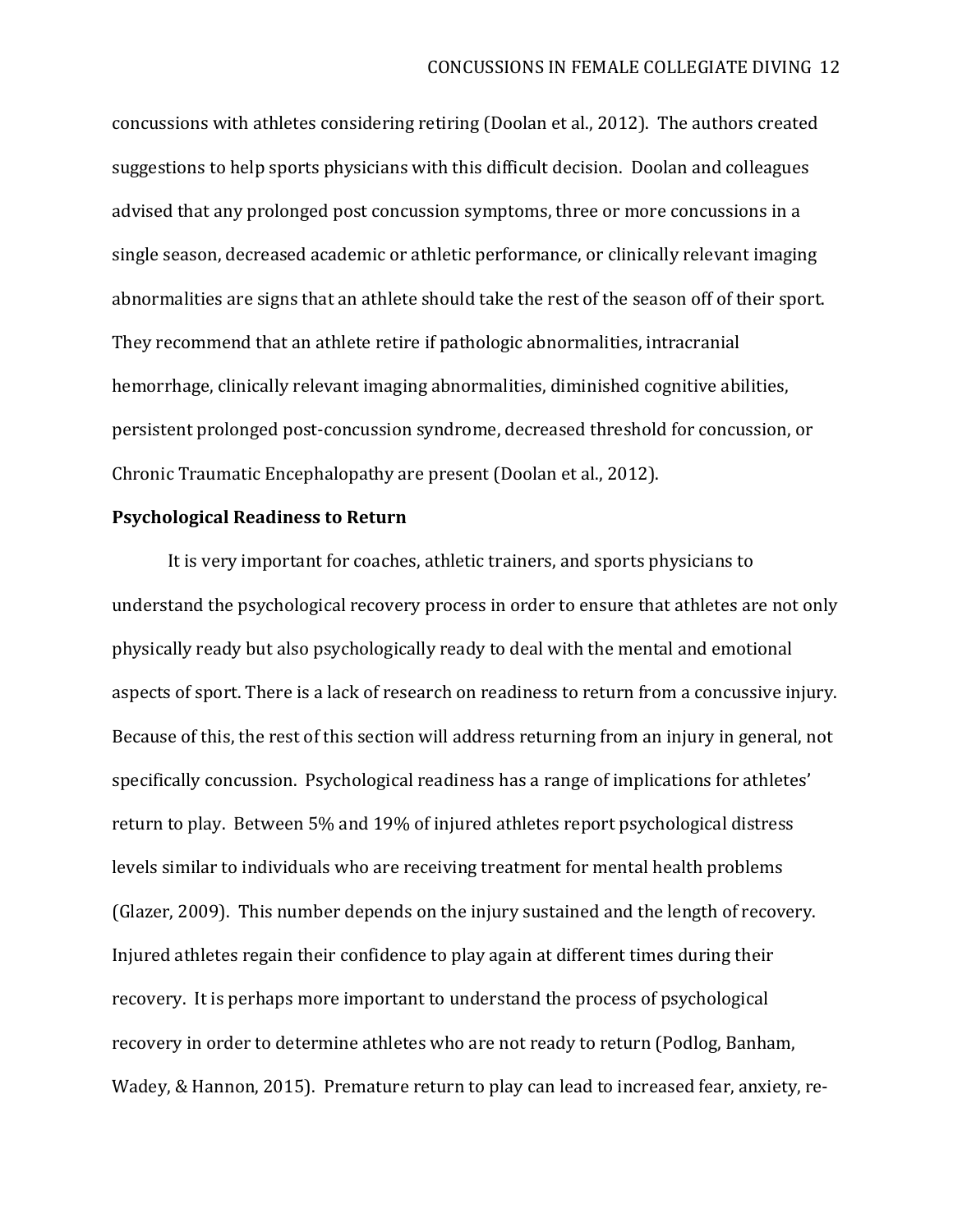injury, injury to other body parts, depression, and a decrease in performance (Podlog et al., 2015). Athletic trainers or sports physicians need to monitor athletes' psychological well being during the recovery process. The Injury-Psychological Readiness to Return to Sport (I-PRRS) scale provides a series of questions relating to confidence in themselves, their return, and their injured body part that can be useful in making the decision to return (Glazer, 2009).

Podlog et al. (2015) found that confidence is one of three key dimensions of readiness to return following an injury. They suggested three components of confidence: the belief in one's rehabilitation program, the belief that one's injured body part is fully healed, and the belief in one's performance capabilities. In order for athletes to have the best transition back into competition they must trust that their medical staff is knowledgeable and that they are making progress in their rehabilitation program. It is also important to make sure that athletes' fear of re-injury does not interfere with their confidence in performing at the highest standard possible (Podlog et al., 2015).

A second dimension of readiness to return is having realistic expectations of one's capabilities. Injured athletes must understand that they will most likely not be able to perform at the same level they previously have right away. A coach can establish building blocks to help the athletes reach their previous performance standard with time (Podlog et al., 2015). The third dimension involves making sure that the athletes are motivated to regain the level of performance that they were at pre-injury. The athlete will not reach their prior performance standard if they lose motivation to work harder than they did before the injury (Podlog et al., 2015). Positive psychological responses including motivation, confidence, and low fear levels were associated with a greater likelihood of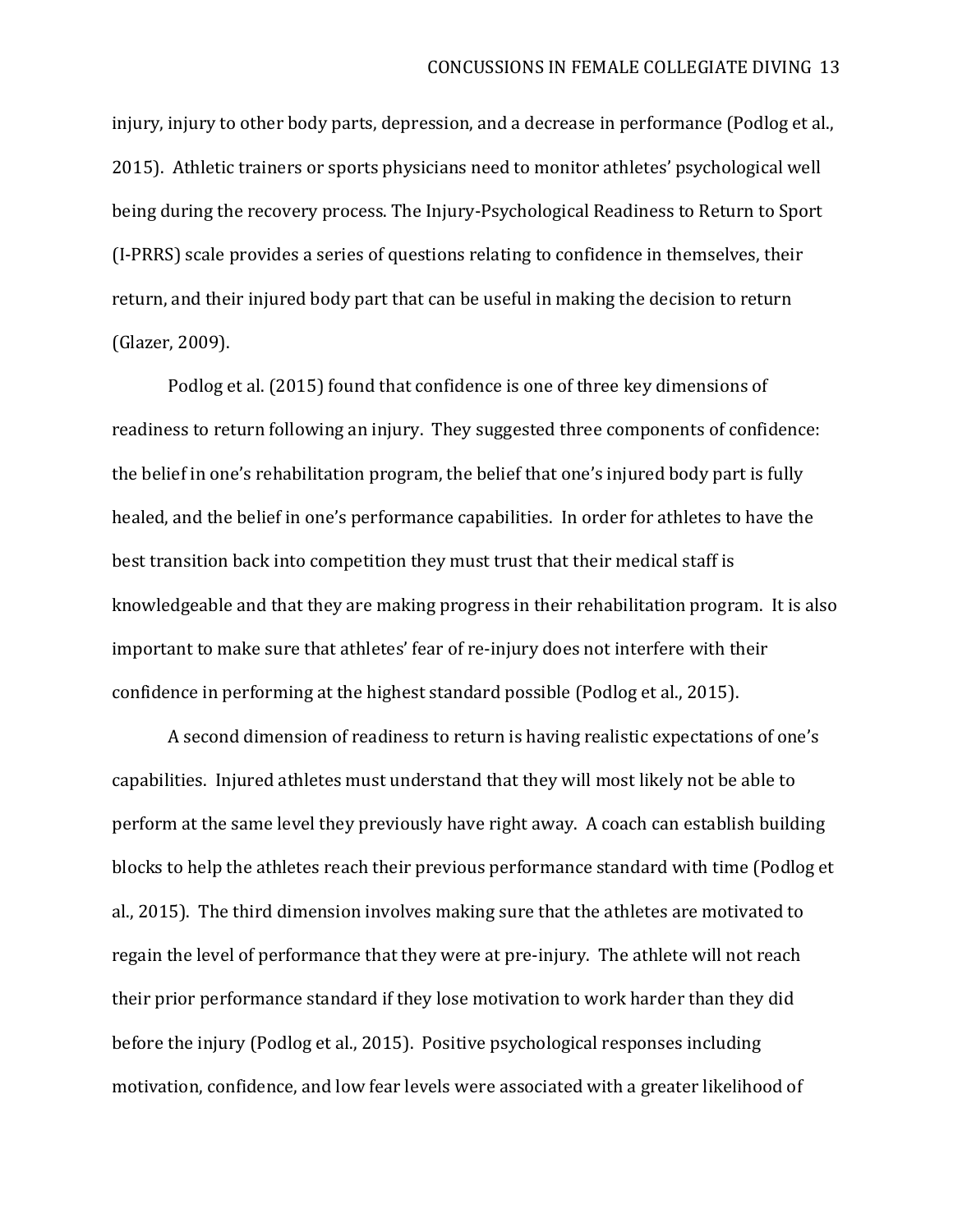returning to pre-injury levels of participation and competition. Making sure that athletes are psychologically ready to return to their sport after a concussion is crucial for a successful transition from rehabilitation to practice and competition.

#### **The Gap in the Research**

Significant research has been done on concussions in the last two decades. Thus, knowledge and understanding about the prevalence, risk factors, diagnosis, and recovery of concussions in athletes has greatly increased (Giza et al., 2013; Makdissi et al., 2014; Mccrory et al., 2013). Concussion is one of the most complex injuries an athlete can sustain. There is great variability in the symptoms that a concussion may present with ("Sport Concussion," 2013). Because of this, diagnosis and treatment can be challenging for athletic trainers and physicians (Doolan et al., 2011).

The majority of the research has been conducted on sports-related concussions involving high contact sports such as football, hockey, and rugby. Basketball and soccer have been studied as well. There is no research conducted on the prevalence of concussions in competitive diving. Although it is not thought of as a typical contact sport that involves collisions with other people, divers sustain an average of 50-60 headfirst impacts per practice. These impacts on divers' heads differ in intensity due to several factors including the height that the diver is diving from, the strength of the diver, and the techniques that she uses during the dive. The greater the height that a dive is performed from the greater the impact severity will be. The strength of the diver also plays a role in intensity of the impact. Divers with strong wrists and shoulders will be able to tolerate larger forces and protect their head. The main technique that a diver will use to lessen the force on her head is to grab her hands together and face her palms to the water right before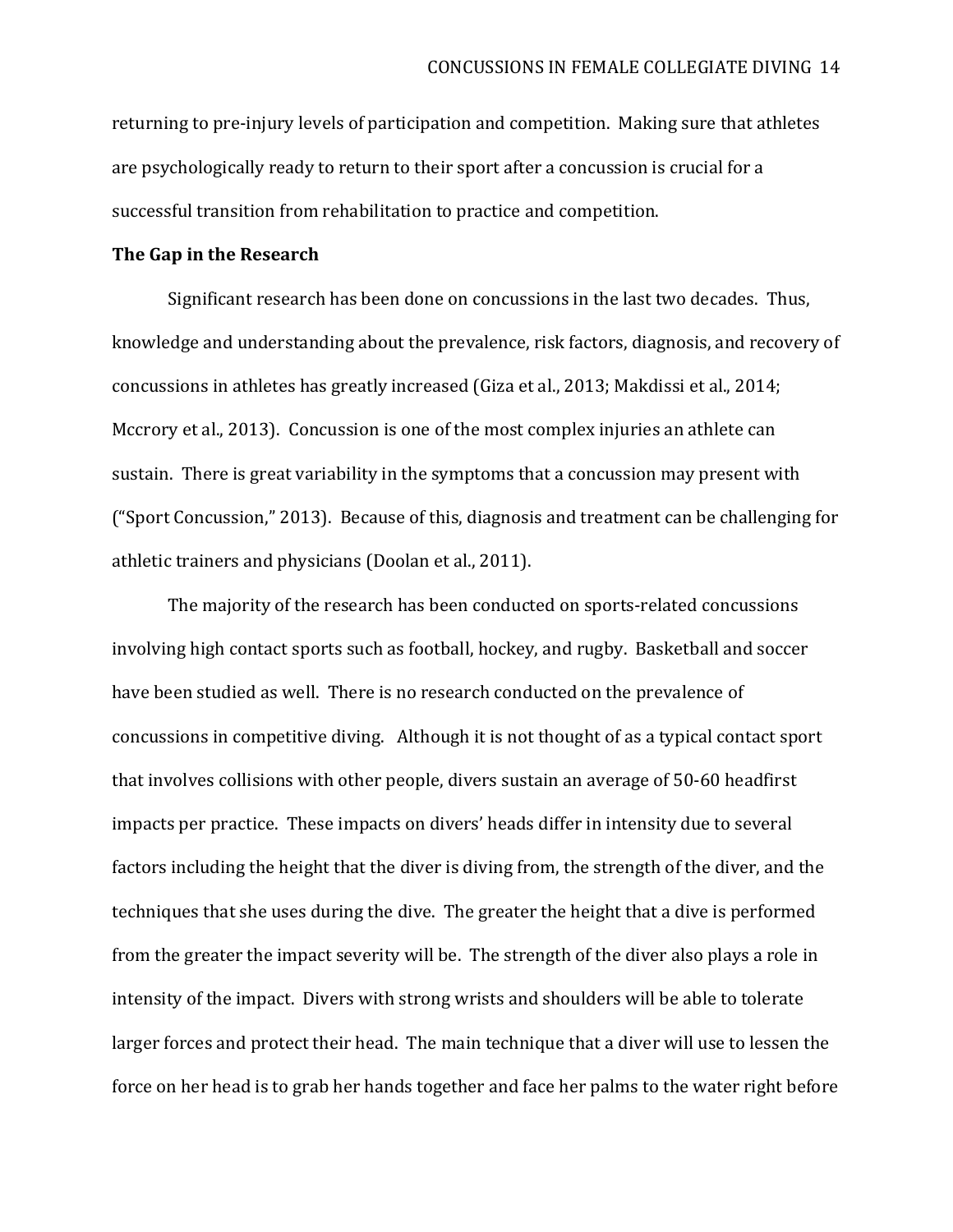she enters the water. As her hands enter the water she will release them and break the surface of the water to lessen the impact felt on the head during the dive while also decreasing the splash. Even with this technique to decrease the impact, a free falling diver can reach speeds of up to 30 mph ("Comparing Cliff Diving," 2015). When performed correctly, it is not likely for an athlete to get a concussion. However, it is common for a dive to not go as planned during practice or a competition. This is especially true when learning new dives. If a diver enters the water wrong this can cause parts of the body to be jerked in different directions, including the head. Entering the water at 30mph can cause whiplash effect on the brain as the body decelerates when it hits the water incorrectly. This can easily result in a concussion. There are no previous studies researching the prevalence of concussions in the sport of diving. This study was intended to begin filling the gap in the research on concussion prevalence in smaller sports, such as diving, and examine the athletes' readiness to return to practice.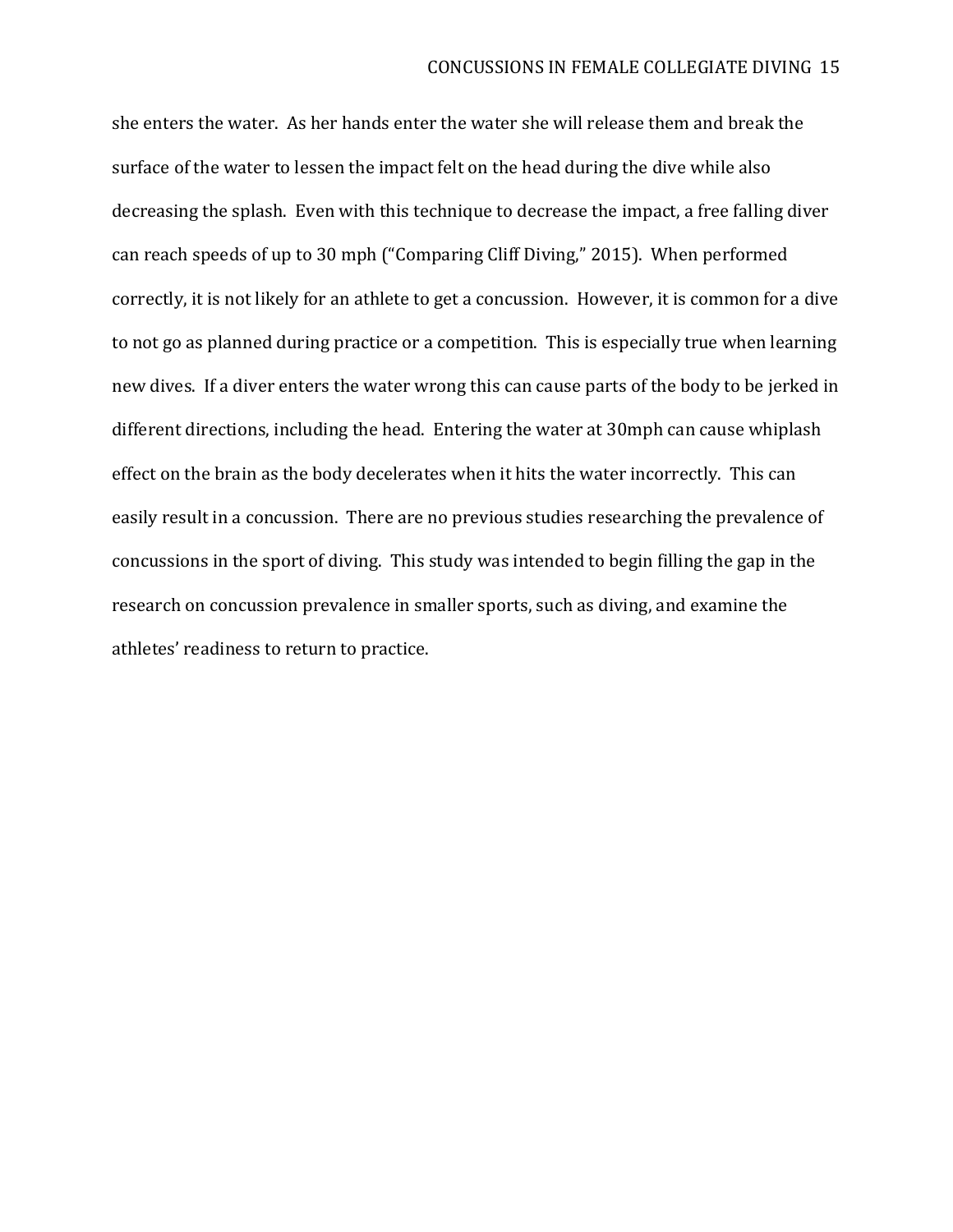## CHAPTER III

### **Methodology**

#### **Research Design**

This study examining the prevalence of concussions in female collegiate divers and their readiness to return to sport after injury utilized survey methodology.

### **Research Participants**

The target population was female collegiate divers from Midwest Division 1 teams. Ten different coaches gave permission to use their divers in the study and out of those schools twenty-four participants completed the questionnaire. The average age of the participants was 20 years old and ranged from 18-24. Participants ranged from freshmen to fifth-year seniors. The average number of years the divers have participated in diving is 7.94 years with a standard deviation of 2.767 years. One diver was on full scholarship, 17 were receiving a partial scholarship, and 6 did not receive any scholarship.

### **Instrumentation**

The instrumentation used for this study included demographics questions and a survey including prevalence questions, symptoms questions, and confidence to return to play questions. In order to understand characteristics of the target population, general demographic questions, for example age and years of participation in diving, were included in the survey. Next the participants answered a series of informational questions examining prevalence of concussion adapted from Carson et al., (2014). A sample question is "have you ever had a concussion (diagnosed or undiagnosed) while participating in the sport of diving?" The questions were individualized to the sport of diving and some that were not applicable to diving were excluded. After those questions, the participants chose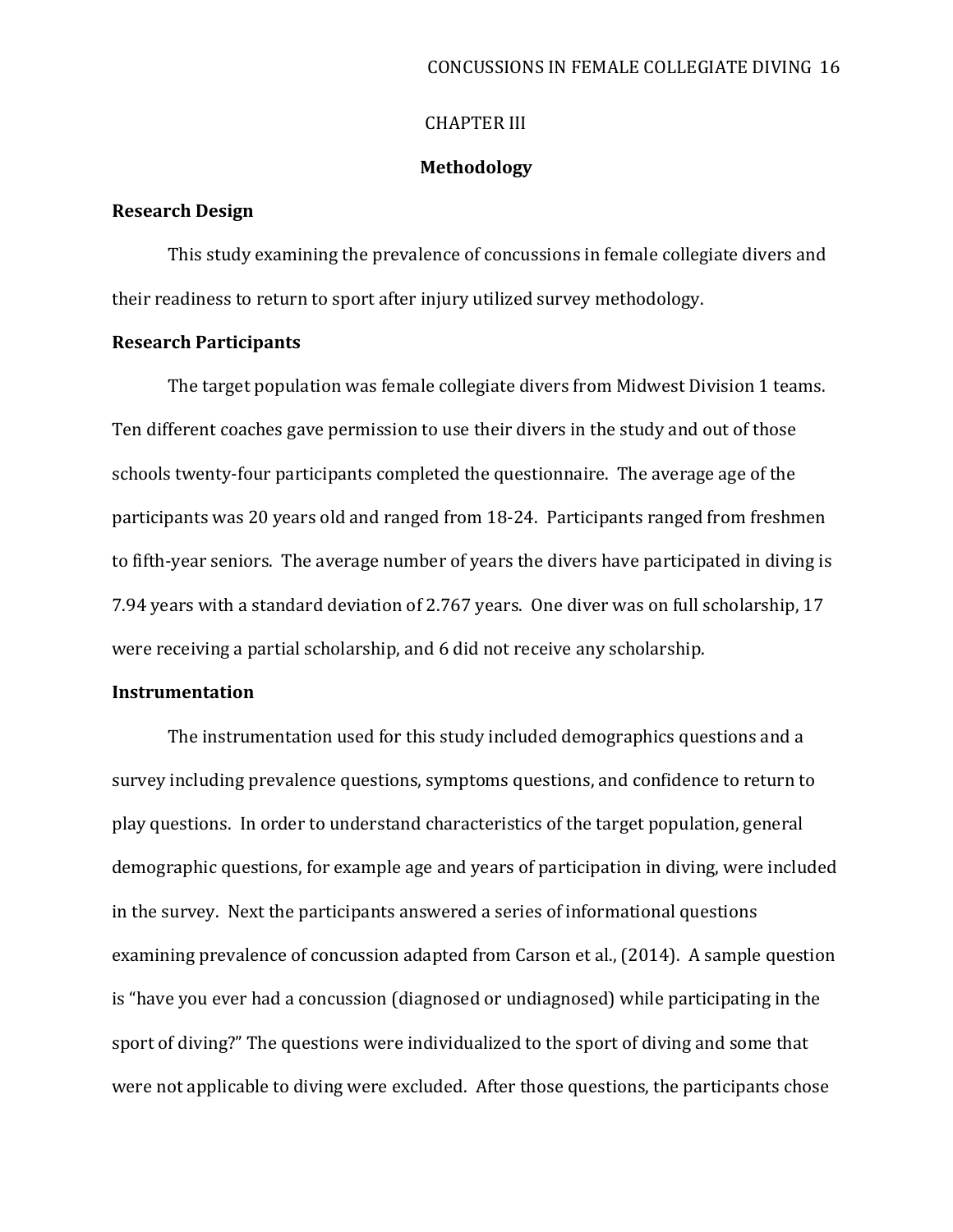the symptoms that they experienced from a list provided by the SCAT3 ("Sport Concussion", 2013). The last set of questions regarding confidence to return to play was adapted from the Injury-Psychological Readiness to Return to Sport (I-PRRS) scale (Glazer, 2009). One of the questions on the survey was "how confident were you to complete the dive that resulted in the concussion?" The participants answered using the Likert scale with 1 being very unconfident and 5 being very confident. The full survey is included in Appendix I.

### **Procedures for Collecting Data**

After Institutional Review Board (IRB) approval, the researcher contacted the head coaches of each potential institution to ask for permission to use his/her athletes as participants. If permission was granted, the researcher sent an email with an explanation of the research and a link to the Qualtrics survey to each coach to forward on to his/her athletes.

When an athlete opened the survey, they were presented with an informed consent form. At this time the participants were informed that the research study was being conducted to examine the prevalence of concussion in women's collegiate diving, the recovery time for concussions, and psychological readiness to return to sport. They were also informed that the information in this study is confidential and no incentives were provided for participation. By clicking the "yes I agree" button on the survey, they agreed to participate and began to complete the survey questions.

After the initial email was sent out, a follow up email was sent 10 days later to each coach. A reminder of the importance of the study was included at the beginning of the email. The rest of it was identical to the original one sent.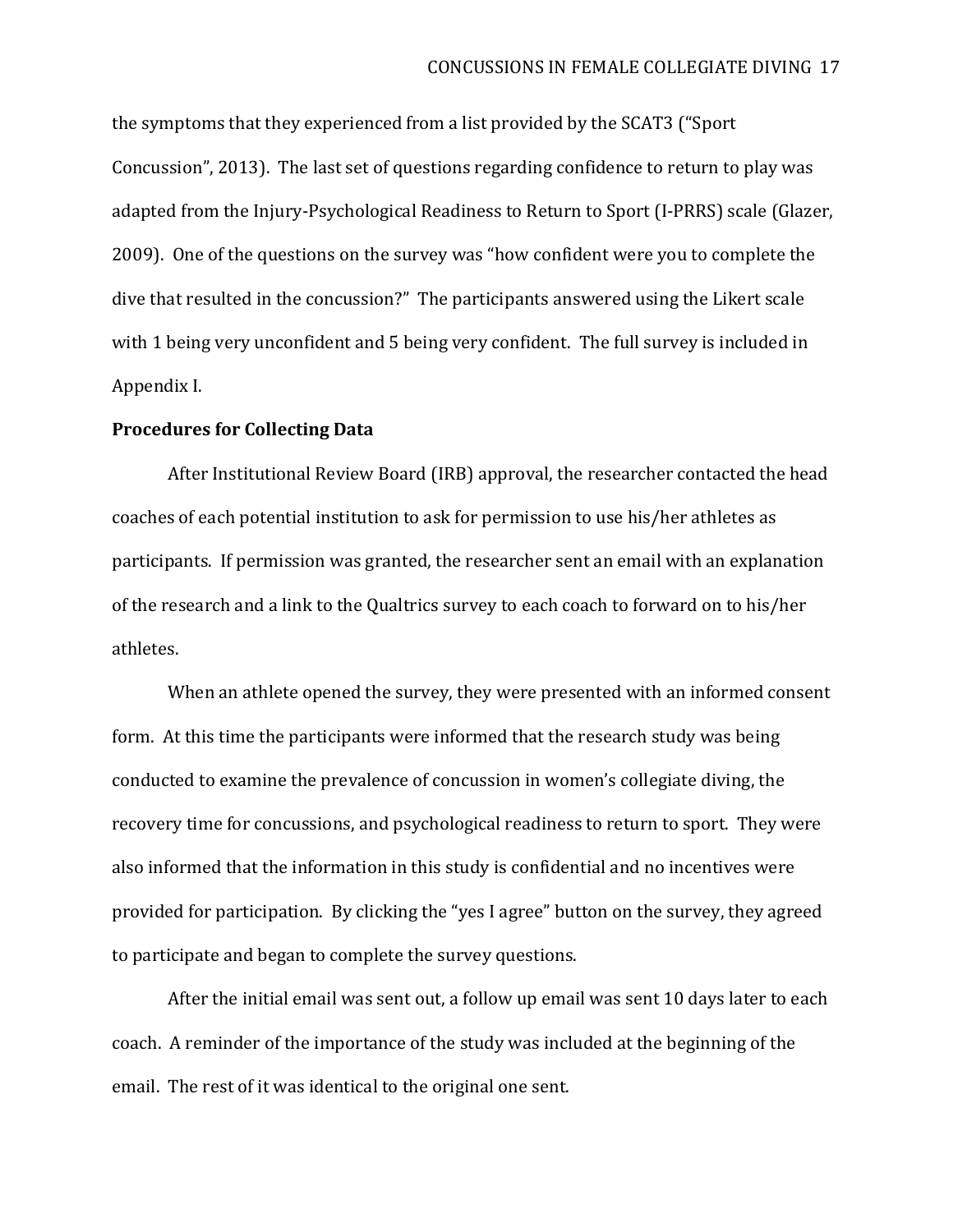#### CHAPTER IV

### **Results**

Statistical analyses and techniques using the Statistical Package for Social Sciences (SPSS) were used to answer the research questions. Preliminary analyses were conducted to report frequency distributions of the categorical data and descriptive statistics of the interval data.

### **Prevalence**

The data showed that 54.2% (n=13) of participants have had a diving-related concussion, while 45.8% (n=11) reported never having sustained a concussion while diving. Of those who stated that they have had a concussion, 84.6% (n=11) of the concussions were diagnosed by a health care provider. Fifteen percent (n=2) of the concussions were undiagnosed. The mean number of concussions reported was 1.6 with a standard deviation of 1.08. The maximum number of concussions was 4. The average amount of time the participants waited until they sought medical help was 12.15 hours with a standard deviation of 16.29 hours. All of the non-diagnosed concussions did not seek medical help. Data from the diagnosed and undiagnosed concussions were combined for the rest of the analysis. Seventy-five percent (n=9) of the concussions occurred while diving off of the 3-meter springboard, while 16.7% (n=2) and 8.3% (n=1) occurred while diving off of the 1-meter springboard and 10-meter platform, respectively. The most common type of dive a diver was attempting when she sustained a concussion was a forward flipping dive (50%), specifically front three and a half somersaults in the tuck position (25%). The concussion was caused by hitting the head on the water in 83.3%  $(n=10)$  of the concussions. The board or platform accounted for 8.3%  $(n=1)$  of concussions.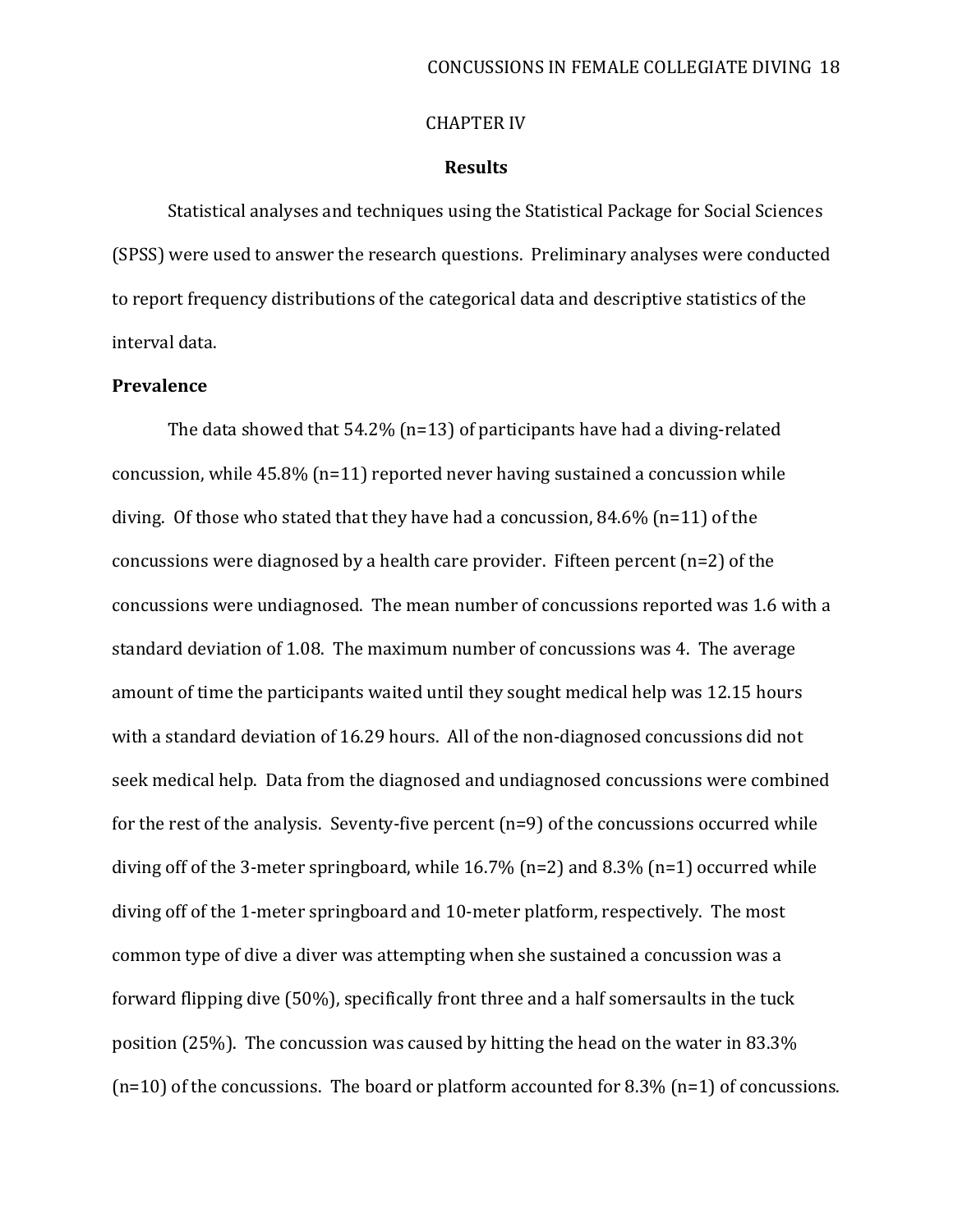### **Symptoms**

The three most common symptoms were headache, dizziness, and difficulty concentrating with 91.7% (n=11) of all divers reporting these symptoms regardless of whether of not the concussion was diagnosed or undiagnosed. The prevalence of each of the 21 symptoms is available in Table 1. Only one diver lost consciousness due to the concussion and was unconscious for 5 minutes. The mean number of days it took for the divers to be asymptomatic was 15 days with a standard deviation of 19.03 days. The maximum number was 60 days. About 64% (n=7) of the divers reported being asymptomatic in less than 10 days, where in 18.18% (n=2) of the participants this took longer than 4 weeks. An athletic trainer was the health care professional that cleared 100% of the divers to return to practice. Twenty-five percent (n=3) of the divers experienced a recurrence of symptoms while they were diving after they were cleared by an athletic trainer to practice.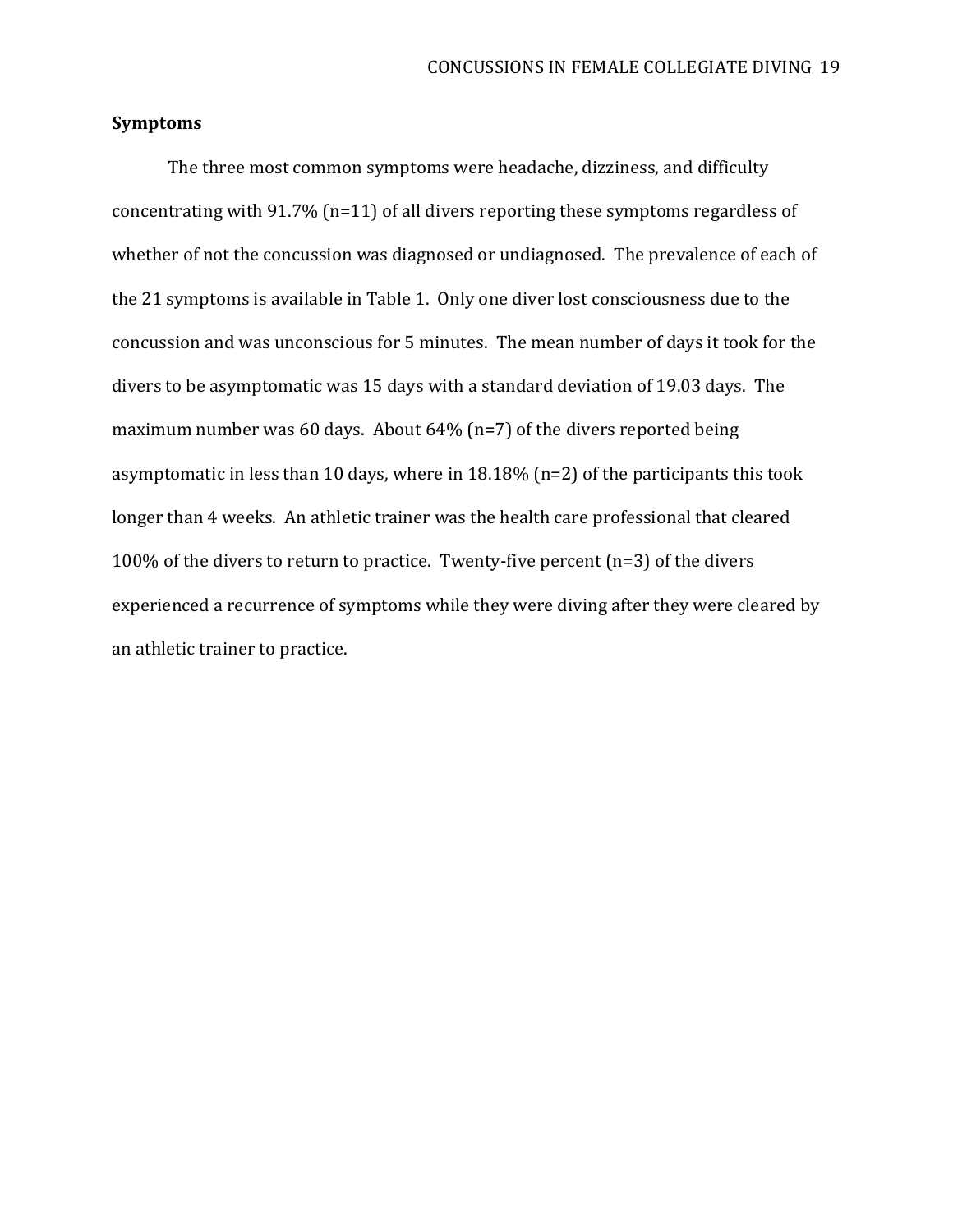# **Table 1**

## *Symptoms reported*

| <u>Symptom</u>           |    | <u>Yes</u> |                | No   |
|--------------------------|----|------------|----------------|------|
|                          | n  | $\%$       | n              | $\%$ |
| Headache                 | 11 | 91.7       | $\mathbf{1}$   | 8.3  |
| Neck Pain                | 6  | 50.0       | 6              | 50.0 |
| Nausea or vomiting       | 4  | 33.3       | 8              | 66.7 |
| <b>Dizziness</b>         | 11 | 91.7       | $\mathbf{1}$   | 8.3  |
| <b>Blurred</b> vision    | 4  | 33.3       | 8              | 66.7 |
| <b>Balance problems</b>  | 9  | 75.0       | 3              | 25.0 |
| Sensitivity to light     | 7  | 58.3       | 5              | 41.7 |
| Sensitivity to noise     | 8  | 66.7       | $\overline{4}$ | 33.3 |
| Feeling slowed down      | 7  | 58.3       | 5              | 41.7 |
| Feeling "in a fog"       | 7  | 58.3       | 5              | 41.7 |
| "Don't feel right"       | 10 | 83.3       | $\overline{2}$ | 16.7 |
| Difficulty concentrating | 11 | 91.7       | $\mathbf{1}$   | 8.3  |
| Difficulty remembering   | 3  | 25.0       | 9              | 75.0 |
| Fatigue or low energy    | 9  | 75.0       | 3              | 25.0 |
| Confusion                | 5  | 41.7       | 7              | 58.3 |
| Drowsiness               | 7  | 58.3       | 5              | 41.7 |
| Trouble falling asleep   | 5  | 41.7       | 7              | 58.3 |
| More emotional           | 5  | 41.7       | 7              | 58.3 |
| Irritable                | 5  | 41.7       | 7              | 58.3 |
| Sadness                  | 3  | 25.0       | 9              | 75.0 |
| Nervous or anxious       | 5  | 41.7       | 7              | 58.3 |

# **Recovery**

Approximately 17% (n=2) of the participants continued diving the same day that they received their concussion. On average it took 23.09 days for the divers to return to practice, with the standard deviation being 26.43 days. The maximum number was 80 days. Confidence to return to diving post-concussion was measured using a Likert scale. The scale is 1-very unconfident/very afraid, 2-unconfident/afraid, 3-neutral, 4 confident/not very afraid, and 5-very confident/not afraid at all. The results can be found in Table 2. The least confident response was to the question, how confident were you to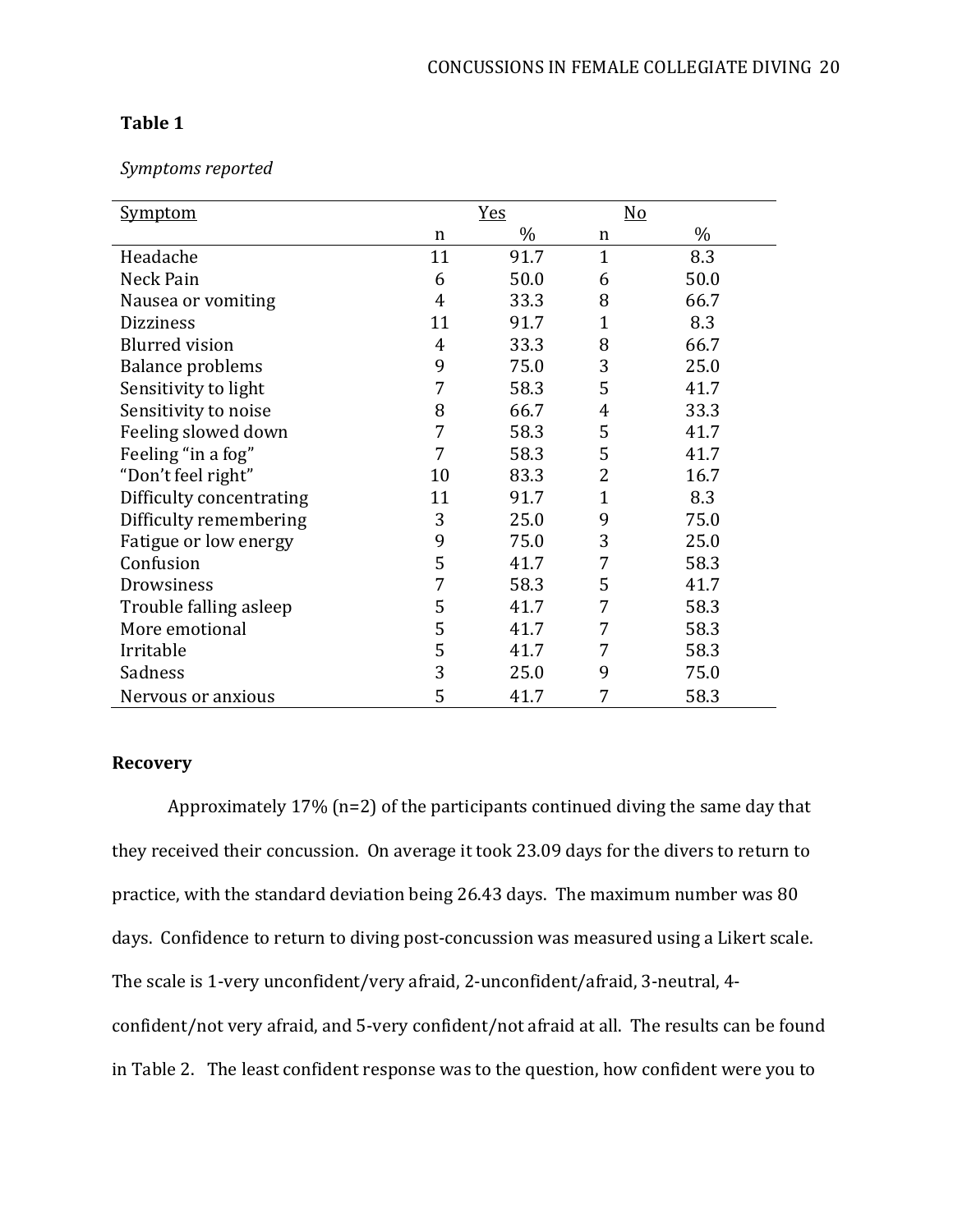complete the dive that resulted in the concussion? Most responses were relatively neutral.

The largest standard deviation occurred with the question, how afraid were you of

receiving another concussion while diving?

# **Table 2**

# *Confidence to return to play*

| <b>Question</b><br>How confident were you to<br>return to practice?                | <b>Mean Response</b><br>3.17 | <b>Standard Deviation</b><br>0.72 |
|------------------------------------------------------------------------------------|------------------------------|-----------------------------------|
| How confident were you to<br>return to competition?                                | 3.00                         | 1.00                              |
| How confident were you to<br>complete the dive that<br>resulted in the concussion? | 2.45                         | 1.29                              |
| How afraid were you of<br>receiving another concussion<br>while diving?            | 2.82                         | 1.33                              |
| How confident were you to<br>dive without symptoms?                                | 3.73                         | 1.27                              |
| How confident were you that<br>you could regain previous<br>performance standards? | 3.42                         | 1.17                              |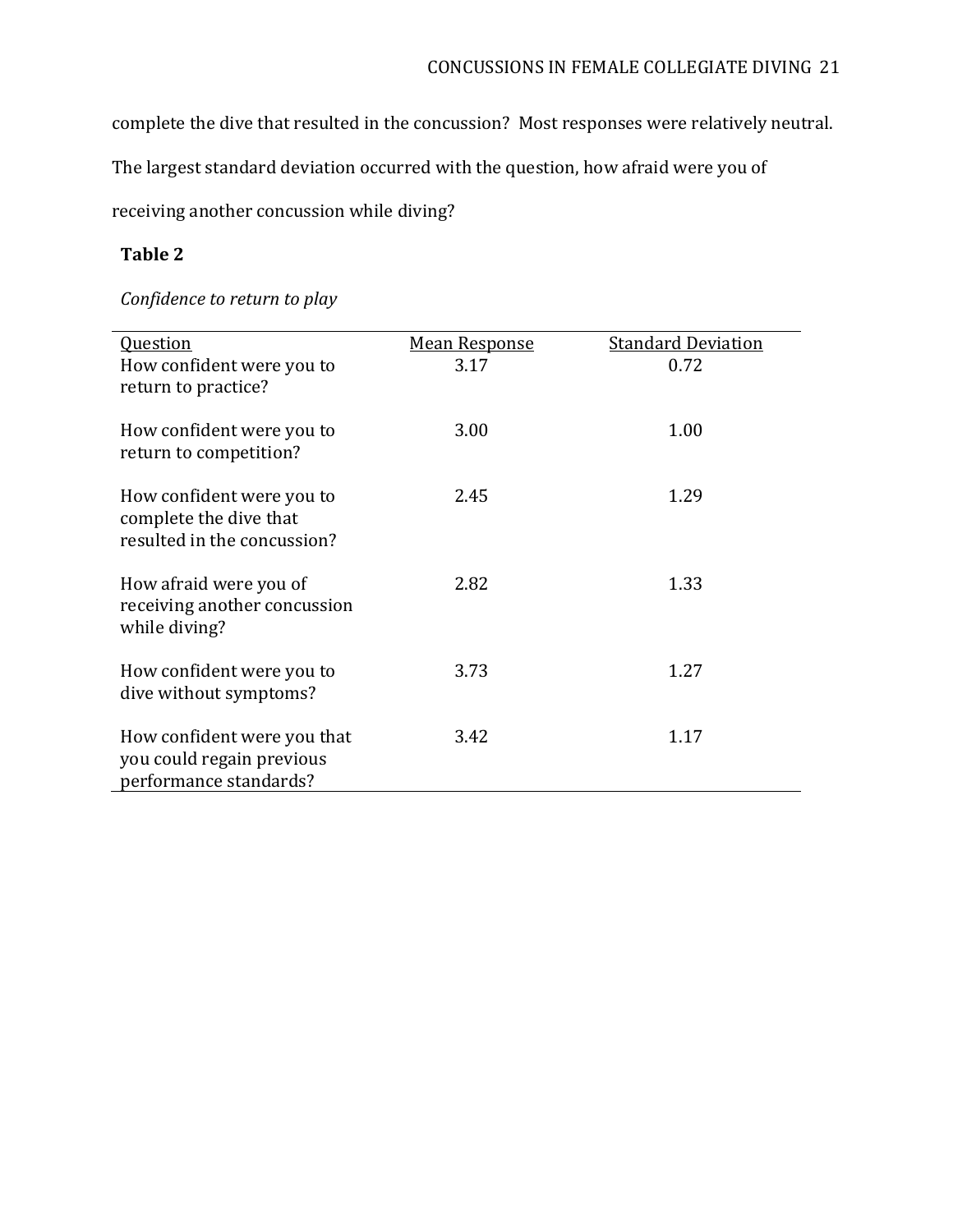#### CHAPTER V

### **Discussion**

The purpose of this study was to look at the prevalence of concussion in women's collegiate diving and examine the diver's readiness to return to competitive sport. Specifically, this study examined (a) the prevalence of diving-related concussions, diagnosed and undiagnosed, in collegiate women's diving, (b) the length of time from most recent concussion to returning to play for the divers, and (c) how confident the divers were to participate in diving following a concussion. Twenty-four female divers from various universities in the Midwest participated in the study. Participants completed a survey that included a consent form, demographics questions, prevalence questions, a symptom checklist, and questions that dealt with readiness to return to diving.

### **Prevalence**

The first research question asked about the prevalence of diving-related concussions in female collegiate divers. It was found that 13 of the 24 participants (54.2%) sustained a concussion while participating in the sport of diving. Two of the thirteen stated that their concussion was undiagnosed by a certified healthcare provider. These numbers are unexpected. The sport with the highest number of reported concussions is consistently found to be American football. According to Guskiewicz et al. (2000), 5.5% of collegiate football players will sustain at least one concussion during their career. This number is likely closer to 10-15% now due to an increase in diagnosis of concussions. Still, this number is much lower than the 54.2% of divers who reported having a concussion in this study. It is possible that divers who sustained a concussion in the past were more likely to participate in the study than those who have not, thus skewing the data.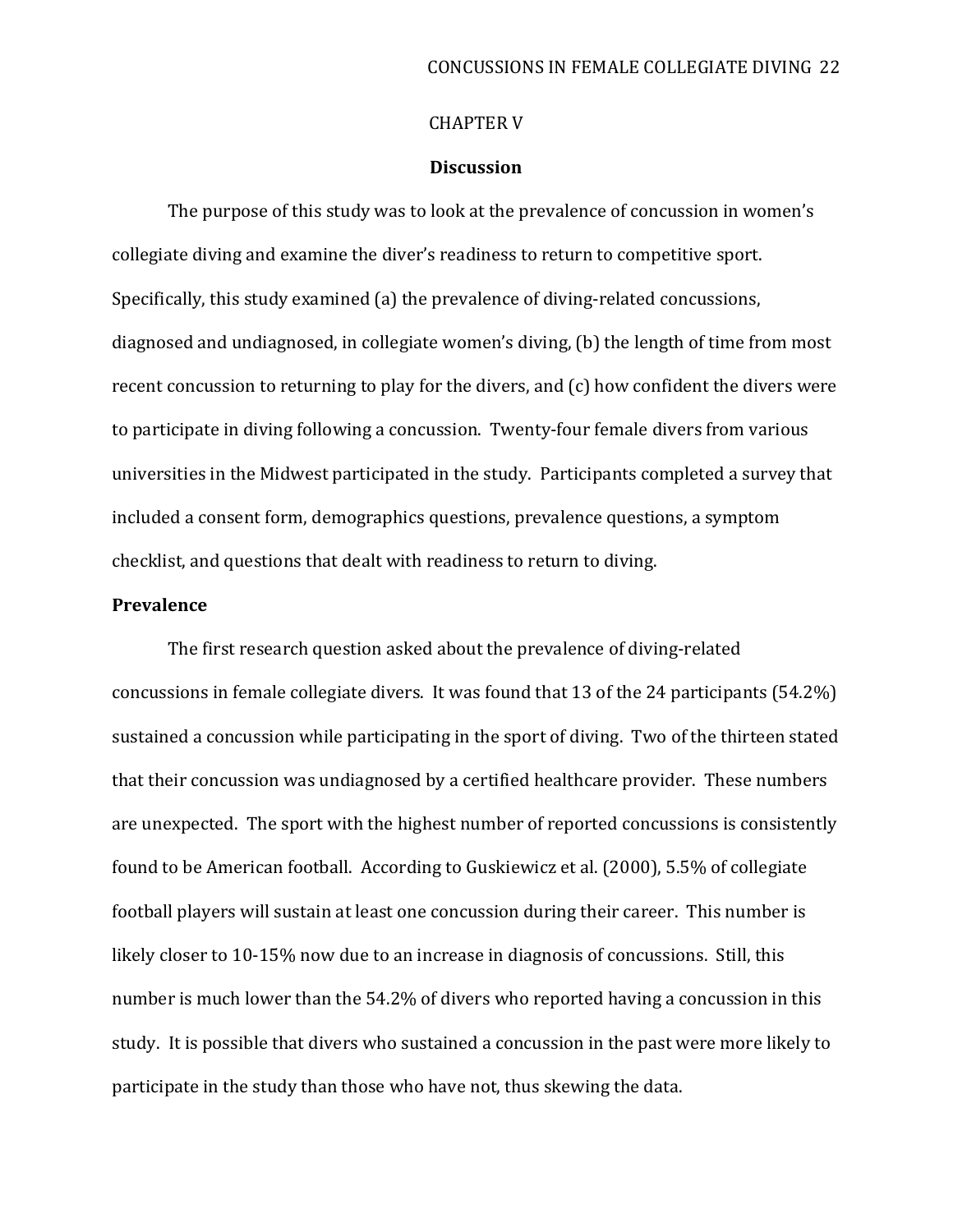A potential explanation for why diving has never received attention despite the high prevalence of concussions found in this study is that it is generally lumped in with swimming. Wasserman et al. (2016) stated that swimming and diving had a very low incidence of concussion. In NCAA athletics, swimming and diving are included on the same team. However, the two sports have very little in common. Divers generally make up less than 20% of athletes on those teams. Because concussions are not common in swimmers, prevalence numbers of concussions that group swimmers and divers may disguise the high prevalence in divers. It is likely that the majority of the concussions that occur on a swimming and diving team may be reported by the divers. Therefore, it is important that future studies continue to separate concussion prevalence in swimmers and divers.

Another statistic found in this study was that divers waited an average of 12.15 hours to seek medical help. This suggests that concussions are not being recognized right away by athletes and coaches. It is important for all athletes and coaches, regardless of risk, to know the signs and symptoms of a concussion in order to prevent further complications. The two divers who reported having an undiagnosed concussion during their diving career were asked why they did not seek medical help. One stated that she did not think she had a concussion and the other did not want to have to sit out of practice.

A majority of the concussions occurred while diving off of the 3-meter springboard (75%). Many NCAA pools only have 1-meter and 3-meter springboards. Only four of the universities that the survey was sent to had a platform of any kind and one participating school has a full 10-meter platform setup. If the study was limited to teams that have a full 10-meter platform, more concussions would probably occur at the 5, 7.5, and 10-meter levels. The higher up someone falls from, the larger speeds they will reach in the air. A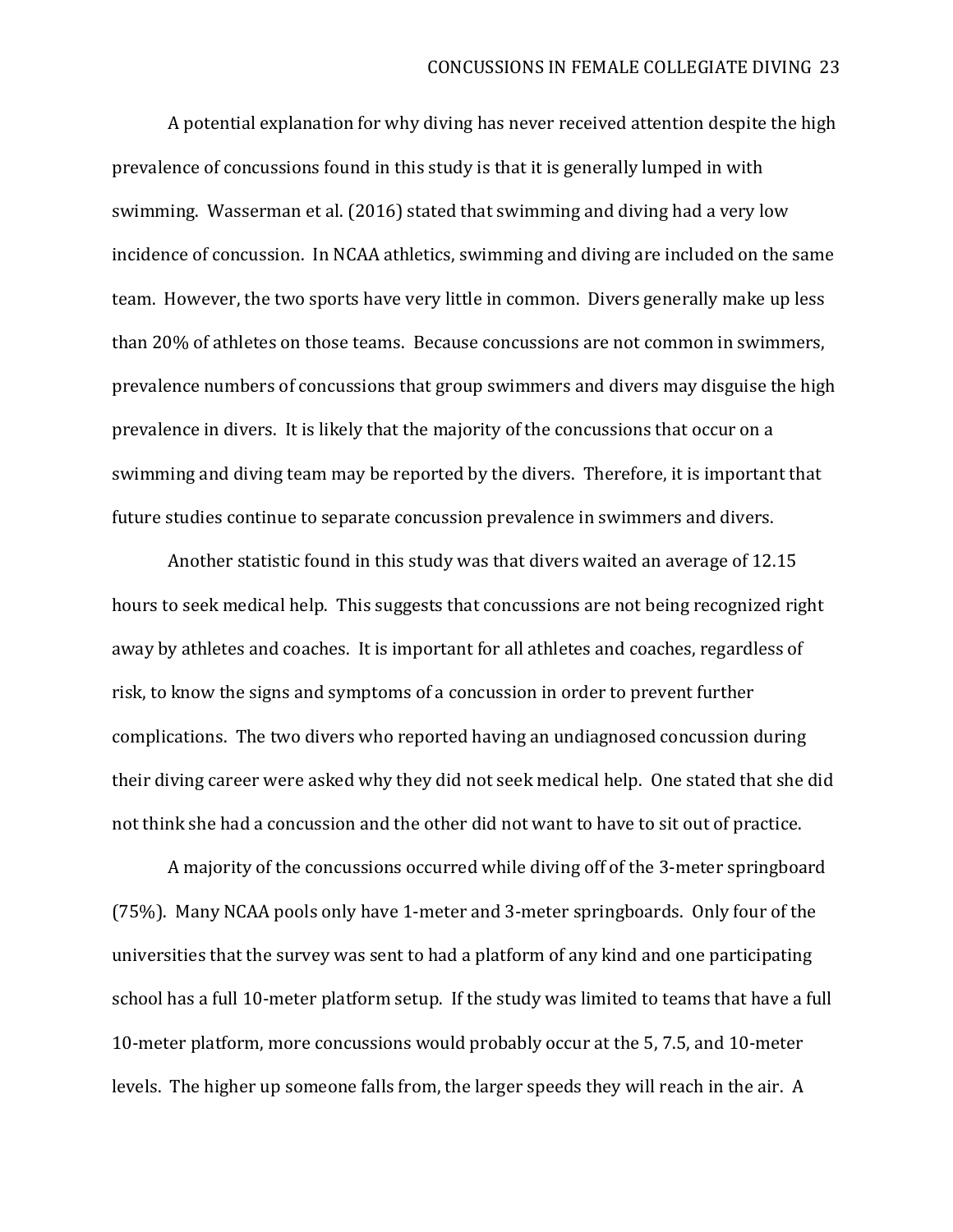diver can reach speeds of up to 30mph when they reach the water after diving off the 10 meter platform ("Comparing Cliff Diving," 2015). Speeds reached when diving off of the 1 and 3-meter springboards are not as high. Therefore if concussions occur when diving off of these lower heights, they will likely occur more often when diving from the higher levels where greater speeds are reached.

The front category of dives was by far the most prevalent type of dive to be performing when sustaining a concussion (n=6). One hypothesis for this is that front flipping dives typically have the quickest rotation that a diver performs in a meet. If something goes wrong in the dive, (i.e. a hand slips off of the shin causing the diver to release the tuck), the diver can hit the water very hard while rotating very fast. Other categories of dives being performed that were represented in the study are backward  $(n=3)$ , twisting  $(n=2)$ , and inward  $(n=1)$ .

Hitting the board/platform with the head is not very common, although can be tragic when it happens. One diver in my study stated the board was the cause of her concussion. More often, concussions result from hitting the water at high speeds while unprepared for the impact. To the researcher's knowledge, no other study has examined how the level diving from, the type of dive being performed, or the mechanism of concussion affects the risk of sustaining a concussion.

#### **Symptoms**

The three most common symptoms in all sports-related concussions are headache (92.2%), dizziness (68.9%), and difficulty concentrating (58.3%) (Wasserman et al., 2016). The results of this study support that conclusion as can be seen in Table 1. Headache was reported in 91.7% of the concussions in this study, which is very similar to Wasserman's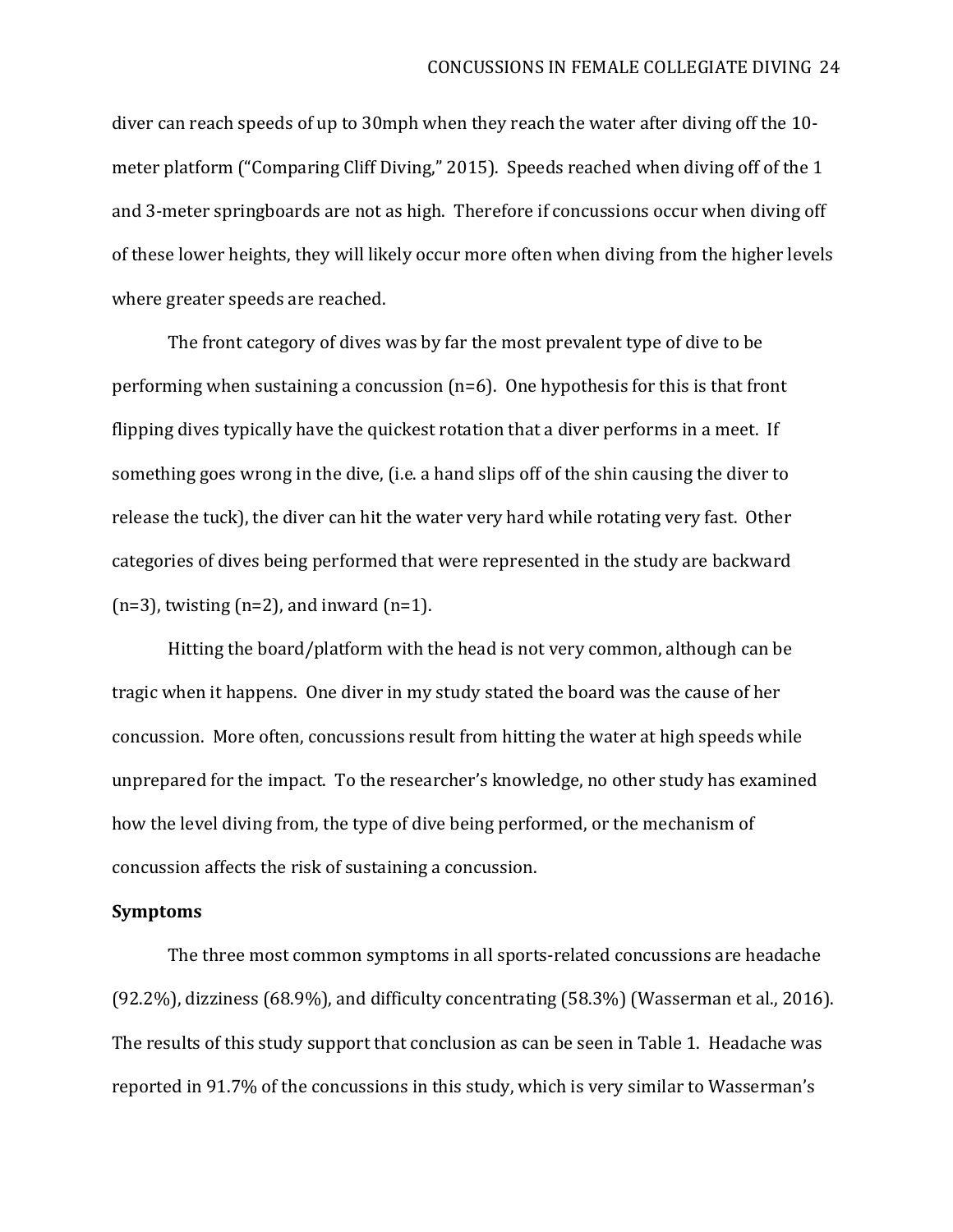study. However the other two symptoms, dizziness and difficulty concentrating were also reported in 91.7% of the concussions. These numbers are significantly larger than the values the previously mentioned study established. One reason for dizziness being higher may be that the sport of diving requires significant amounts of flipping and twisting. Because of this, an athlete might notice the dizziness more than if they were participating in a sport that involves running and jumping. The lone diver who reported losing consciousness also reported hitting her head on the board to cause the concussion. This supports that hitting the board or platform can be more serious than getting a concussion from the water.

In this study, the mean number of days it took for the divers to be asymptomatic was 15 days with a standard deviation of 19.026 days. It was found that 63.63% of the participants reported being without symptoms under 10 days after their concussion. This is slightly lower than the 70 percent Resch et al. (2015) found. Although that number is similar to previous studies, the data showed that 18.18% of the concussions, the symptoms took longer than four weeks to resolve. This is three times greater than the value that Wasserman et al. (2016) found which was 6.2%. The two divers who had undiagnosed concussions both returned to practice before their symptoms resolved completely.

An athletic trainer was the health care professional that cleared all of the divers to return to practice. Twenty-five percent of the divers experienced a recurrence of symptoms while they were diving after they were cleared by an athletic trainer to practice. **Recovery**

It was unanimously agreed upon at the 4th International Conference on Concussions that an athlete with a suspected concussion should not return to practice or a competition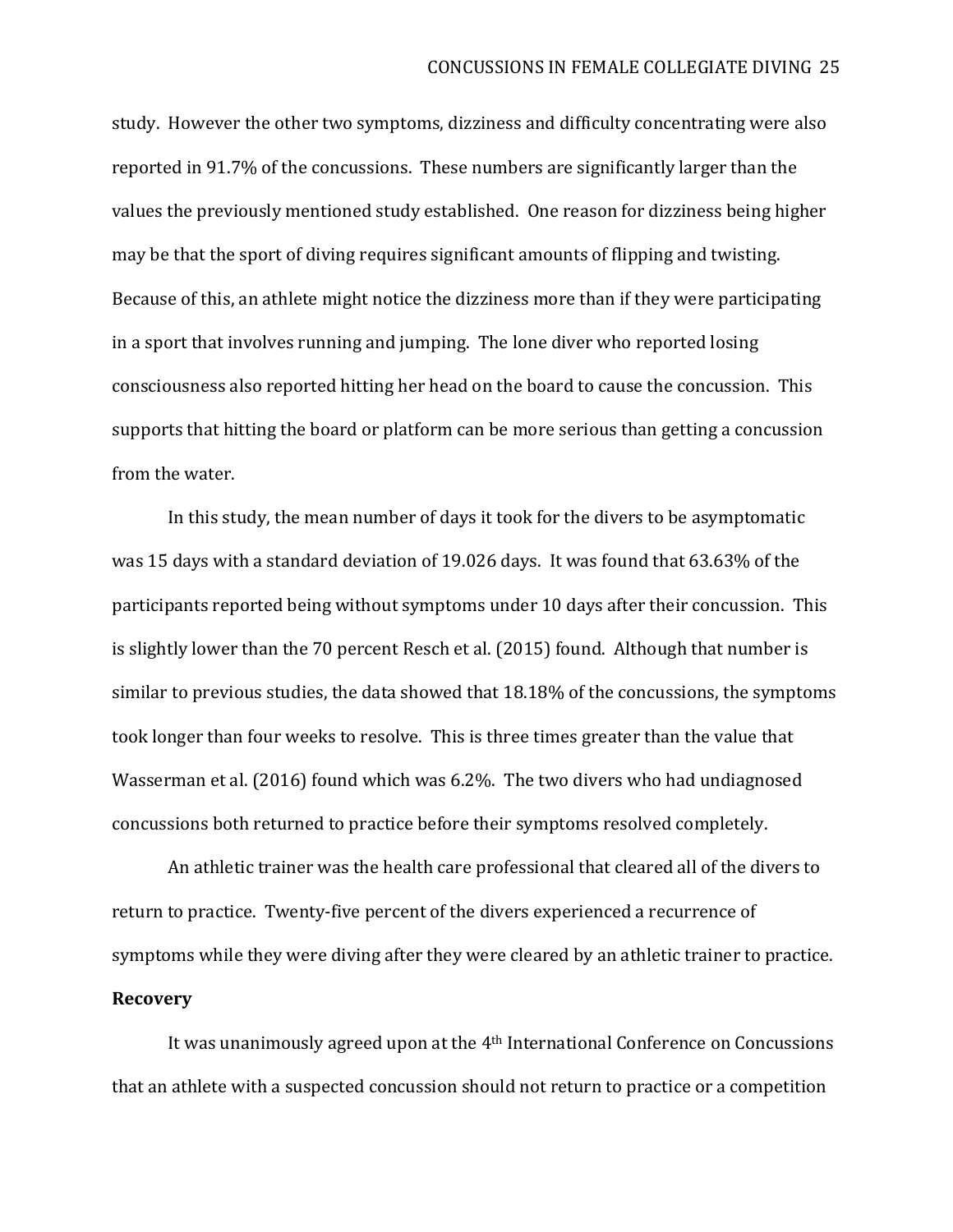the same day of the concussion (Mccrory et al., 2013). However, it was found that two divers did return to play the same day that they received a concussion. Returning on the same day increases the chances of an athlete having second impact syndrome. This occurs when an athlete sustains a second impact shortly after the initial concussion when the brain is still vulnerable. Second impact syndrome is extremely dangerous with rates of 50% mortality and 100% morbidity (Doolan et al., 2012). Because of the danger of returning to play too soon, it is essential for coaches and athletic trainers to not allow an athlete return to play that day if there is a remote chance that the athlete has a concussion. Wasserman et al. (2016) reported that in 5.5% of sports-related concussions the athlete returns to play the same day of the concussion. In this study that value is 17%. More research is needed to determine if the cause of this number is due to a lack of knowledge about the signs and symptoms of a concussion, athletes lying about symptoms so they do not have to sit out, or delayed onset of concussion symptoms. The two divers in this study who reported that they continued diving after they received a concussion waited 20 and 48 hours to seek medical help. Perhaps these cases involved a delay in symptom presentation so the divers did not know they had a concussion until a day or two later.

The second research question regarded the average amount of time it took for divers to recover and return to practice. On average it took 23.09 days for the divers to return to practice, with a large standard deviation of 26.43 days. The average number of days before the participants returned to practice is a full week longer than the average number of days it took for the symptoms to resolve. This statistic follows the concussion management procedure used in most NCAA universities involving a seven day, gradual, return to play protocol that begins after all symptoms have resolved (Mccrory et al., 2012).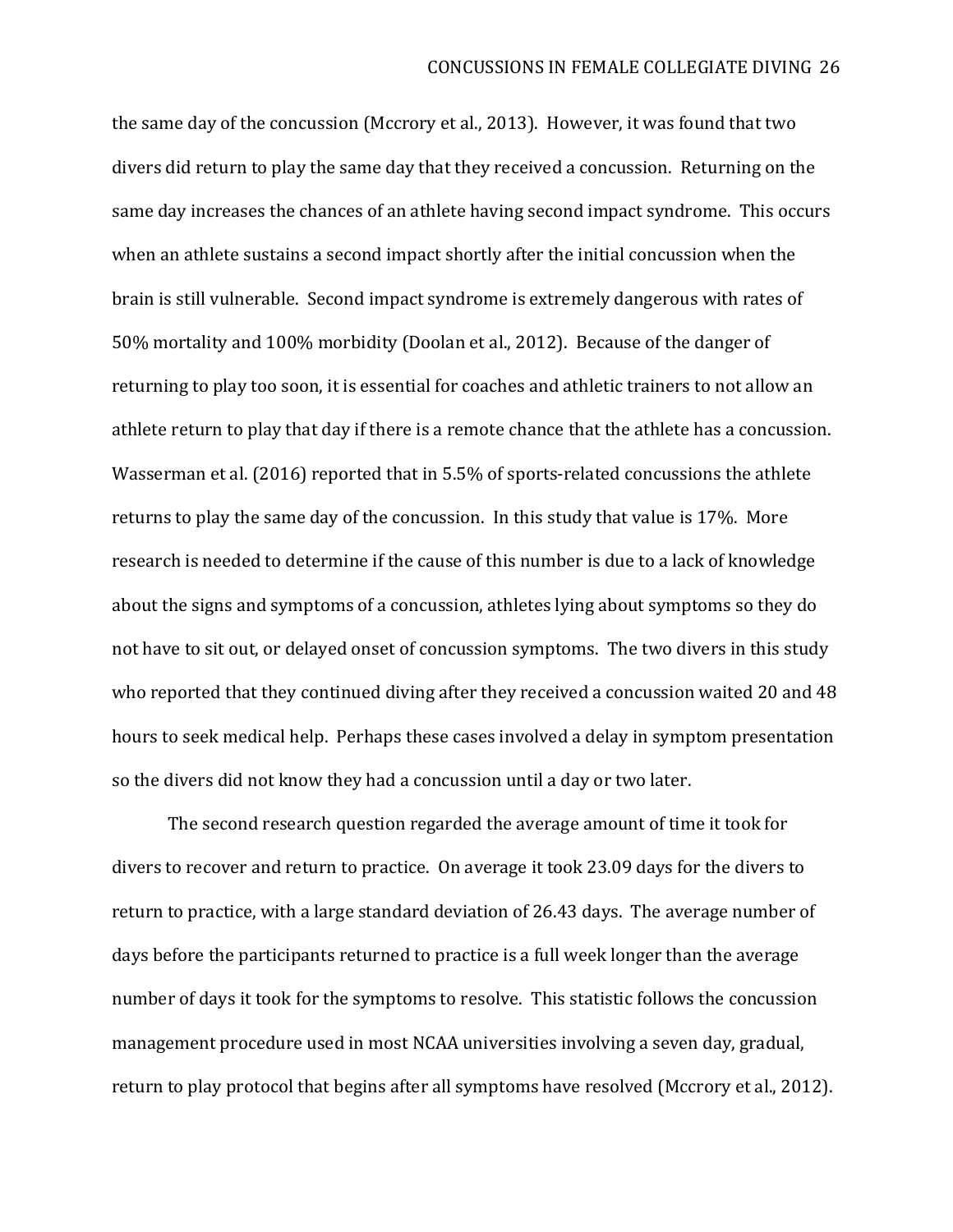The third research question explored divers' psychological readiness to return to their sport. As expected, the participants of this study reported a variety of experiences with regards to psychological readiness to return. No trend was found in the responses. The individual variation that was observed from the data may be the result of several factors. People handle the stress of being injured and the process of returning differently due to their personalities. One person might be able to deal with the adversity like a challenge and return stronger than they were before. Another person who has a more anxious personality, however, may be more cautious after an injury. Social support is another factor that could play a role in an athlete's confidence to return to practice after a concussion. Having a support system that is confident about an athlete's return could in turn make the athlete more confident. Positive encouragement from trusted people in their life may also cause the athletes to believe in themselves during the process of returning, specifically interactions with the coach may influence an athlete's confidence. Negative exchanges regarding the concussion, recovery process, or return to play may cause the athlete to be increasingly apprehensive. A third factor is whether or not an athlete has ever been injured before. Previous experience with concussions or injuries in general could make an athlete more confident about returning because they have been through the process before.

A series of questions about confidence in one's self, returning to sport, and the injured body part were adapted from the Injury-Psychological Readiness to Return to Sport (I-PRRS) scale and were included in the survey used in the current study. The most unconfident response came from the question regarding confidence to complete the dive that resulted in the concussion again. Coaches should be aware of this as the diver is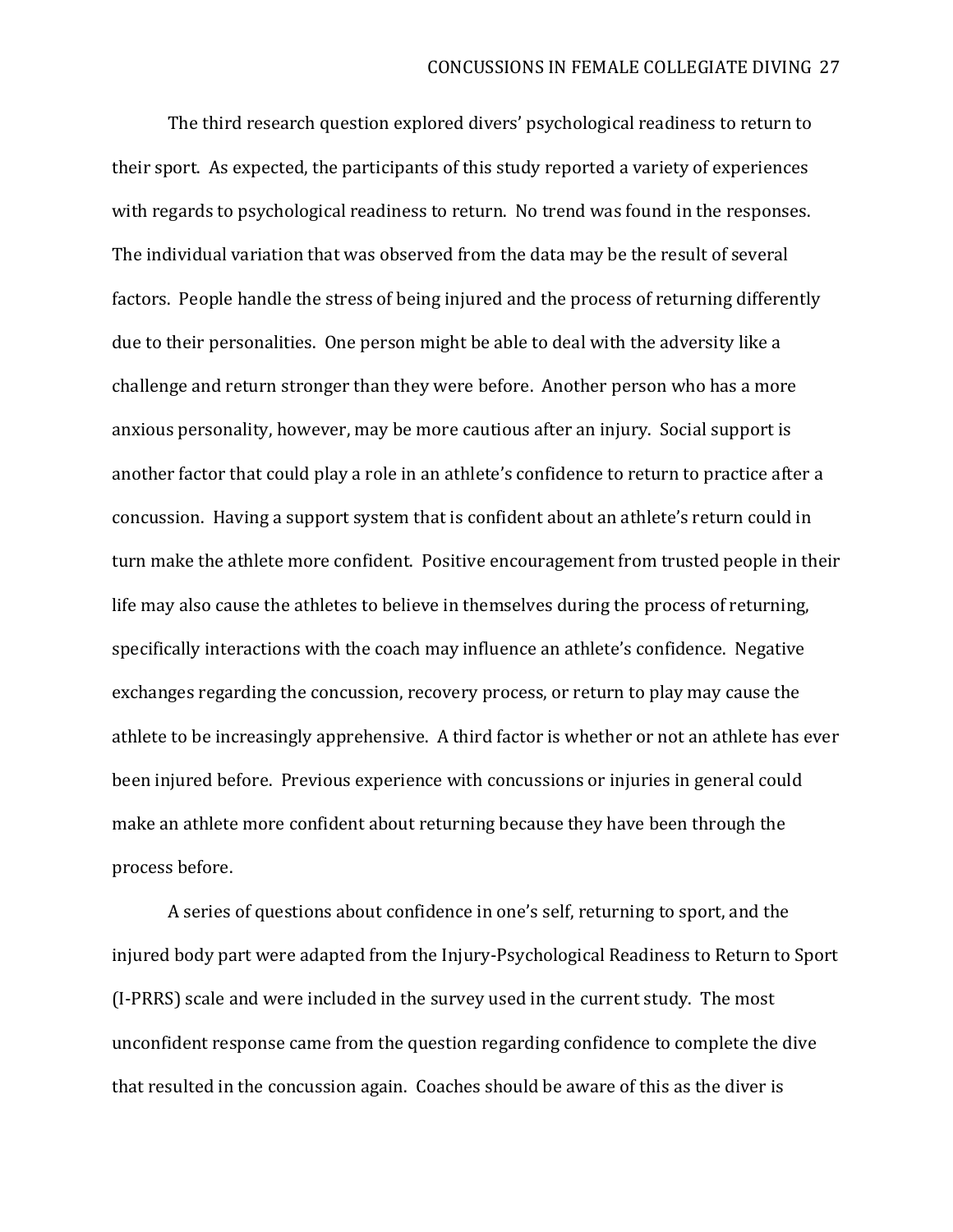beginning to practice. Having the diver perform a large amount of lead up drills is one way a coach can help the diver gain confidence to perform the dive again. Also mental visualization of the dive could help build a diver's confidence about the dive.

#### **Implications of Results**

This study showed that collegiate female springboard and platform divers are in danger of sustaining concussions. A large number of resources are being poured into research on concussions right now. It is concerning when reading the current literature regarding sports-related concussions that a gap exists with sports that are not as popular. Although it is not traditionally thought of as a contact sport, divers regularly sustain intense impacts with the water at speeds up to 30mph. As the results of this study revealed, the sport of diving may have a greater incidence of concussions than other sports.

Furthermore, it is important for divers, diving coaches, and athletic trainers of diving teams to be aware of the risk of concussion. The average time a diver waited to seek medical help was 12.15 hours according to this study. Concussions are not being recognized right away in divers and that can have serious consequences such as worse symptoms, second impact syndrome, and post-concussion syndrome. More attention needs to be placed on both the knowledge of the signs and symptoms of concussion and being able to recognize a concussion when it happens.

#### **Limitations**

The current study included several limitations. First, getting participants to complete the survey was a limitation. Several schools declined participation and the response rate from participating universities was about half. Twenty-four athletes filled out the survey. Division I athletic teams are often solicited for participation in studies so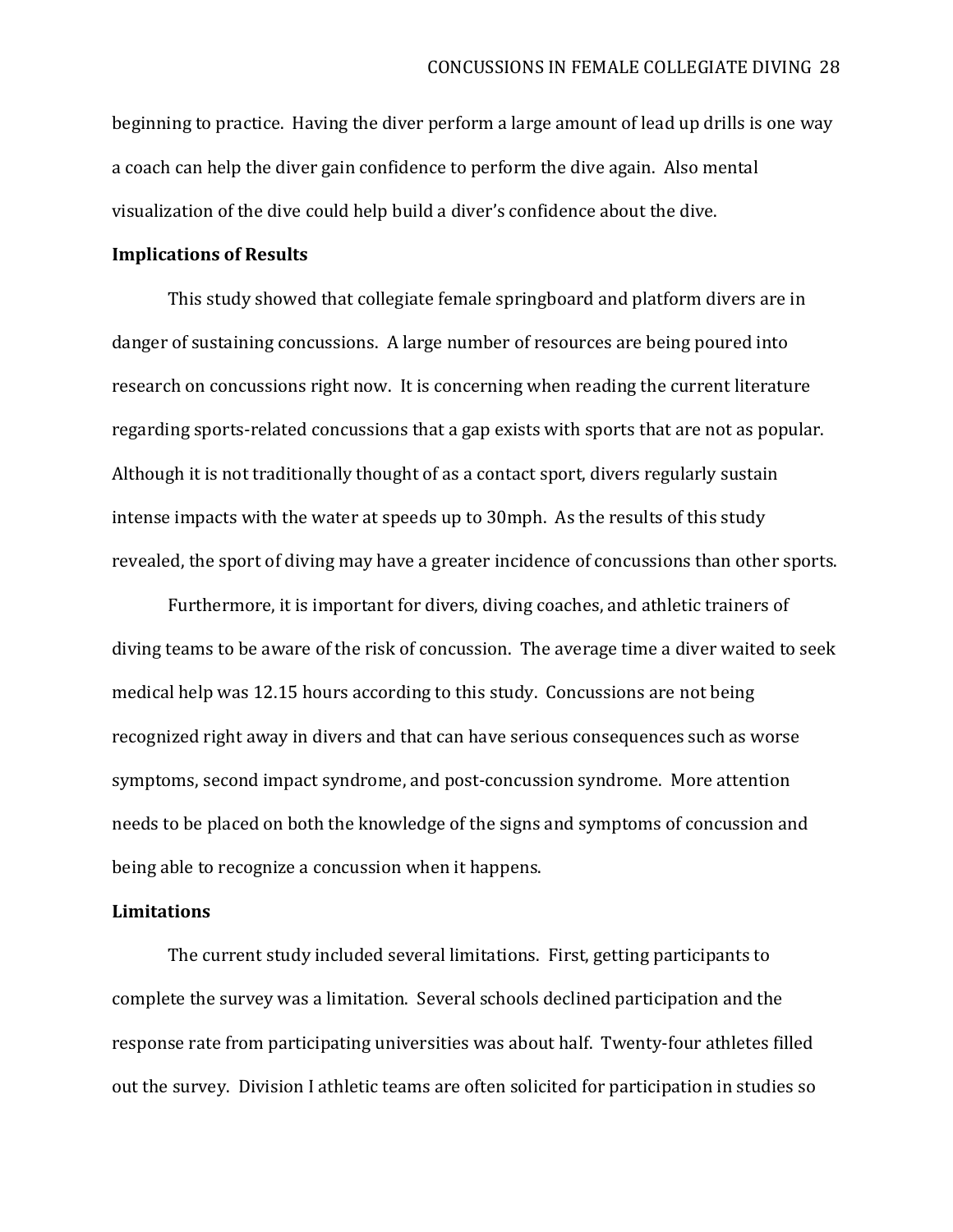coaches are cautious about which studies to allow participation. Additionally, divers who have not sustained a concussion may not have participated because they believed the survey wasn't relevant to them. All of the participants attended different Division I universities primarily in the Midwest. Divers in different in different regions may have different results. The athletes' ability to remember lengths of time, symptoms they experienced, and psychological readiness to return during their concussion is another constraint.

#### **Future Recommendations**

This study was intended to begin closing the gap in the research on concussions in traditionally non-contact sports. A larger scale prevalence study needs to be performed on collegiate divers to more accurately assess the risk that divers face. The current study revealed that divers are at risk of sustaining concussions but more research should be done to reliably quantify that risk.

It is also recommended that future researchers look at prevention of concussions in diving. Although it is unlikely that protective head equipment be developed for the sport of diving, different techniques should be examined to see if they could lessen the risk on concussions in the sport. These techniques could range from rule changes about the ideal distance to be from the end of the board when performing a dive to requiring pools to install a system that breaks the surface of the water, lessening the impact.

An increase awareness of the risks associated with diving is crucial. Divers, coaches, and athletic trainers need to be cognizant of the possibility of concussion. This will allow quicker recognition of concussion in the athletes and proper a proper management plan be put into place. Both of these are critical steps to avoid future issues (i.e. second impact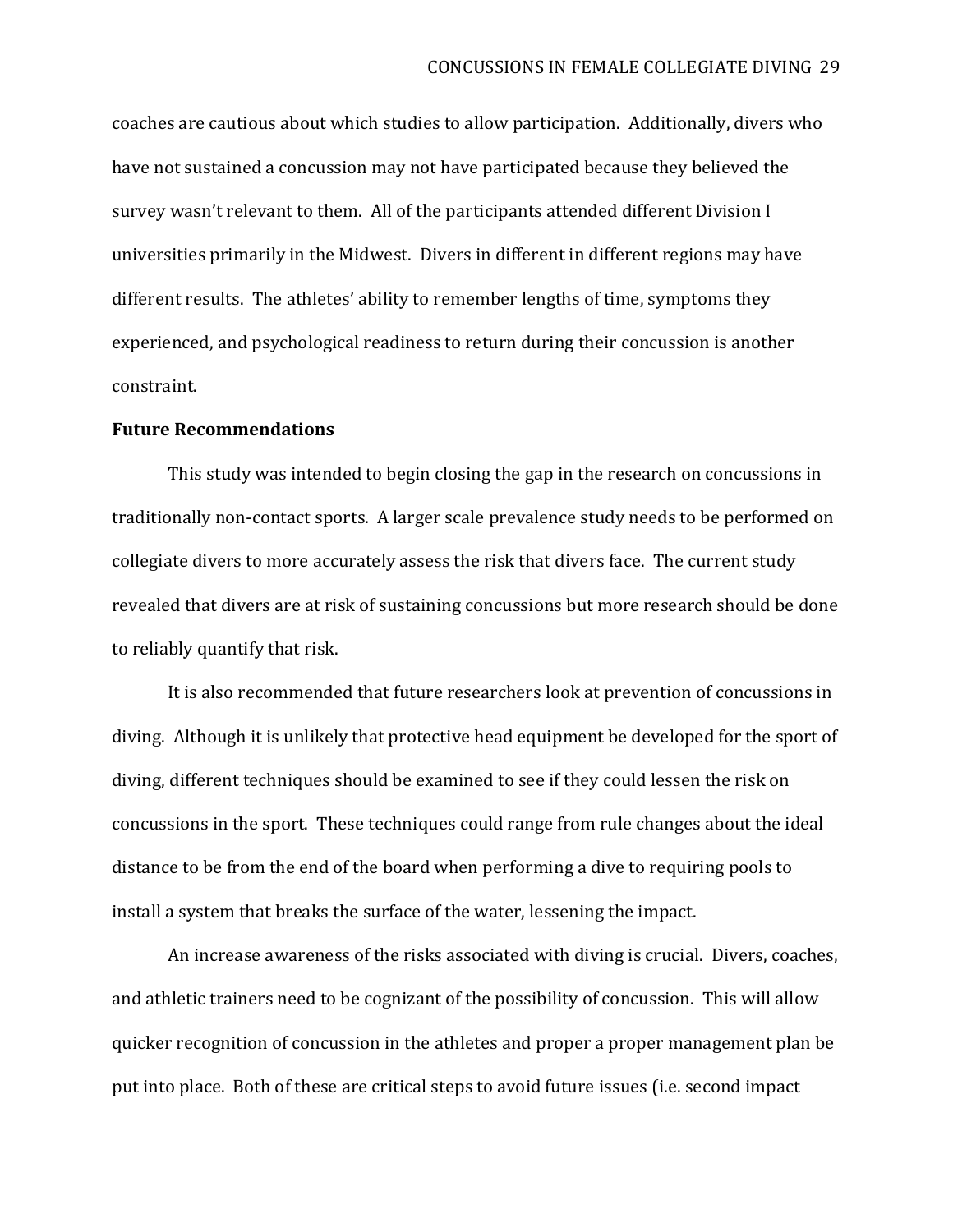syndrome, post-concussion syndrome, and chronic traumatic encephalopathy) that an athlete may face if they continue to receive blows to the head with an untreated concussion.

More research needs to be done about readiness to return to sports after concussions. A study looking at how personality, social support, and previous injuries impacts an athlete's readiness to return to their sport would give insight into how to help the athlete's psychological recovery.

## **Conclusion**

This study showed that collegiate female springboard and platform divers are in danger of sustaining concussions. A large amount of resources are being poured into research on sports-related concussions right now. It is concerning when reading the current literature regarding concussions that a gap exists with sports that are not as popular. Although it is not traditionally thought of as a contact sport, divers regularly sustain intense impacts with the water at speeds up to 30mph. As the results of this study revealed, the risk of concussion in diving is serious. Divers deserve the most accurate diagnoses and treatments available so it is critical that Athletes, coaches, and athletic trainers understand the risk of concussion in the sport of diving.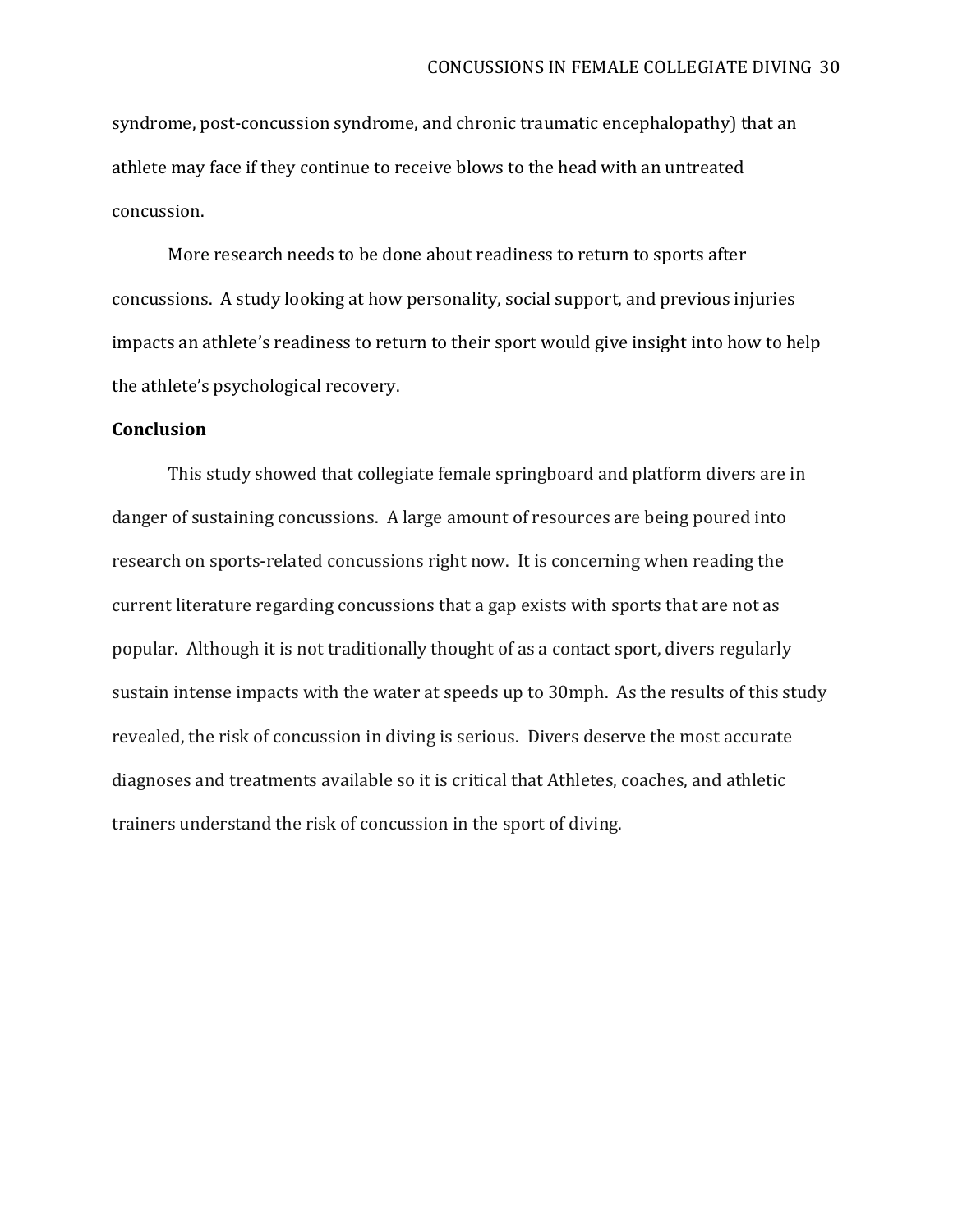#### **REFERENCES**

- Bailey, C., Echemendia, R., & Arnett, P. (2006). The impact of motivation on neuropsychological performance in sports-related mild traumatic brain injury. *Journal of the International Neuropsychological Society, 12,* 475-484. doi:10.1017/S1355617706060619
- Baugh, C., Kroshus, E., Bourlas, A. P., & Perry, K. I. (2014). Requiring athletes to acknowledge receipt of concussion-related information and responsibility to report symptoms: A study of the prevalence, variation, and possible improvements. *The Journal of Law, Medicine & Ethics, 42*(3), 297-313.
- Baugh, C., Kroshus, E., Daneshvar, D., Filali, N., Hiscox, M., & Glantz, L. (2014). Concussion management in United States college sports: Compliance with national collegiate athletic association concussion policy and areas for improvement. *The American Journal of Sports Medicine, 43*(1), 47-56. doi:10.1177/0363546514553090
- Brown, D., Elsass, J., Miller, A., Reed, L., & Reneker, J. (2015). Differences in symptom reporting between males and females at baseline and after a sports-related concussion: A systematic review and meta-analysis. *Sports Medicine, 45,* 1027-1040. doi:10.1007/s40279-015-0335- 6
- Cantu, R., & Register-Mihalik, J. (2011). Considerations for return-to-play and retirement decisions after concussion. *PM&R, 3.* doi:10.1016/j.pmrj.2011.07.013
- Carson, J., Kraft, S., Garel, A., Snow, C., Chatterjee, A., Libfeld, P., . . . Fremont, P. (2014). Premature return to play and return to learn after a sport-related concussion. *Canadian Family Physician, 60*(6), 310-315.
- "Comparing Cliff Diving & Platform Diving | ISport.com. *Comparing Cliff Diving & Platform Diving | ISport.com*. ISport, 2015. Web. 25 Oct. 2015.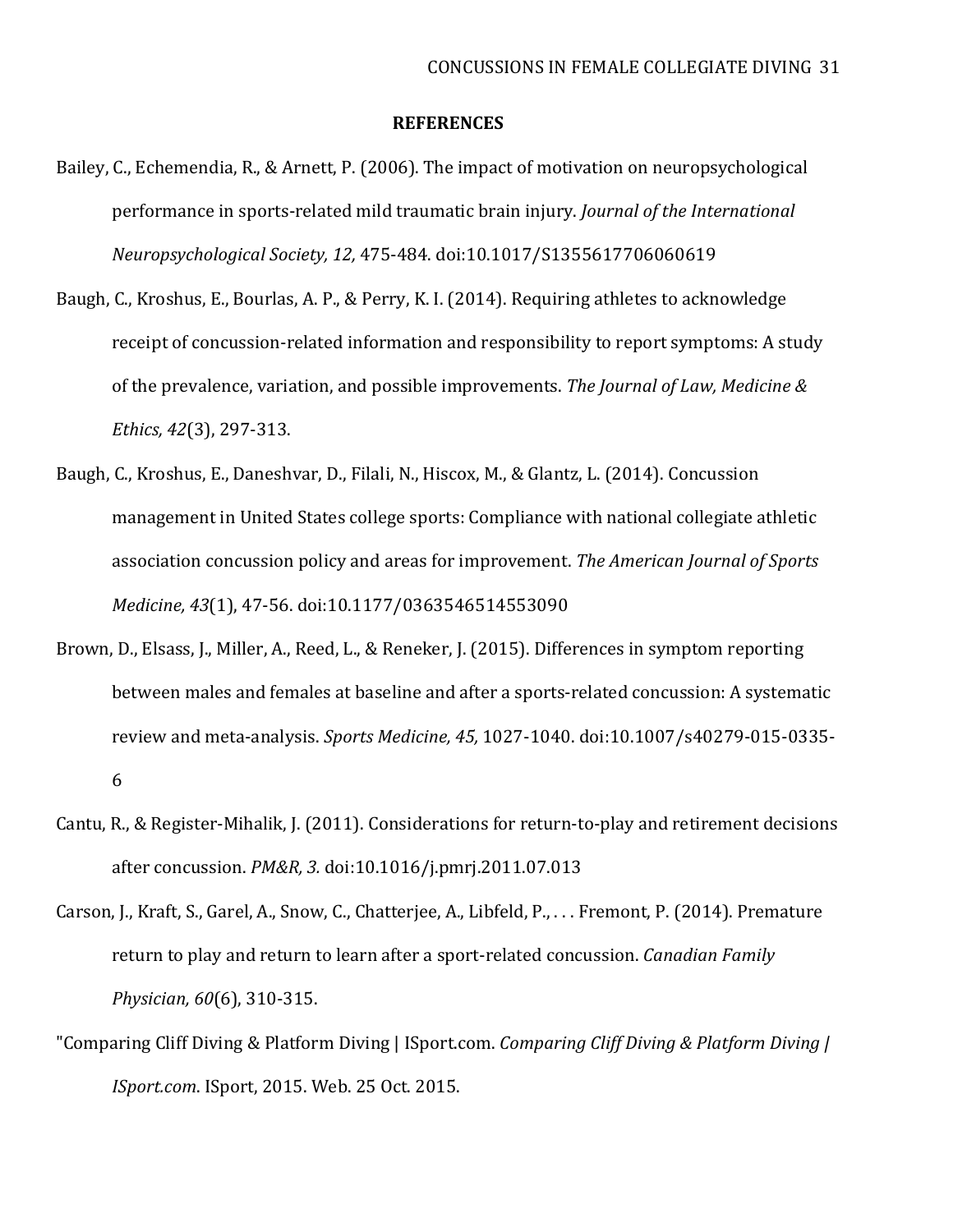- Dean, P. J., O'Neill, D., & Sterr, A. (2011). Post-concussion syndrome: Prevalence after mild traumatic brain injury in comparison with a sample without head injury. *Brain Injury, 26*(1), 14-26. doi:10.3109/02699052.2011.635354
- Doolan, A., Day, D., Maerlender, A., Goforth, M., & Brolinson, P. (2012). A review of return to play issues and sports-related concussion. *Annals of Biomedical Engineering, 40,* 106-113. doi:10.1007/s10439-011-0413-3
- Elbin, R., Schatz, P., Lowder, H., & Kontos, A. (2014). An empirical review of treatment and rehabilitation approaches used in the acute, sub-acute, and chronic phases of recovery following sports-related concussion. *Current Treatment Options in Neurology*, *16,* 1-12. doi:10.1007/s11940-014-0320-7
- Gardner, A. (2013). The complex clinical issues involved in an athlete's decision to retire from collision sport due to multiple concussions: A case study of a professional athlete. *Frontiers in Neurology, 4.* doi:10.3389/fneur.2013.00141
- Glazer, D. (2009). Development and preliminary validation of the injury-psychological readiness to return to sport (I-PRRS) scale. *Journal of Athletic Training, 44*(2), 185-189. Retrieved October 3, 2015, from<http://www.ncbi.nlm.nih.gov/pmc/articles/PMC2657021/>
- Giza, C., Kutcher, J., Ashwal, S., Barth, J., Getchius, T., Gioia, G., . . . Zafonte, R. (2013). Summary of evidence-based guideline update: Evaluation and management of concussion in sports. *American Academy of Neurology*. *80,* 2250-2257. doi:10.1212/WNL.0b013e31828d57dd
- Guskiewicz, K., Weaver, N., Padua, D., & Garrett, W. (2000). Epidemiology of concussion in collegiate and high school football players [Abstract]. *American Journal of Sports Medicine, 28*(5), 643-650.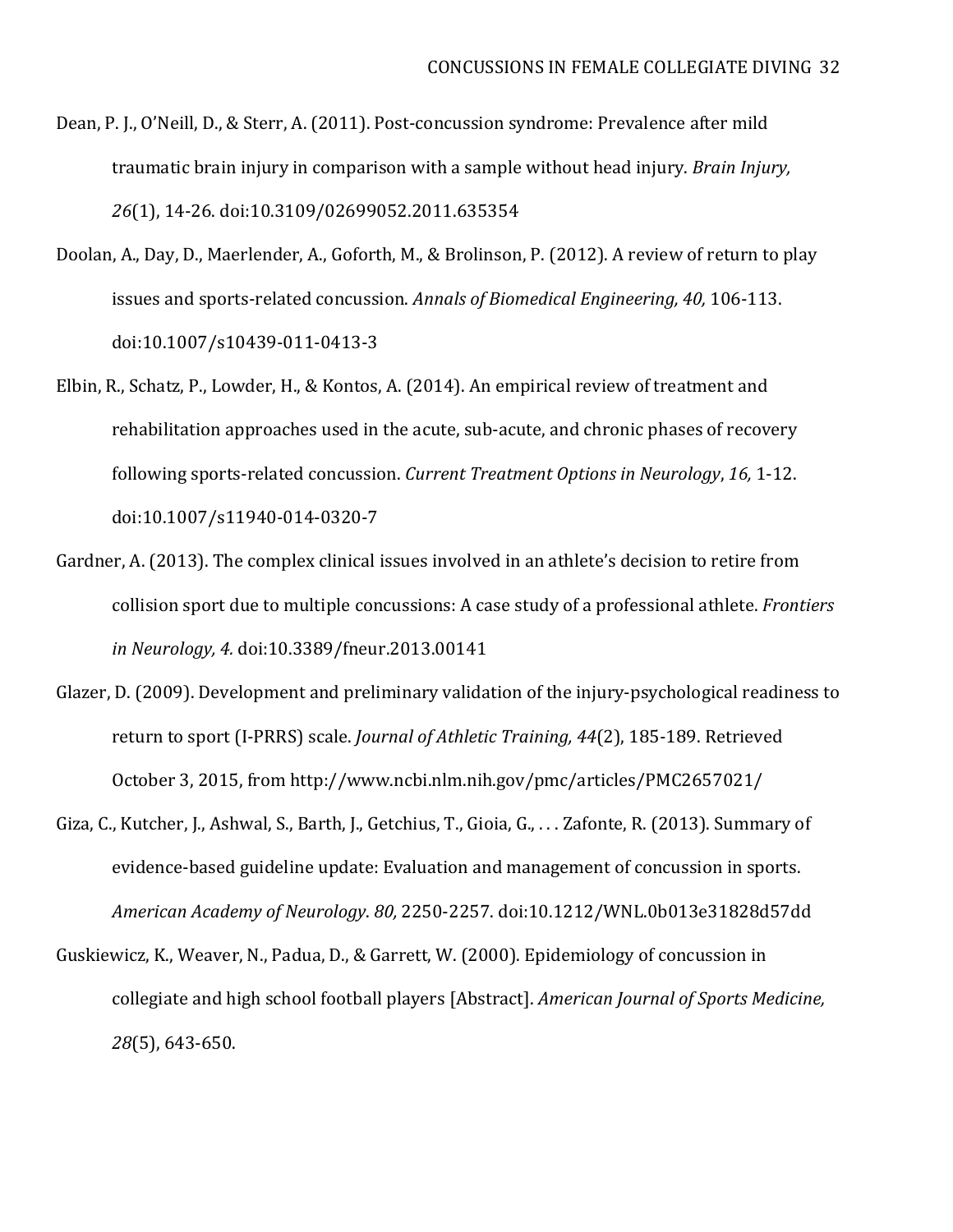- Kerr, Z., Snook, E., Lynall, R., Dompler, T., Sales, L., Parsons, J., & Hainline, B. (2015). Concussionrelated protocols and preparticipation assessments used for incoming student-athletes in national collegiate athletic association member institutions. *Journal of Athletic Training, 50*(11), 1174-1181. doi:10.4085/1062-6050-50.11.11
- Kroshus, E., Baugh, C., Daneshvar, D., Stamm, J., Laursen, M., & Austin, B. (2015). Pressure on sports medicine clinicians to prematurely return collegiate athletes to play after concussion. *Journal of Athletic Training, 50*(9), 944-951. doi:10.4085/1062-6050-50.6.03
- Lear, A., & Hoang, M. (2012). Sports concussion: A return to play guide. *The Journal of Family Practice, 61*(6), 323-328.
- Mainwaring, L., Bisschop, S., Green, R., Antoniazzi, M., Comper, P., & Kristman, V. (2004). Emotional reaction of varsity athletes to sport-related concussion. *PsycEXTRA Dataset, 26*, 119-135. Retrieved October 6, 2015, from http://journals.humankinetics.com/AcuCustom/SiteName/Documents/DocumentItem/27

98.pdf

- Mccrory, P., Meeuwisse, W., Aubry, M., Cantu, B., Dvorak, J., Echemendia, R., . . . Sills, A. (2013). Consensus Statement on Concussion in Sport—the 4th International Conference on Concussion in Sport Held in Zurich, November 2012. *Clinical Journal of Sport Medicine, 47,* 89-117. doi:10.1136/bjsports-2013-092313
- Majerske, C. W., Mihalik, J. P., Ren, D., Collins, M. W., Reddy, C. C., Lovell, M. R., & Wagner, A. K. (2008). Concussion in sports: Postconcussive activity levels, symptoms, and neurocognitive performance. *Journal of Athletic Training, 43*(3), 265-274.
- Makdissi, M., Davis, G., & McCrory, P. (2014). Updated guidelines for the management of sportsrelated concussion in general practice. *Australian Family Physician, 43*(3), 94-99.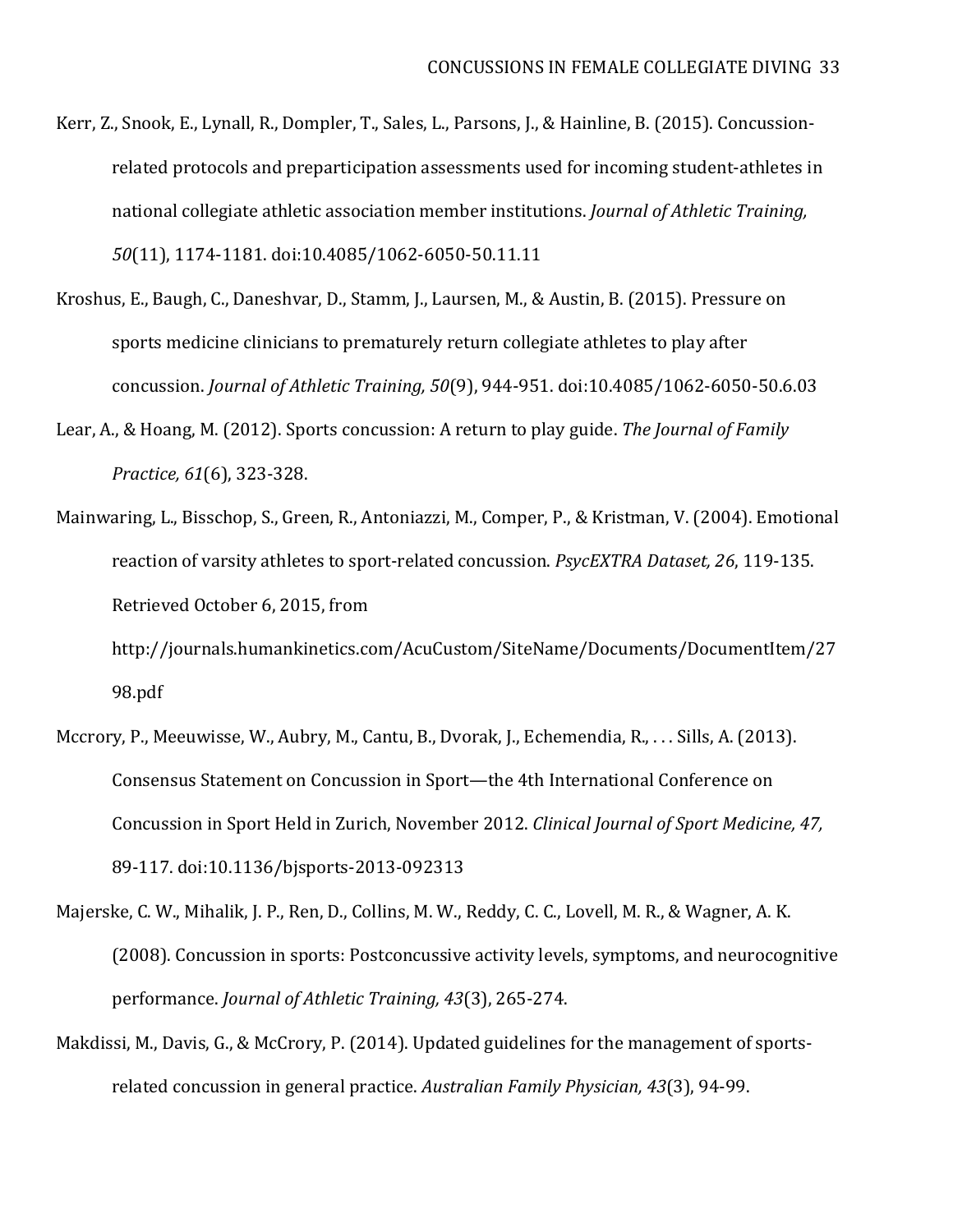- Meier, T., Brummel, B., Singh, R., Nerio, C., Polanski, D., & Bellgowan, P. (2014). The underreporting of self-reported symptoms following sports-related concussion. *Journal of Science and Medicine in Sport, 18,* 507-511. doi:10.1016/j.jsams.2014.07.008
- Moser, R. (2007). The growing public health concern of sports concussion: The new psychology practice frontier. *Professional Psychology: Research and Practice, 38*(6), 699-704. doi:10.1037/0735-7028.38.6.699
- Moser, R. S., Glatts, C., & Schatz, P. (2012). Efficacy of immediate and delayed cognitive and physical rest for treatment of sports-related concussion. *The Journal of Pediatrics, 161*(5), 922-926. doi:10.1016/j.jpeds.2012.04.012
- Nathanson, J. T., Connolly, J. G., Yuk, F., Gometz, A., Rasouli, J., Lovell, M., & Choudhri, T. (2016). Concussion Incidence in Professional Football: Position-Specific Analysis With Use of a Novel Metric. *Orthopaedic Journal of Sports Medicine, 4*(1). doi:10.1177/2325967115622621
- Podlog, L., Banham, S., Wadey, R., & Hannon, J. (2015). Psychological readiness to return to competitive sport following injury: A qualitative study. *The Sport Psychologist, 29*(1), 1-14. doi:10.1123/tsp.2014-0063
- Porcher, N., & Solecki, T. (2013). A narrative review of sports-related concussion and return-toplay testing with asymptomatic athletes. *Journal of Chiropractic Medicine, 12,* 260-268. doi:10.1016/j.jcm.2013.08.002
- Resch, J., C. B., Macciocchi, S., Cullum, M., Blueitt, D., & Ferrara, M. (2015). A preliminary formula to predict timing of symptom resolution for collegiate athletes diagnosed with sport concussion. *Journal of Athletic Training, 50*(12), 1292-1298. doi:10.4085/1062-6050- 50.12.03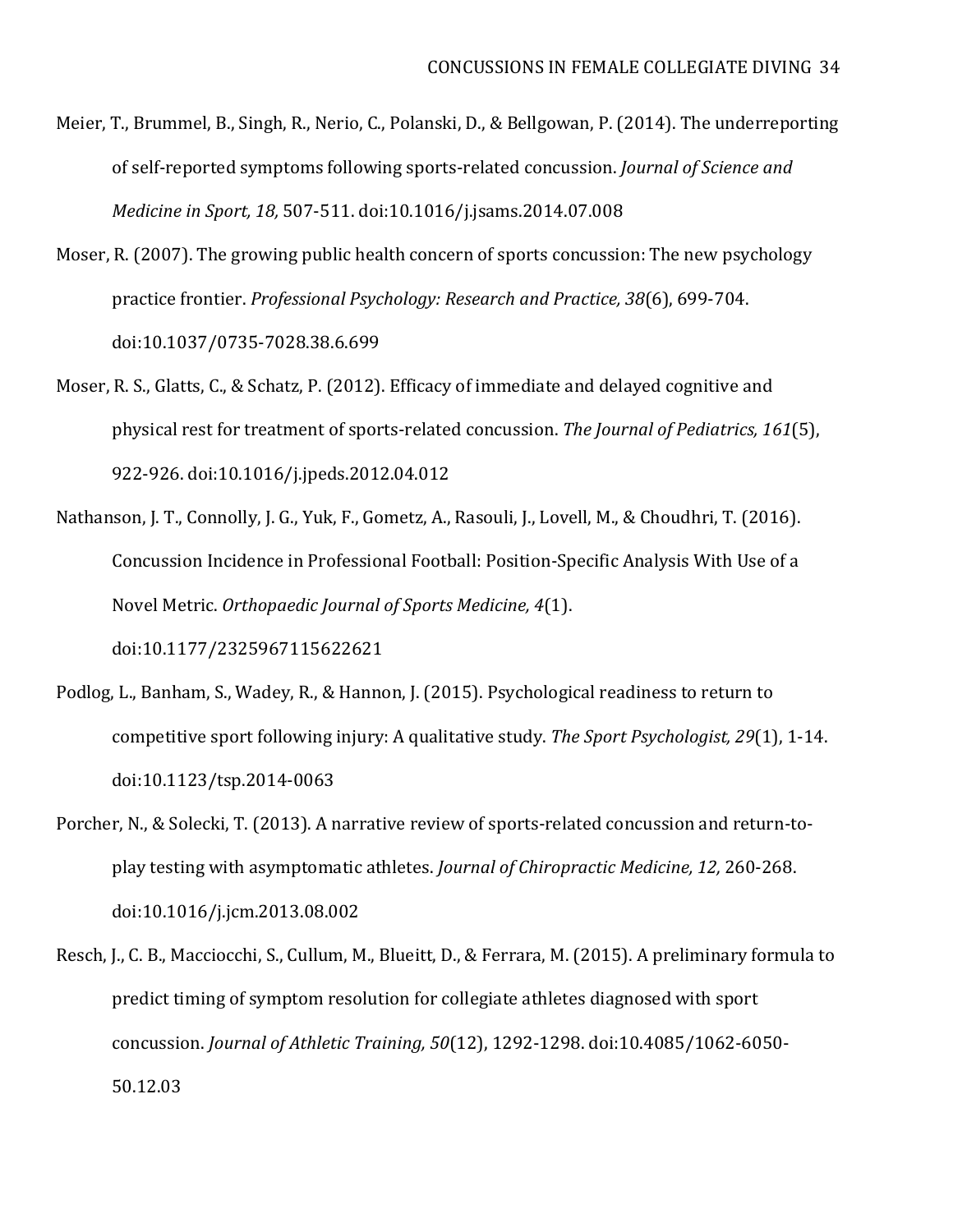- Sport Concussion Assessment Tool- 3rd Edition. (2013). Retrieved August 14, 2015 from http://bjsm.bmj.com/content/47/5/259.full.pdf
- Wasserman, E. B., Kerr, Z. Y., Zuckerman, S. L., & Covassin, T. (2015). Epidemiology of sportsrelated concussions in national collegiate athletic association athletes from 2009-2010 to 2013-2014: Symptom prevalence, symptom resolution time, and teturn-to-play time. *The American Journal of Sports Medicine, 44*(1), 226-233. doi:10.1177/0363546515610537
- Williams, R., Puetz, T., Giza, C., & Broglio, S. (2015). Concussion recovery time among high school and collegiate athletes: A systematic review and meta-analysis. *Sports Med Sports Medicine, 45,* 893-903. doi:10.1007/s40279-015-0325-8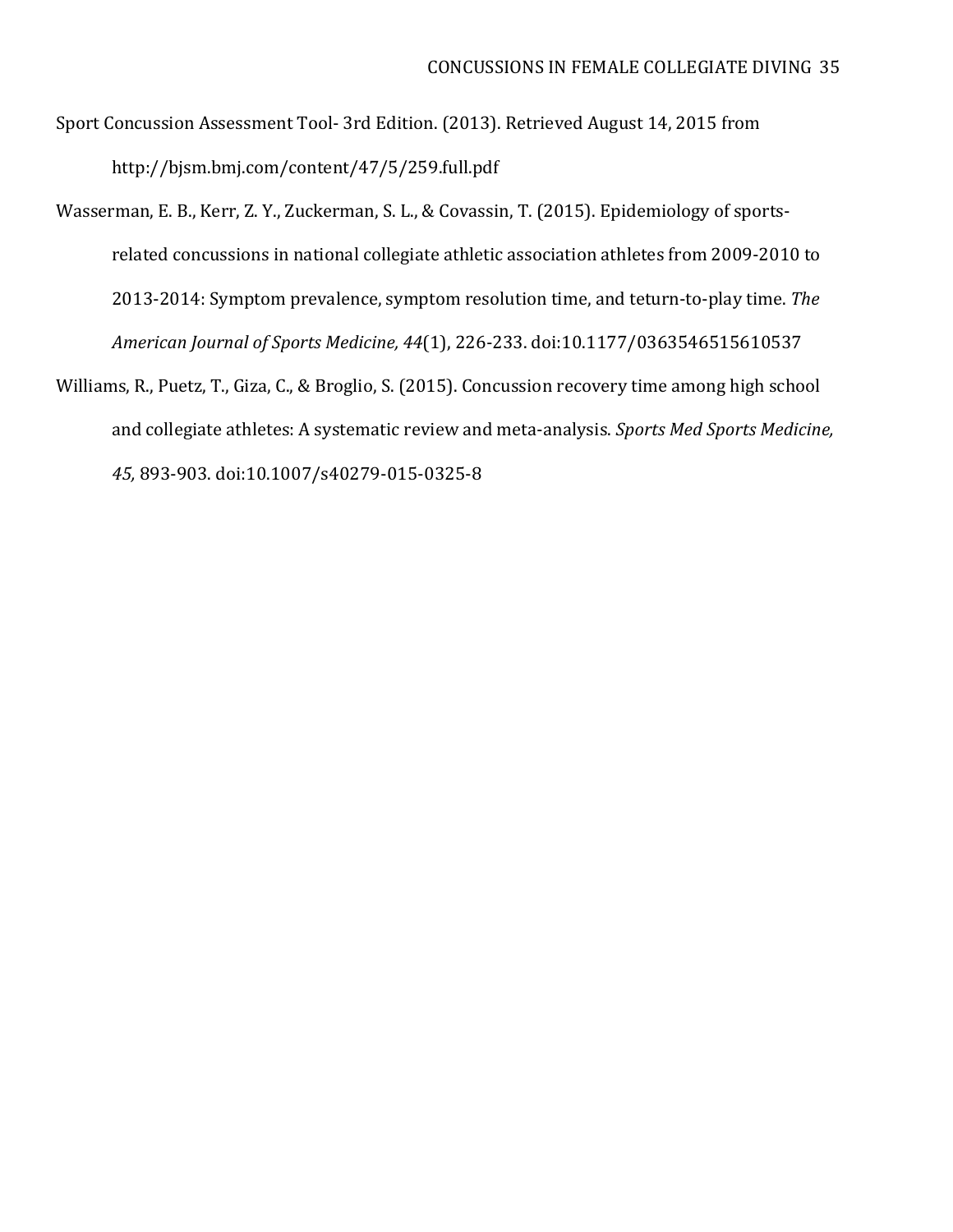## **APPENDIX A**

### UNIVERSITY OF NORTHERN IOWA HUMAN PARTICIPANTS REVIEW INFORMED CONSENT

Project Title: Concussions in female collegiate diving: An exploratory study.

Name of Principal Investigator(s): Sarah Kemp

**Invitation to Participate:** You are invited to participate in a research study conducted through the University of Northern Iowa. The University requires that you give your consent to participate in this study. The following information is provided to help you make an informed decision about whether or not to participate.

**Nature and Purpose:** The current study looks at the prevalence of concussions in female collegiate divers and examines their psychological readiness to return to sport.

**Explanation of Procedures:** Participation in this study requires you to complete a one-time, online survey. Completion of the survey will take approximately 10 minutes. Participation is voluntary and you may stop taking the survey at any time.

**Discomfort and Risks:** There are minimal risks for participation in this study. Beyond the time it takes to complete the survey, it is possible that some psychological risks may occur. You will be answering questions about a previous injury. In some cases, you may potentially have negative emotional responses to the memory of your injury.

**Benefits:** There are no direct benefits for participating in this study.

**Confidentiality:** Information obtained during this study that could identify you will be kept strictly confidential. Your confidentiality will be maintained to the degree permitted by the technology used. No guarantees can be made regarding the interception of data sent via the Internet by any third parties. The summarized findings with no identifying information may be published in an academic journal or presented at a scholarly conference.

**Right to Refuse or Withdraw:** Your participation is completely voluntary. You are free to withdraw from participation at any time or to choose not to participate at all, and by doing so, you will not be penalized or lose benefits to which you are otherwise entitled.

**Questions:** If you have any questions about the study or desire information in the future regarding your participation, you can contact Sarah Kemp at 515-520-1772 or at skemp94@uni.edu. You can also contact the office of the Human Participants Coordinator, University of Northern Iowa, at 319-273-6148, regarding questions about rights of research participants and the participant review process.

#### **Agreement:**

**I am fully aware of the nature and extent of my participation in this project as stated above and the possible risks arising from it. I hereby agree to participate in this project. I acknowledge that I have received a copy of this consent statement. I am 18 years of age or older.**

**Clicking the start button means I agree to participate in the study.**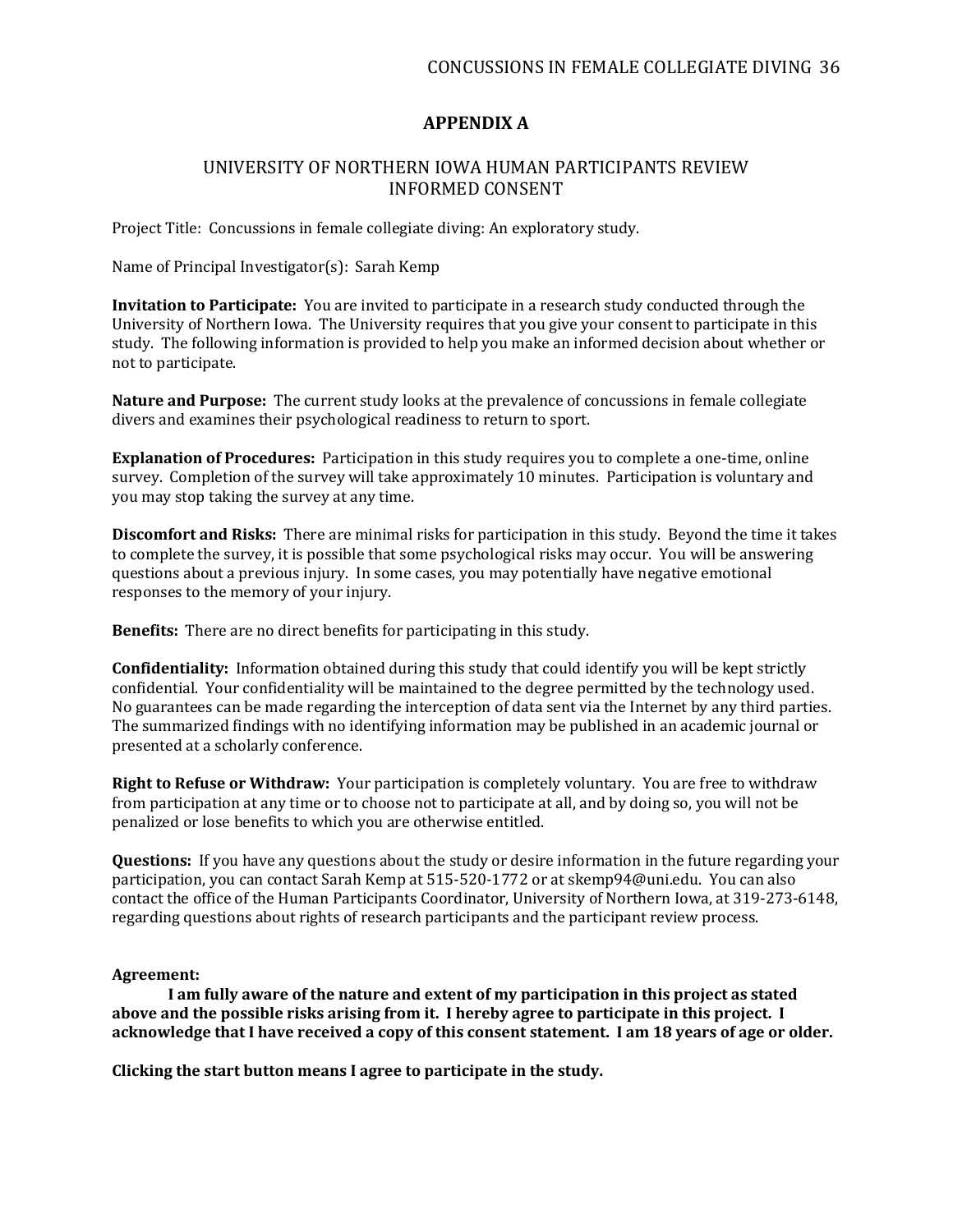# **APPENDIX B**

## Demographic Questions

- 1. Age
- 2. Years participating in diving
- 3. Year in school? (based on athletics)
	- Freshman
	- Redshirt Freshman
	- Sophomore
	- Junior
	- Senior
	- 5<sup>th</sup> Year Senior
- 4. Scholarship?
	- Full
	- Partial
	- None

# Survey Questions

- 1. Have you ever had a concussion (diagnosed or undiagnosed) while participating in the sport of diving?
	- Yes
	- $\bullet$  No

If you answer Yes to #1…

- 2. Was the concussion diagnosed by a health care provider (physician, athletic trainer)?
	- Yes (Answer questions in section A)
	- No (Answer questions in section B)

If you answer No to #1… done.

# SECTION A (DIAGNOSED)

For all remaining questions, answer according to your most recent concussion.

- 1. How many diving related concussions have you had?
	- Type #
- 2. How old were you when you sustained your 1<sup>st</sup> concussion?
	- Type age in years
- 3. How old were you at most recent concussion?
	- Type age in years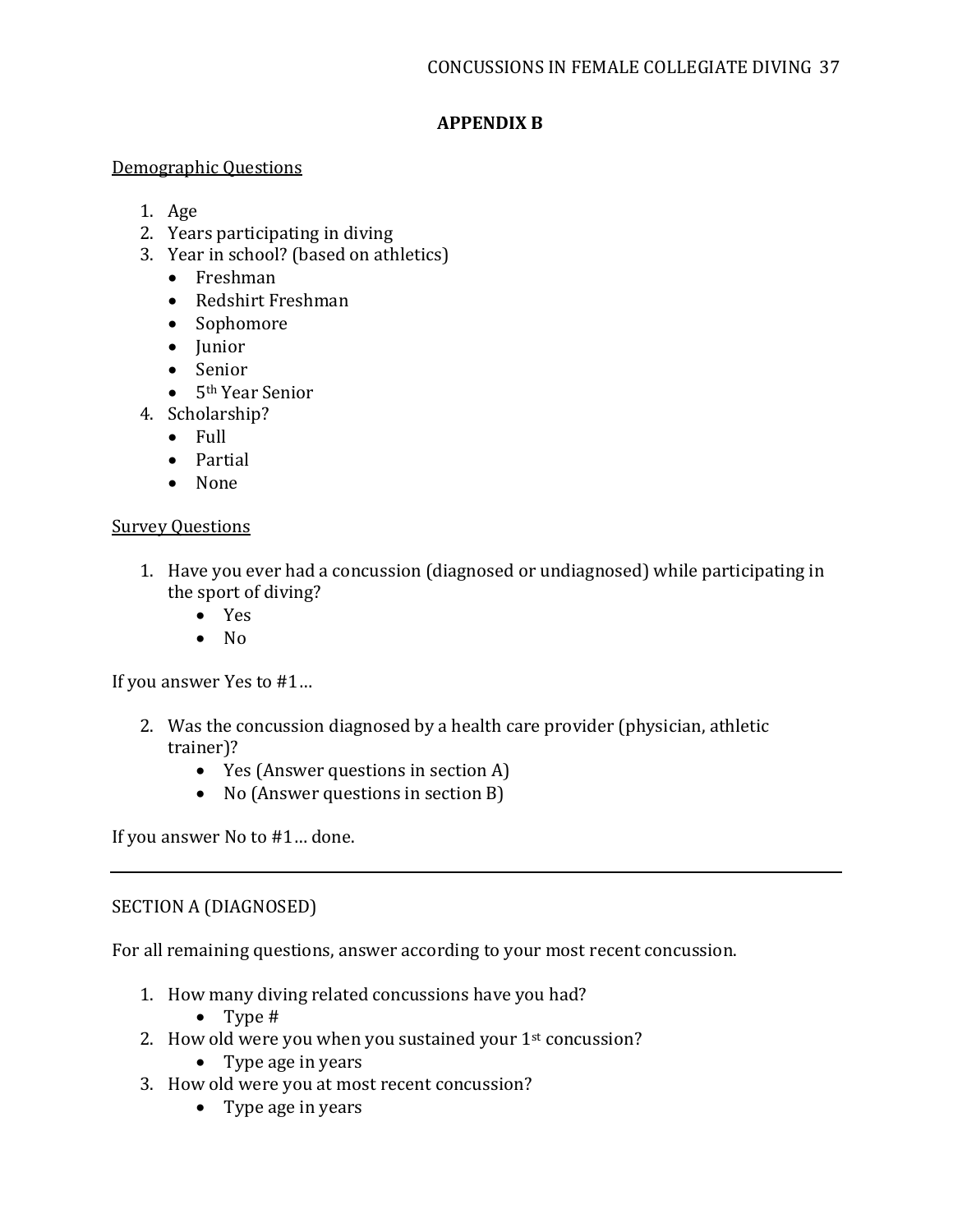- 4. What dive were you performing when you got a concussion?
	- Type dive number
- 5. What level did you perform the dive from?
	- 1 meter
	- 3 meter
	- 5 meter
	- 7.5 meter
	- 10 meter
	- Other
- 6. Did the concussion result from hitting the board, water, or other?
	- Board/Platform
	- Water
	- Other
- 7. Did it occur during practice/ home/ away meet?
	- Practice
	- Home meet
	- Away meet
- 8. Did you lose consciousness? If so, how long in minutes?
	- Type minutes
	- I did not lose consciousness
- 9. Check all symptoms that you had.
	- Headache
	- Neck pain
	- Nausea or vomiting
	- Dizziness
	- Blurred vision
	- Balance problems
	- Sensitivity to light
	- Sensitivity to noise
	- Feeling slowed down
	- Feeling "in a fog"
	- "Don't feel right"
	- Difficulty concentrating
	- Difficulty remembering
	- Fatigue or low energy
	- Confusion
	- Drowsiness
	- Trouble falling asleep
	- More emotional
	- Irritability
	- Sadness
	- Nervous or anxious

10. How long until you saw medical help?

• Type number of hours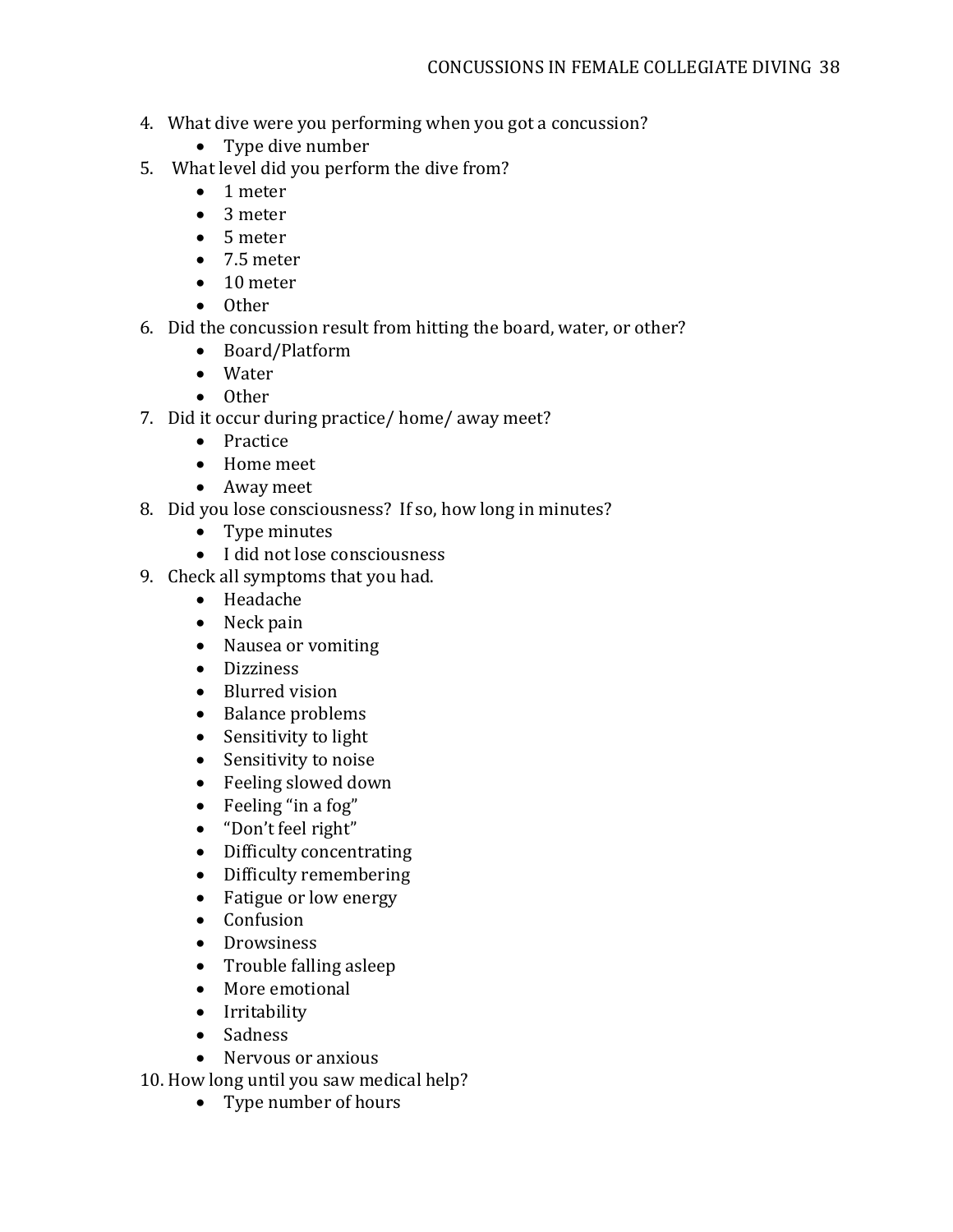11. Did you return to play the same day of your concussion?

- Yes
- No

12. In days, how long did it take for you to be asymptomatic?

- $\bullet$  type # of days
- 13. In days, how long until you returned to practice?
	- $\bullet$  type # of days

14. Who cleared you to return to practice?

- Physician
- AT
- Coach
- Self
- Other (type)

15. At any point after you returned to practice did you have a recurrence of symptoms?

- Yes
- No

16. If yes, did they reoccur while you were diving?

- Yes
- No

For the following questions, use the likert scale to answer.

- 1. Very unconfident/Very afraid
- 2. Unconfident/Afraid
- 3. Neutral
- 4. Confident/Not very afraid
- 5. Very confident/Not afraid at all
- 17. How confident were you to return to practice?
- 18. How confident were you to return to competition?
- 19. How confident were you to complete the dive that resulted in the concussion?
- 20. How afraid were you of receiving another concussion while diving?
- 21. How confident were you to dive without symptoms?
- 22. How confident were you that you could regain previous performance levels?

# SECTION B (UNDIAGNOSED)

- 1. What dive were you performing when you got a concussion?
	- Type dive number
- 2. What level did you perform the dive from?
	- 1 meter
	- 3 meter
	- 5 meter
	- 7.5 meter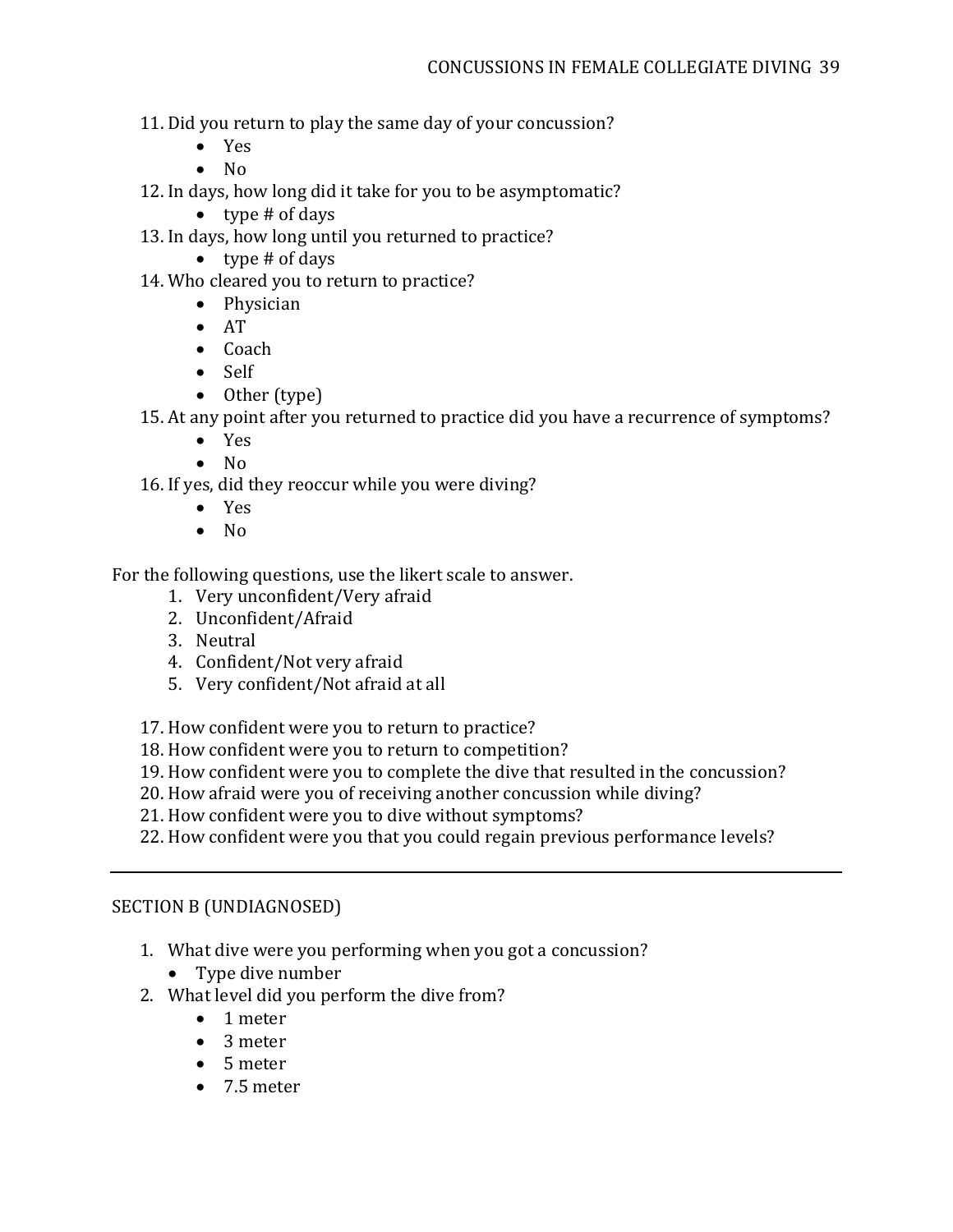- 10 meter
- Other
- 3. Did the concussion result from hitting the board, water, or other?
	- Board/Platform
	- Water
	- Other
- 4. Did it occur during practice/ home/ away meet?<br>• Practice
	- **Practice**
	- Home meet
	- Away meet
- 5. Did you lose consciousness? If so, how long in minutes?
	- Type minutes
	- I did not lose conciousness
- 6. Check all symptoms that you had.
	- Headache
	- Neck pain
	- Nausea or vomiting
	- Dizziness
	- Blurred vision
	- Balance problems
	- Sensitivity to light
	- Sensitivity to noise
	- Feeling slowed down
	- Feeling "in a fog"
	- "Don't feel right"
	- Difficulty concentrating
	- Difficulty remembering
	- Fatigue or low energy
	- Confusion
	- Drowsiness
	- Trouble falling asleep
	- More emotional
	- Irritability
	- Sadness
	- Nervous or anxious
- 7. Did you seek medical help?
	- Yes
	- No
- 8. If yes, how long until you saw medical help?
	- Type hours
	- I did not seek medical help
- 9. If no, why did you not see medical help?
	- I did not think that I had a concussion
	- I did not want to have to sit out of practice